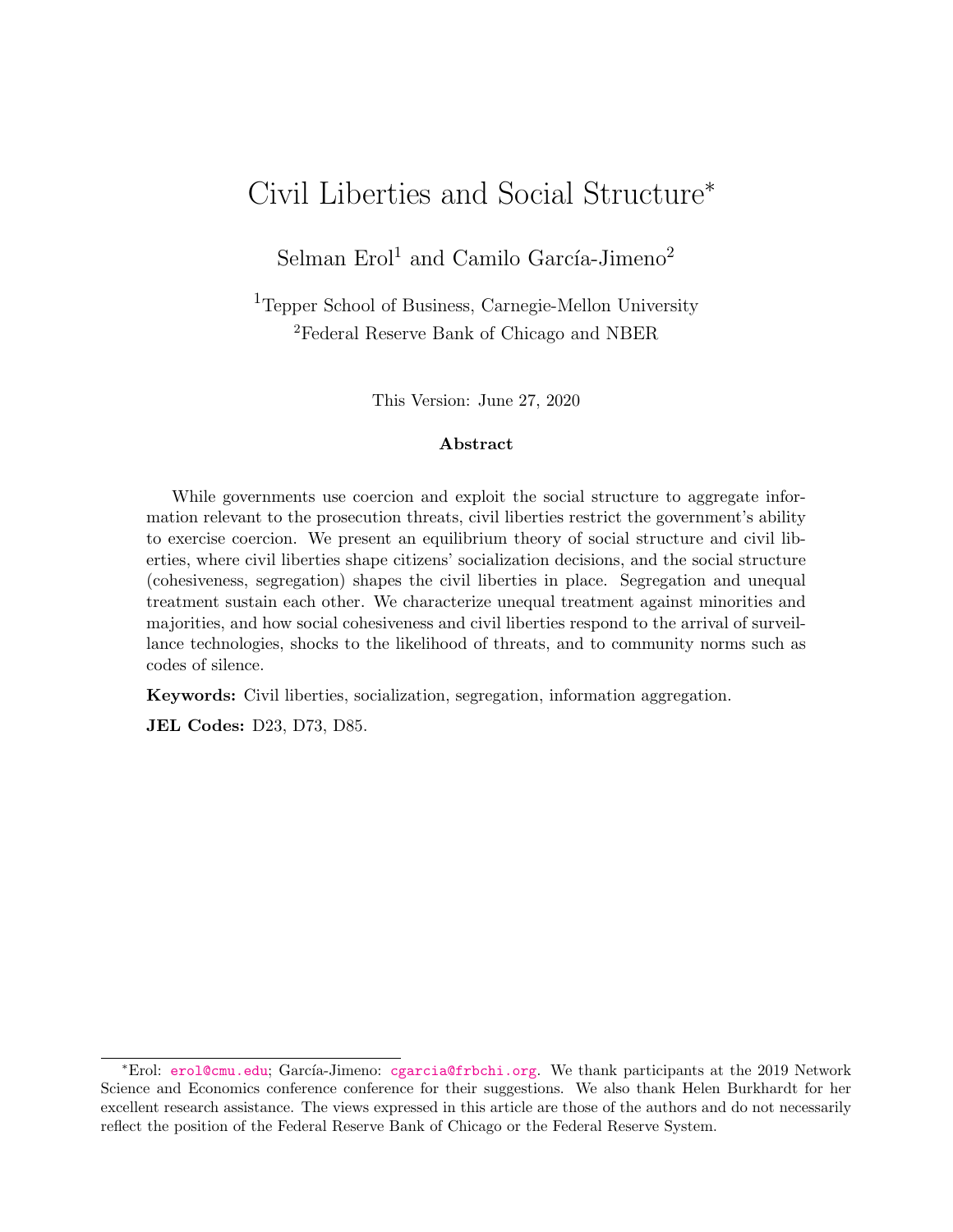### 1 Introduction

Social scientists agree that civil liberties are a key buffer protecting the rights and well-being of minorities from the whims and desires of majorities. In this view, majorities can use the government's coercive tools against minorities, and can do so arbitrarily when civil liberties are absent. Governments often have objectives of their own, however, such as the containment of regime stability threats, or the prosecution of terrorism or epidemic outbreaks. These objectives have in common that their pursuit requires aggregating information that is distributed across the citizenry, and governments can exercise coercion to collect this information. Common institutional expressions of this are the intelligence agencies and secret police services of most contemporary states. Courts of law also partially fulfill this role.

We argue that the government's ability to solve the information aggregation problem depends not just on the civil liberties in place, but crucially, also on the underlying social structure. For example, more connected or cohesive societies may allow the government to search for information more effectively, because individuals will be better informed about fellow citizens with which they are acquainted. In contrast, searching for information over a fragmented citizenry will make it hard for the government to follow clues and extract accurate information. A variety of scholars have pointed out that coercive and repressive activities by the government result in an erosion of social ties. This is no surprise, as we would expect citizens to respond to the government's exercise of coercion by reshaping their networks and socialization decisions. Discussing the French revolutionary government, [DeTocqueville](#page-40-0) [\(1856,](#page-40-0) p. 5) argued that "Despotism... deprives citizens of... all necessity to reach a common understanding, and all opportunity to act in concert. It immures them, as it were, in private life. They were already apt to hold one another at arm's length. Despotism isolated them. Relations between them had grown chilly; despotism froze them." In a similar vein, discussing the Soviet experience [Jowitt](#page-41-0) [\(1993,](#page-41-0) p. 304) argued that "The Leninist Legacy in Eastern Europe consists largely... of fragmented, mutually suspicious societies..." Thus, civil liberties also indirectly shape the government's ability to collect information by reshaping the underlying social structure.

In this paper we propose a model to study how concerns about state coercion, and the limits imposed on it by civil liberties, affect individual socialization choices, and consequently features of the social structure such as the density and distribution of social ties across citizens. We go beyond this arguing that understanding this problem requires a general equilibrium perspective, as the social structure in turn shapes the government's ability to aggregate information: in our model, social structure and civil liberties are jointly determined. The model rests on two premises. i) There is a potential threat, and information about it is distributed across the population. ii) While the preferences of citizens and the government regarding this threat are mis-aligned, there is no conflict between citizens. Against this background, the model has the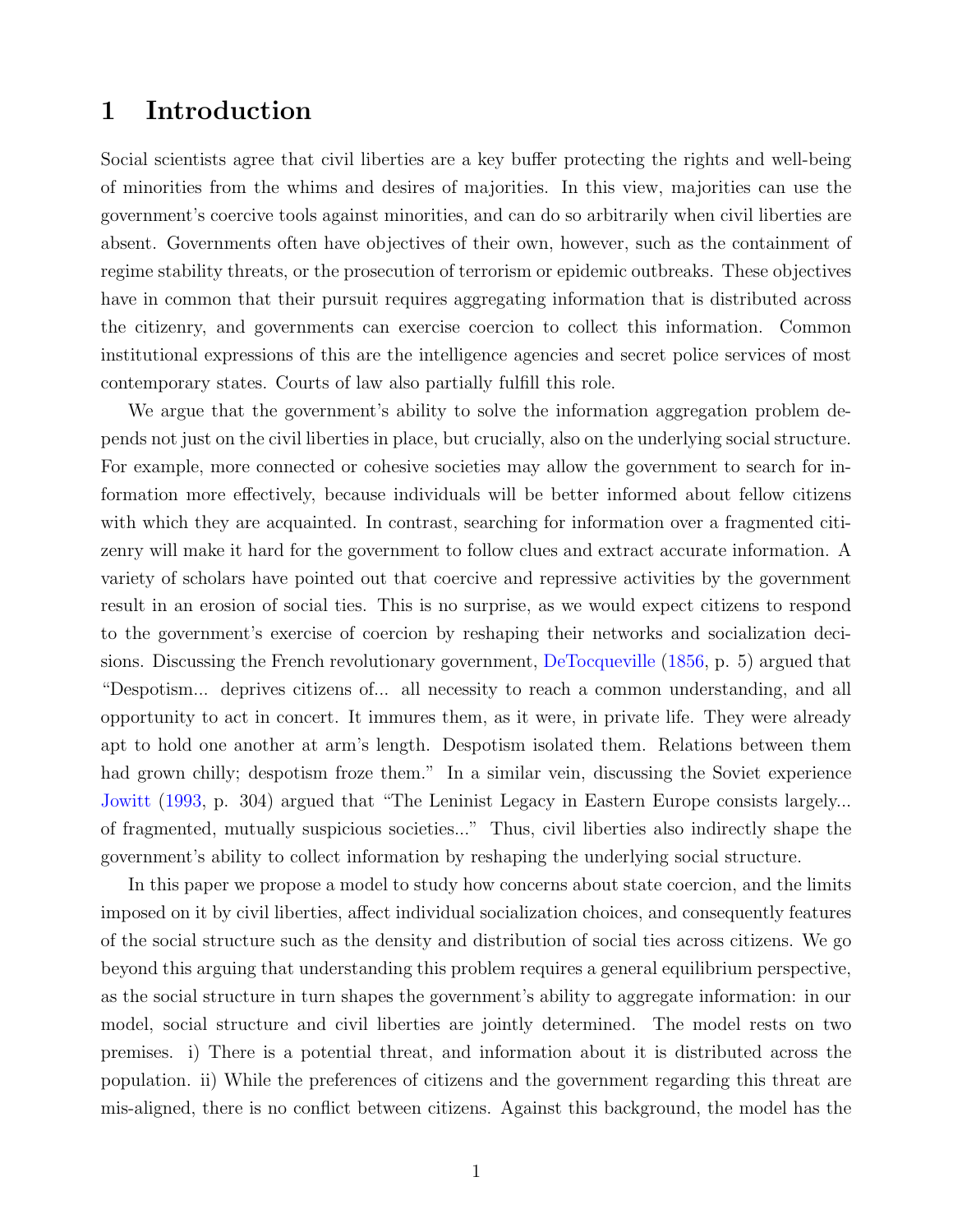following elements: there is a continuum of citizens, for whom socialization is valuable. When people socialize with each other, they learn information about each other. The government exploits those social ties to collect information, interrogating citizens about their acquaintances. It can then arrest individuals perceived as a threat based on the information collected. We consider two main dimensions of civil liberties, as restrictions on the coercive behavior of the government: a restriction on how many people can be questioned (e.g., a "limit on searches and seizures"), and a restriction on how strong the evidence against a citizen must be for an arrest to be possible (e.g., a "standard of proof"). Faced with the prospect of being perceived as a threat, citizens make socialization choices. Finally, society's ability to resist excessive coercion by the government can depend on the strength of its underlying 'civic values', which we take as exogenous, and more importantly, on features of the endogenous social structure.

In partial equilibrium (i.e., under fixed civil liberties), citizens limit their socialization efforts to prevent the government from easily learning about them. This decision is shaped by a key trade off: while social ties are intrinsically valuable, the government collects better information about citizens with more social ties. Weak civil liberties exacerbate this trade off by increasing the cost of becoming a subject of interest to the government. Thus, the government faces a commitment problem in this setting: at the interim stage after citizens have socialized, more intensive interrogation allows more information collection. Ex-ante, citizens' expectations of aggressive interrogation weaken their socialization incentives. We show that in the unique symmetric equilibrium, such erosion of social ties weakens the information aggregation ability of the government sufficiently that ex post it can collect strictly less information than what it could achieve if committed to a lower rate of interrogation. Strong civil liberties both protect citizens, and are a valuable commitment device for the government. Thus, in societies with weak civil liberties citizens have few social ties, and the government is unable to aggregate information effectively. In societies with strong civil liberties, friendships are abundant and the government is effective at aggregating information.<sup>[1](#page-2-0)</sup>

We then study general equilibrium where prevailing civil liberties are jointly determined with social structure. We model the constraints on the government's information collection effort as pinned down by collective resistance to excessive coercion. Resistance in turn, is mediated by the ease with which collective action contagion spreads across citizens. This depends both on the underlying strength of society's 'civic values', and on the density of social ties across citizens. The government's commitment problem is now more involved: expectations of low levels of coercion still benefit the government by giving citizens incentives for socialization, which facilitate information collection. At the same time, the resulting cohesive social structure

<span id="page-2-0"></span><sup>&</sup>lt;sup>1</sup>This is reminiscent of [Acemoglu and Robinson](#page-39-0) [\(2017\)](#page-39-0), who study a dynamic contest model between civil society and the state. When there is balance in their relative strengths, the contest is one of strategic complementarities (an 'arms race') where both civil society and the state become increasingly strong.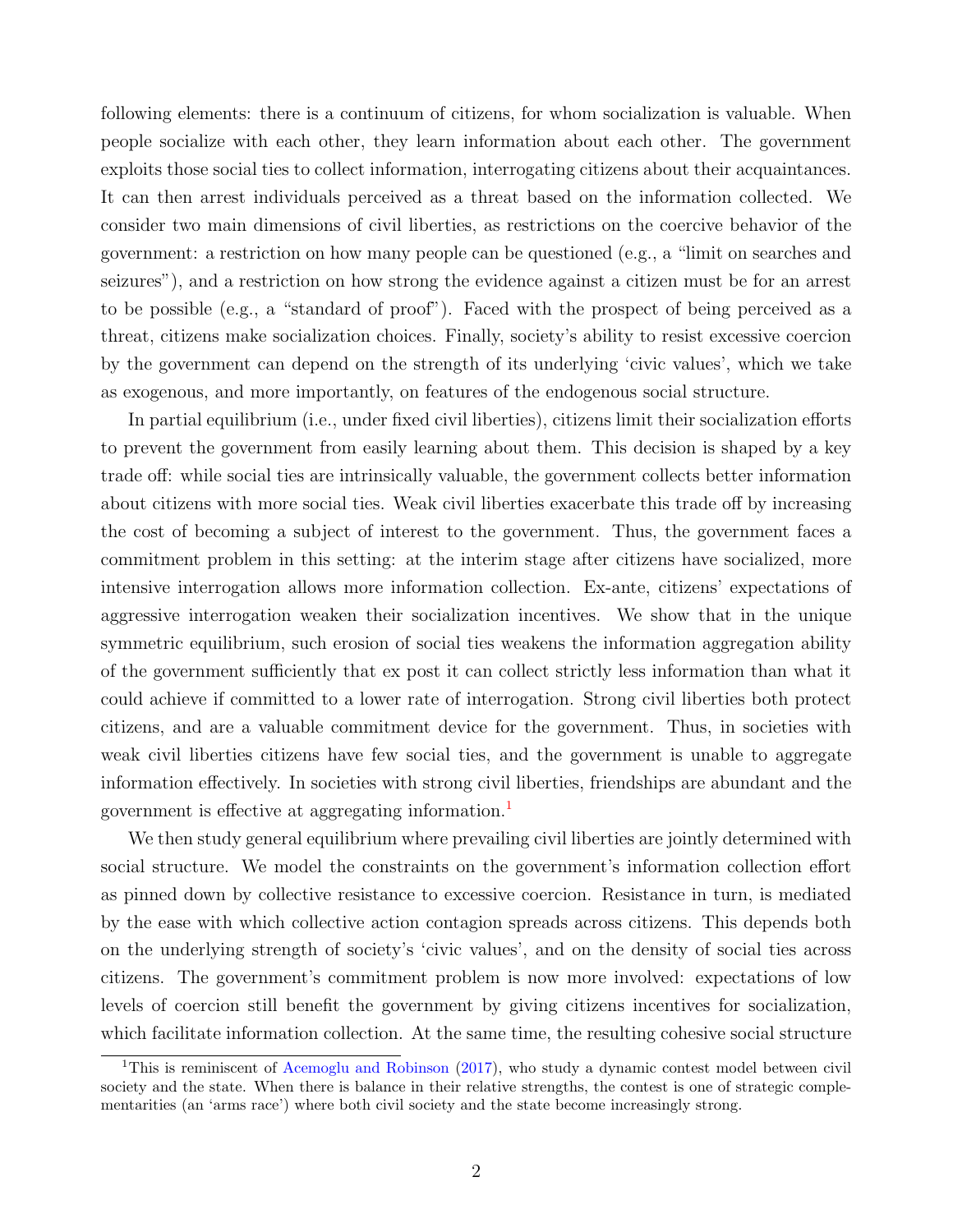makes collective action more effective, making it harder for the government to interrogate widely without triggering a collective action response from citizens. At equilibrium, the density of social ties and the strength of civil liberties covary positively with the strength of civic values.

Under symmetric strategies the government interrogates citizens uniformly. The more cohesive the social structure, the harder it is to satisfy the no contagion of collective action constraint. This suggests unequal treatment, where the government interrogates different groups of citizens at different rates, as a possible way of relaxing the no contagion constraint. To explore this possibility, we extend the baseline model allowing for asymmetric strategies by introducing a payoff irrelevant dimension of observable heterogeneity across citizens (a group trait). In equilibrium, citizens' socialization decisions respond to the governments' asymmet-ric treatment of citizens.<sup>[2](#page-3-0)</sup> This is because forming friendships with citizens who are targets of government interrogation becomes unattractive. We show that social segregation can arise in this case<sup>[3](#page-3-1)</sup>: in the absence of any in-group biases in citizens' socialization preferences, and in the absence of ex-ante government favoritism towards any group, multiple equilibria with unequal treatment under the law (different standards of government coercion across groups) and segregation (different rates of socialization across groups) exist.<sup>[4](#page-3-2)</sup> These are sustained by self-fulfilling expectations of unequal treatment. Expectations of unequal treatment are necessary for citizens to segregate, and a segregated social structure is necessary for the government to find unequal treatment profitable.<sup>[5](#page-3-3)</sup>

<span id="page-3-1"></span><sup>3</sup>Thus, our study also relates to the literature on socialization and segregation (e.g., [Akerlof](#page-40-1) [\(1976\)](#page-40-1); [Alesina](#page-40-2) [and LaFerrara](#page-40-2) [\(2000\)](#page-40-2); [Bisin and Verdier](#page-40-3) [\(2011\)](#page-40-3); [Lang](#page-41-2) [\(1986\)](#page-41-2); [Schelling](#page-42-0) [\(1969\)](#page-42-0)). Most of this literature explores the relationship between patterns of socialization and culture or individual preferences. Instead, we focus on how these relate to political institutions and the behavior of the state. Related literature exploring the relationship between socialization and social capital includes [Letki](#page-41-3) [\(2008\)](#page-41-3); [Putnam](#page-42-1) [\(2007\)](#page-42-1).

<span id="page-3-2"></span><sup>4</sup>In [Mukand and Rodrik](#page-42-2) [\(2020\)](#page-42-2) equal treatment under the law is also a key aspect of civil liberties. There, civil liberties arise for a very different reason: when a minority facing the threat of coercion happens to be pivotal within the political bargain between the elite and the majority, civil liberties protections arise as part of the social bargain. From a different perspective, [Lagunoff](#page-41-4) [\(2001\)](#page-41-4) proposes a theory of civil liberties where a majority refrains from imposing very restrictive legal standards towards behaviors preferred by a minority when there can be errors in the interpretation of the symbolic content of behavior that could potentially lead to punishment of members of the majority. In these and other papers, political conflict between minorities and majorities is at the heart the emergence (or not) of civil liberties. Thus, the focus is on the conditions that can allow some extent of protection of minorities. We instead take a different approach here, suggesting that civil liberties mediate the conflict between citizens and governments who have mis-aligned preferences over information aggregation, and show that endogenous social cleavages can emerge.

<span id="page-3-3"></span><sup>5</sup>The unequal treatment of citizens from different groups here is reminiscent of the vast literature on labor market discrimination. In a recent essay, [Lang and Khan-Lang](#page-41-5) [\(2020\)](#page-41-5) argue that while most of it has focused on either taste-based discrimination –driven by preferences–, or statistical discrimination –driven by inferences over relevant characteristic based upon group membership–, little work has attempted to model "discrimination as a system": "This idea of discrimination as a system is not easy for economists to address. Developing truly general equilibrium models is difficult, especially when the endogenous variables go beyond prices and quantities" (p. 85). Our model is one attempt to take on this challenge.

<span id="page-3-0"></span><sup>&</sup>lt;sup>2</sup>In [Fang and Norman](#page-41-1) [\(2006\)](#page-41-1) the government discriminates between two groups on public sector hiring. The unfavorably treated group then specializes in the private sector. In that model, there is occupational segregation but the paper does not explore social segregation, and takes as given the government's ability to discriminate.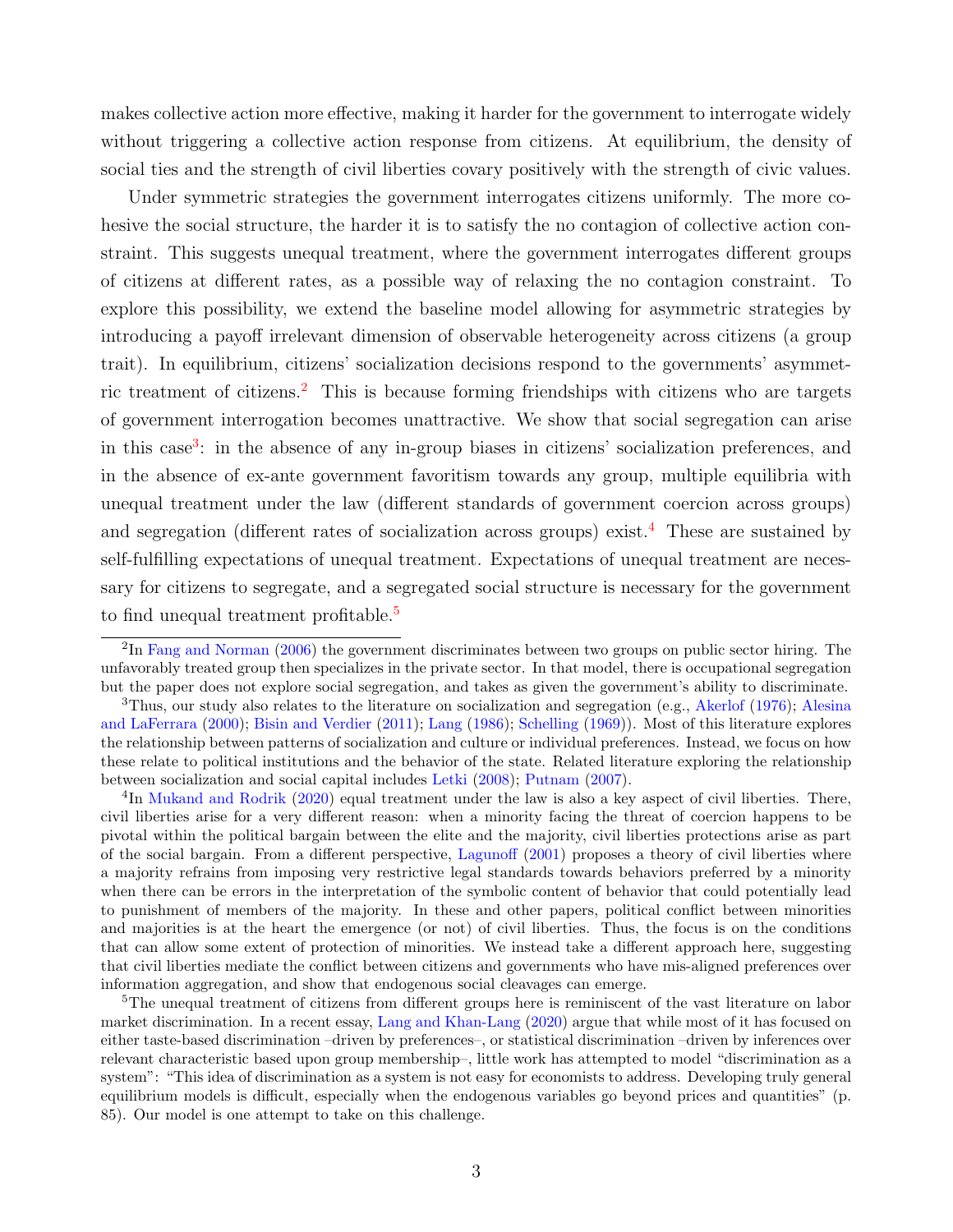Unequal treatment equilibria in our model are shaped by two key externalities: first, when a citizen socializes more intensely, she increases the mass of friends of other citizens, making it more likely that the government receives information about them. Second, when a citizen socializes more intensely, she facilitates collective action contagion, tightening the collective action constraint faced by the government. As a result, they represent coordination failures from the citizens' point of view.<sup>[6](#page-4-0)</sup> All citizens are hurt by unequal treatment, including those from the group experiencing better treatment.<sup>[7](#page-4-1)</sup> The government, in contrast, can be strictly better off under unequal treatment, but only when equal treatment would entail very high levels of social cohesiveness. The equilibria with unequal treatment are robust: whenever they exist, they are the unique strict equilibria.

The model yields sharp qualitative predictions about the resulting social structures, and about the distribution of traits required to sustain unequal treatment. In our benchmark model, the largest group always experiences a higher rate of interrogation. When the minority is relatively large and incentives for socialization are relatively weak, society segregates completely. In this case, cohesiveness and segregation covary positively. When the minority is relatively small and incentives for socialization are relatively strong, there is only partial segregation, and cohesiveness and segregation covary negatively. In this case, there is more unequal treatment in the sense that the gap between the interrogation rates applied to both groups is larger. In the equilibria with unequal treatment, the extent of segregation is pinned down by the more favorably treated group: while the unfavorably treated group wants to fully socialize with the favorably treated group, the favorably treated group choses a low cross-group socialization. The nature of the collective action contagion technology in turn implies that whenever unequal treatment is attractive from the government's point of view, the government will be as coercive towards the unequally treated group as possible.

Experiences of extreme use of coercion for information aggregation purposes abound. Well documented are the medieval witch hunts in Europe  $(Briggs (1996))^8$  $(Briggs (1996))^8$  $(Briggs (1996))^8$  $(Briggs (1996))^8$ , the Salem witch hunt of 1692 [\(Godbeer](#page-41-6) [\(2011\)](#page-41-6)), the Spanish Inquisition [\(Hassner](#page-41-7) [\(2020\)](#page-41-7)) or Stalin's, Mao's, and Pinochet's purges. Another well known example is Senator McCarthy's persecution of alleged communism sympathizers in the 1950s [\(Klingaman](#page-41-8) [\(1996\)](#page-41-8); [Oshinsky](#page-42-3) [\(1983\)](#page-42-3)).<sup>[9](#page-4-3)</sup> Civil liberties,

<span id="page-4-0"></span><sup>&</sup>lt;sup>6</sup>In [Weingast](#page-42-4) [\(1997\)](#page-42-4), coordination failures can also impede the emergence of the 'rule of law'. The nature of this coordination failure, however, is very different to the one here. There, the government can make an agreement with one group whose support it needs, allowing it to mis-treat the other group. There is coordination failure because both groups could be better of if they agreed on ousting the ruler.

<span id="page-4-1"></span><sup>7</sup>This is in contrast to the labor market discrimination literature where, either only the discriminated-against group is harmed and coordination failure exists only within this group (e.g., [Coate and Loury](#page-40-5) [\(1993\)](#page-40-5); [Foster](#page-41-9) [and Vohra](#page-41-9) [\(1992\)](#page-41-9)), or where one group benefits at the expense of the other, in which case coordination failure is not present (e.g., [Mailath et al.](#page-41-10) [\(2000\)](#page-41-10); [Moro and Norman](#page-41-11) [\(2004\)](#page-41-11)).

<span id="page-4-3"></span><span id="page-4-2"></span><sup>8</sup>See also [Johnson and Koyama](#page-41-12) [\(2014\)](#page-41-12); [Langbein](#page-41-13) [\(1977\)](#page-41-13); [Roper](#page-42-5) [\(2004\)](#page-42-5).

<sup>9</sup>Also in the US, intelligence agencies were allowed to use water boarding for terrorism suspect interrogations following 9/11. Also, advanced information-verification technologies involving massive databases are now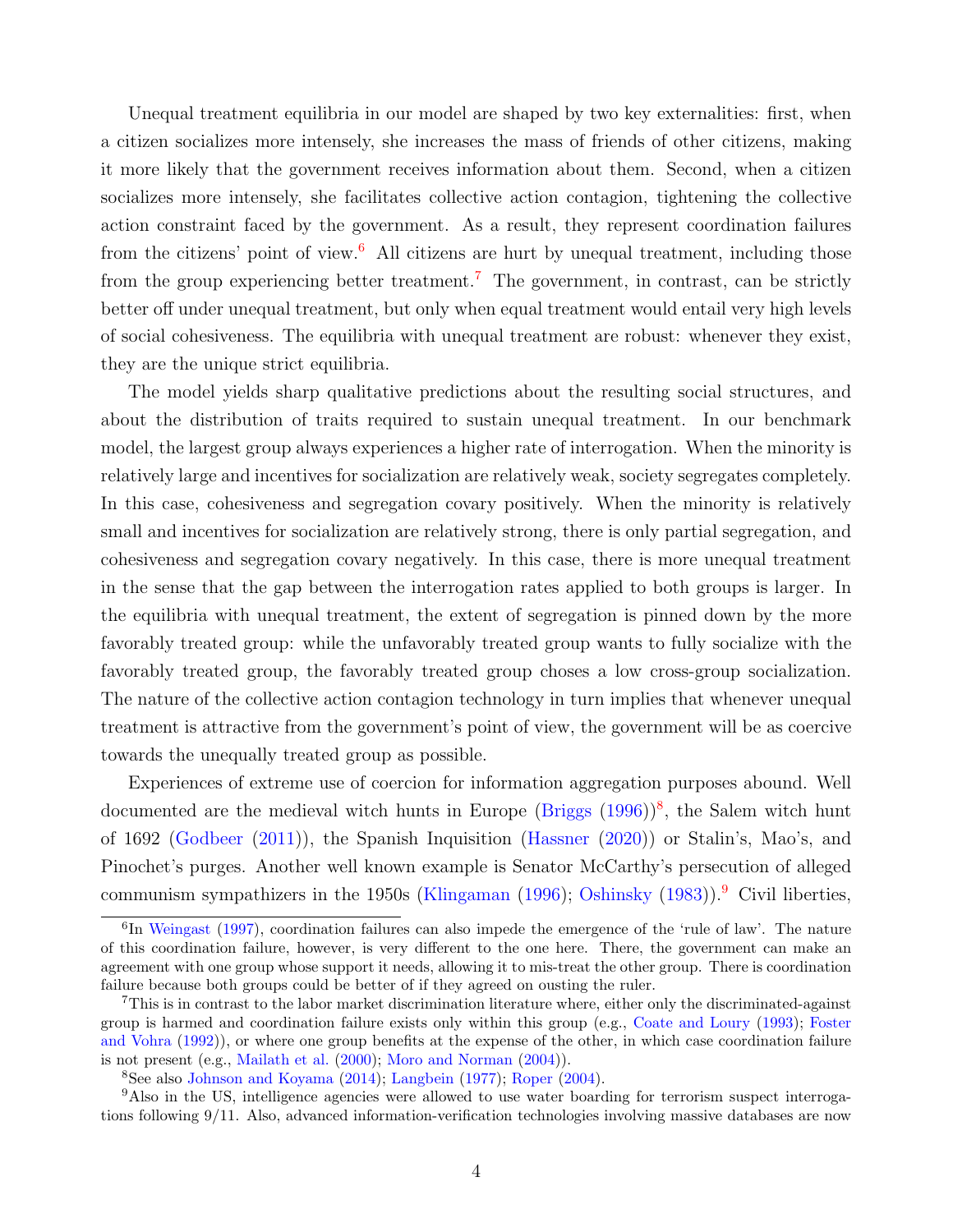thus, are also an important buffer between the government and civil society. They are often seen as an attempt to compromise between the conflicting objectives of prosecuting potential threats and protecting citizens from state coercion. The Bill of Rights of the US Constitution, for example, imposes restrictions on the government's ability to undertake searches and seizures and on the use of cruel punishments, and imposes minimal requirements for prosecution in the form of probable cause, Miranda rights, or varying degrees of evidentiary standards of proof.

Indeed, our model can capture a variety of settings. Threats, for example, can be actual terrorism threats where some citizens may be members of criminal organizations. Or they might represent the possibility of a subset of individuals sick with a contagious disease. They may also constitute threats to the government only, as when a group of citizens has an interest in toppling a regime, and the government is trying to crack down this opposition. They may even be 'imaginary' threats, such as a witch hunt, where the government and/or the citizens believe there exists a subset of citizens who pose a collective risk to society.

We explore a few extensions of the baseline model. First, we show that unequal treatment against the minority group can be sustained, when the collective action technology is such that unequally treating the majority would be enough to make the social resistance constraint bind. Thus, in our model, the government's group targeting is purely driven by its desire to collect as much information as possible. Second, we explore an alternative micro-foundation for the extent to which the government can extract information from its citizens. In the benchmark model, social resistance to government coercion can spread through contagion, imposing a limit on the government's interrogating ability. In some settings, however, the nature of social ties may matter for the government's ability to interrogate effectively. For example, social norms such as [Banfield](#page-40-6) [\(1958\)](#page-40-6)'s *amoral familism* among Southern Italians, or the well-known codes of silence of the mafia (see [Servadio](#page-42-6) [\(1976\)](#page-42-6)), would suggest that a government will be ineffective at extracting accurate information from people who can sustain social norms of this kind. We consider an extension of our model where community enforcement of a norm not to disclose information to the government can be sustained through common friendships between citizens.

Our results highlight that civil liberties, beyond their intrinsic value, sustain social cohesion. We are not the first suggesting a relationship between the exercise of coercion and the erosion of trust (see [Badescu and Uslaner](#page-40-7) [\(2003\)](#page-40-7); [Traps](#page-42-7) [\(2009\)](#page-42-7) in the context of Eastern European countries under communist regimes, or [Nunn and Wantchekon](#page-42-8) [\(2011\)](#page-42-8) in the context of the slave trade in tropical Africa). Our model provides a novel framework, however, that highlights how features of the informational environment are key mediators between citizens' willingness to socialize, and the state's ability to exercise coercion over them. We discuss in detail how different dimensions relevant to the informational environment, shape equilibria. The increasing use of real-time monitoring technologies (video-cameras, social media tracking, large databases,

deployed to track unlawfully present immigrants in the US (Ciancio and García-Jimeno  $(2020)$ ).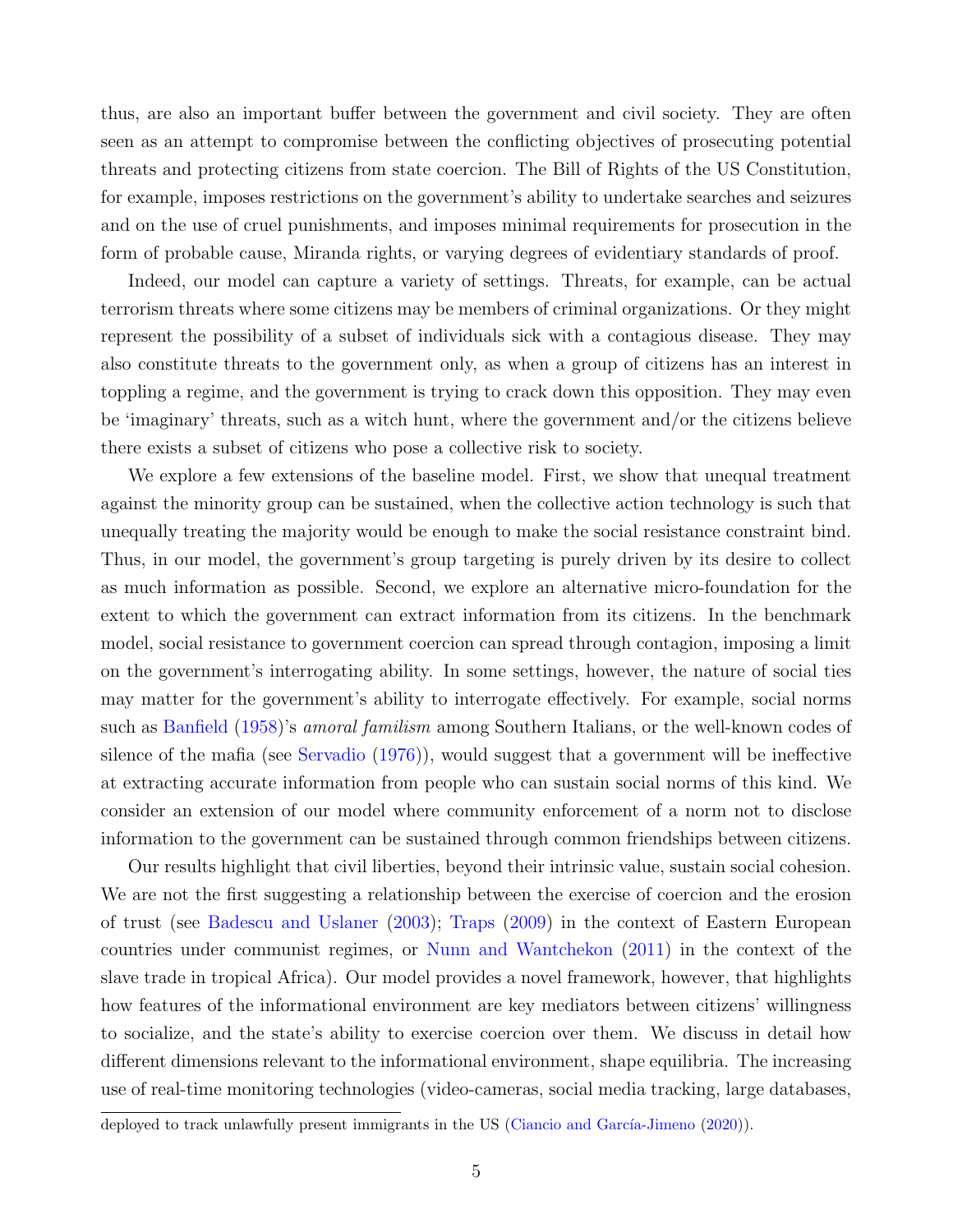etc.) by governments makes these comparative static results particularly relevant.

The remainder of the paper proceeds as follows. Section [2](#page-6-0) introduces our benchmark model of socialization, and characterizes symmetric equilibrium, first under exogenous and then under endogenous civil liberties. Section [3](#page-18-0) then considers asymmetric equilibria, and explores in detail the relationship between unequal treatment and social structure. Section [4](#page-35-0) presents some extensions, and section [5](#page-38-0) concludes. Appendices [A](#page-43-0) and [B](#page-45-0) contain proofs, and discuss some cross-country empirical patterns related the the model.

### <span id="page-6-0"></span>2 Model

We consider a static economy with a mass 1 of citizens. Citizens make socialization efforts leading to friendships. Friendships are inherently valuable, but also allow citizens to (imperfectly) learn information about each other. After friendships are formed, citizens exogenously may become members of a threat. The government tries to learn which citizens are members of this threat, by interrogating them about their acquaintances. Civil liberties limit the government's ability to interrogate citizens (e.g., search and seizure restrictions) and to subsequently arrest those who are deemed likely members of the threat (e.g., standard of proof restrictions).

### 2.1 Preferences and Socialization Efforts

Each citizen  $i \in S$  chooses private socialization strategy  $\tilde{\rho}_i$  with support in  $[\rho, 1]$ . In what follows, we will refer to  $\rho_i$  as a realization from  $\tilde{\rho}_i$ . For each pair of citizens i and j, a social tie (friendship) is formed between them with probability  $\rho_i \rho_j$ . For simplicity, ties are drawn independently across pairs of citizens.<sup>[10](#page-6-1)</sup> We write  $e_{ij} = 1$  if a social tie is formed, and  $e_{ij} = 0$ otherwise. As a result, the realized *degree* of citizen i will be:<sup>[11](#page-6-2)</sup>

$$
d_i = \int_{j \in S} e_{ij} dj.
$$
\n(1)

We suppose that *after* friendships are realized, each citizen independently becomes member of a "threat" with probability  $\chi$ . This prior probability is common knowledge. We denote by T the set of citizens who belong to the threat, so that  $\lambda(T) = \chi$  is the measure of the threat set.<sup>[12](#page-6-3)</sup>

<span id="page-6-1"></span> $10$ [Golub and Livne](#page-41-14) [\(2010\)](#page-41-14) model socialization choices in a similar vein in a network formation model where not only direct links but also higher order connections are valuable.

<span id="page-6-2"></span><sup>&</sup>lt;sup>11</sup>The function  $f_{\rho}(i) := \tilde{\rho}_i$  does not have to be measurable. Hence integrals over these strategies may not be well defined. In what follows we will focus on Nash equilibria in symmetric strategies with bounded support. Accordingly, measurability of  $f_{\rho}$  will not pose any technical issues. For completeness, note that the integrals that follow are lower integrals, which are always well defined regardless of measurability. When  $f_{\rho}$  is measurable, as it will be in the equilibria that we consider, the lower integral and the integral coincide.

<span id="page-6-3"></span><sup>&</sup>lt;sup>12</sup>The assumption that the threat is realized only after socialization decisions are made is important. Otherwise, socialization strategies will depend on membership status.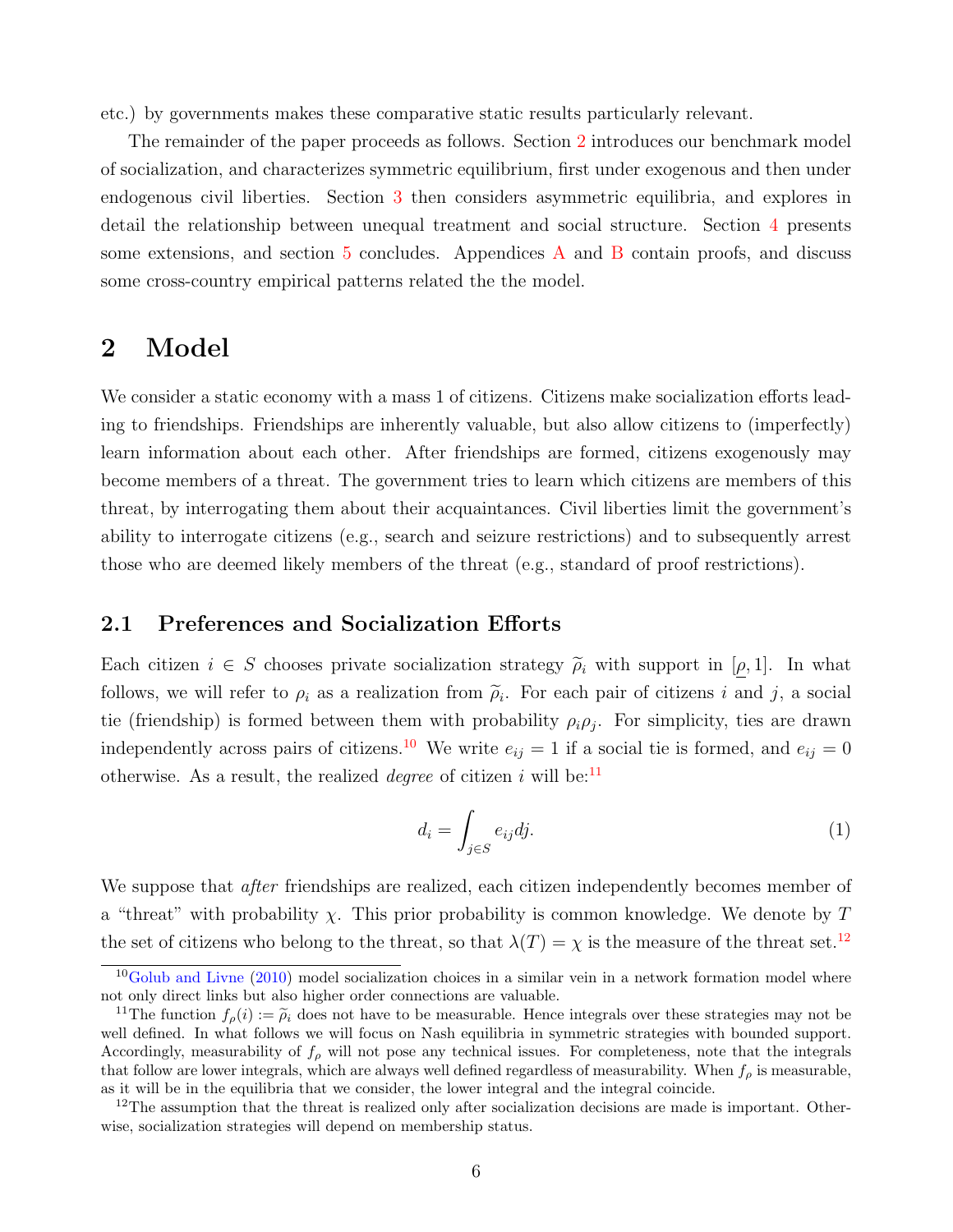We also suppose that each citizen, regardless of threat-membership status, receives information about each of her friends, as we will describe in detail below.

Citizens value friendships and incur a cost if arrested according to the payoff function

<span id="page-7-1"></span>
$$
U_i = \sqrt{d_i} - \kappa \mathbb{1}_{i \in A},\tag{2}
$$

where A denotes the set of arrested citizens.<sup>[13](#page-7-0)</sup> Although in [\(2\)](#page-7-1)  $\kappa$  is a utility parameter, notice that it may also be interpreted as partly reflecting the civil liberties standards of this economy. The Eight Amendment to the US Constitution, for example, directly bans excessive bail and fines, and forbids cruel and unusual punishments.

The government, on the other hand, cares about prosecuting the potential threat. Here we assume its payoff function is simply

<span id="page-7-2"></span>
$$
V = \lambda(A). \tag{3}
$$

Under [\(3\)](#page-7-2), the government cares only about how many citizens it can arrest, and thus, does not face a cost from arresting non-threat members. The government can undertake two actions: first, it selects a subset of citizens for interrogation. We denote by  $N$  the set of citizens brought forth for interrogation. Second, once interrogations have happened, it selects a subset of citizens to arrest. Both of these decisions will be constrained by the civil liberties in place.

### 2.2 Institutions and Technologies

To persecute a perceived threat the government needs to aggregate information distributed across the citizenry. Information aggregation is shaped by technologies, institutions, and the underlying social structure. Exploiting the social network of friendships, the government inter-rogates some citizens to collect information about other citizens.<sup>[14](#page-7-3)</sup> While the scope of interrogations can be limited by rules, the value of the information gathered will depend on the nature of the relationships between friends, and on the information aggregation technologies available to the government. This information is subsequently used to target citizens to be arrested.<sup>[15](#page-7-4)</sup>

<span id="page-7-0"></span><sup>13</sup>Concavity in degree of the payoff function allows us to derive necessary and sufficient conditions for equilibrium. Under linearity we obtain sufficient conditions only, but equilibria are qualitatively the same as in our benchmark specification. For simplicity we do not allow for a cost of being interrogated, but this is without loss of generality. Citizens could also directly value the prosecution of the threat  $-e.g.,$  if it is a terrorist threat or an epidemic–. Because each citizen is infinitesimal, their individual actions do not affect any aggregates, and any such additional component of their payoff will not affect their optimal behavior.

<span id="page-7-3"></span> $14$ For simplicity we will assume that a citizen does not provide evidence about herself, only about her friends. This could, for example, follow from an existing right not to testify against oneself. In the context of an epidemic, what we call interrogations can take the form of, for example, 'contact tracing'.

<span id="page-7-4"></span> $^{15}$ In the Spanish Inquisition context, for example, [\(Hassner,](#page-41-7) [2020,](#page-41-7) p. 2) discusses "... how information provided under torture by one detainee led to the arrest, interrogation, or torture of others in their network".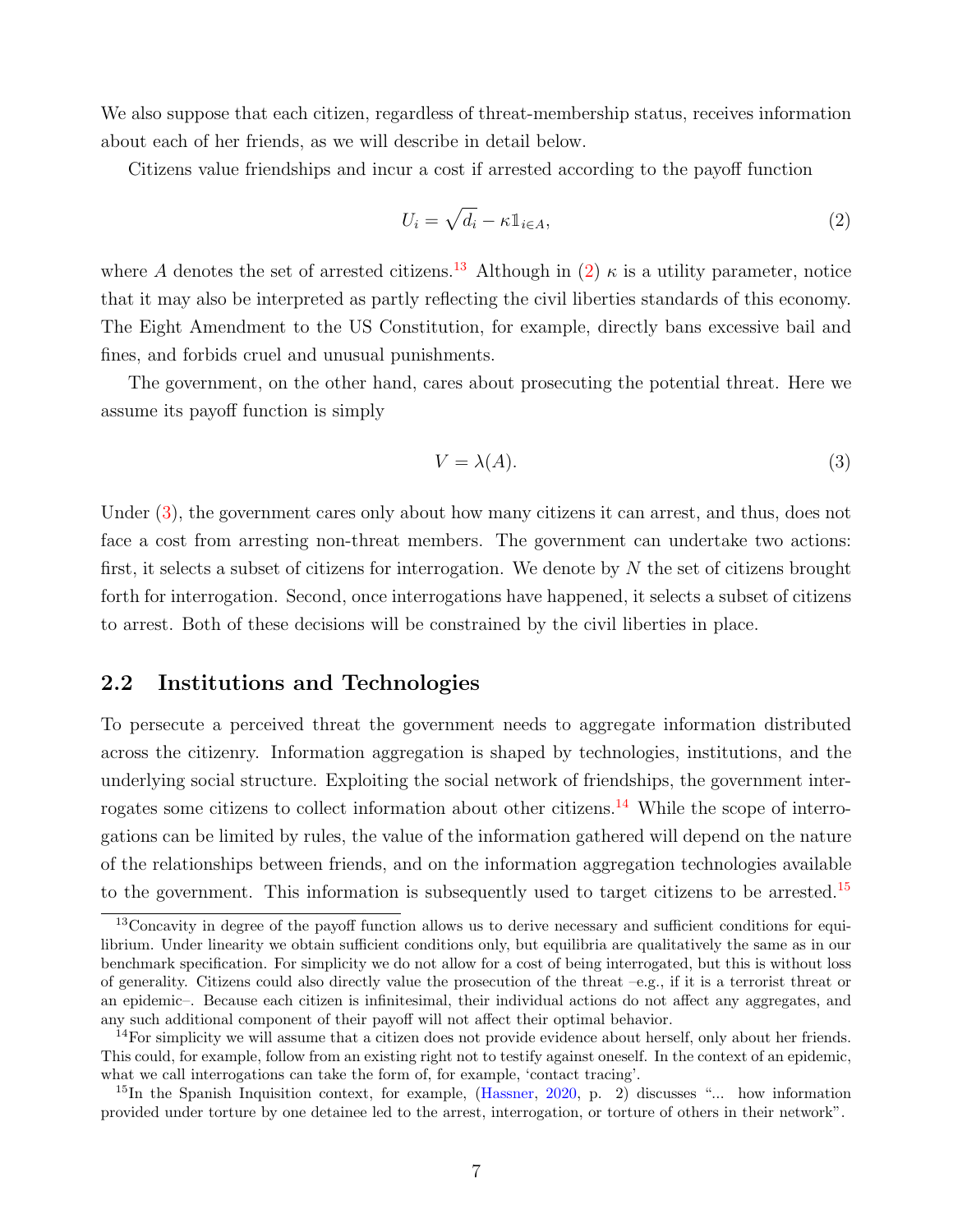The scope of arrests, in turn, can also be limited by rules. We incorporate civil liberties into our model as (possibly endogenous) restrictions on the government's ability to interrogate and arrest citizens.

**Limits on interrogations** We suppose the government faces an upper bound  $\tau \in [0, 1]$  on the fraction of citizens it can take for interrogation:

$$
\lambda(N) \le \tau. \tag{4}
$$

This constraint captures the idea that societies often impose limits on prosecutorial inquiries by government agents. For example, governments may be limited in their ability to arbitrarily interrogate their citizens or collect evidence through search and seizure restrictions. Such restrictions are deemed essential components of civil liberties. Accordingly, higher values of  $\tau$ are associated with weaker restrictions on interrogations (worse civil liberties).

The government has access to an information aggregation technology it employs over the interrogated citizens. For simplicity, we suppose it operates as follows: each interrogated citizen  $j \in N$  generates a clue about each of her friends. As a result, the government receives a measure  $s_i$  of clues about citizen *i*:

$$
s_i = \int_{j \in N} e_{ij} dj.
$$
 (5)

The government then receives a binary signal  $\theta_i$  about i's membership in the threat with precision proportional to  $s_i$ . We suppose, in particular that

$$
\sigma_0(s_i) \equiv \mathbb{P}(\theta_i = 1 | i \notin T, s_i) = a_0 - b_0 s_i \n\sigma_1(s_i) \equiv \mathbb{P}(\theta_i = 1 | i \in T, s_i) = a_1 + b_1 s_i,
$$
\n(6)

where  $a_0, a_1, b_0, b_1 > 0$ ,  $b_0 < a_0 < 1$ , and  $a_1 + b_1 < 1$ . This information structure satisfies the monotone likelihood ratio property. More efficient information aggregation technologies can be mapped onto larger values for  $b_0$  and  $b_1$ . The government will learn more accurately the type of a citizen who had a larger fraction of her friends interrogated. Note that under this information aggregation technology, governments facing more cohesive social structures as measured by their average degree, can aggregate information more effectively. Moreover, under this technology interrogated citizens cannot provide, on average, misleading information to the government. This may capture the idea that most governments can rely on specialized bureaucracies that can corroborate information obtained from citizens using a variety of surveillance technologies, for example. It does rule out other mechanisms through which citizens may resist the government's use of the social network to aggregate information. In [section 4](#page-35-0) we will present an extension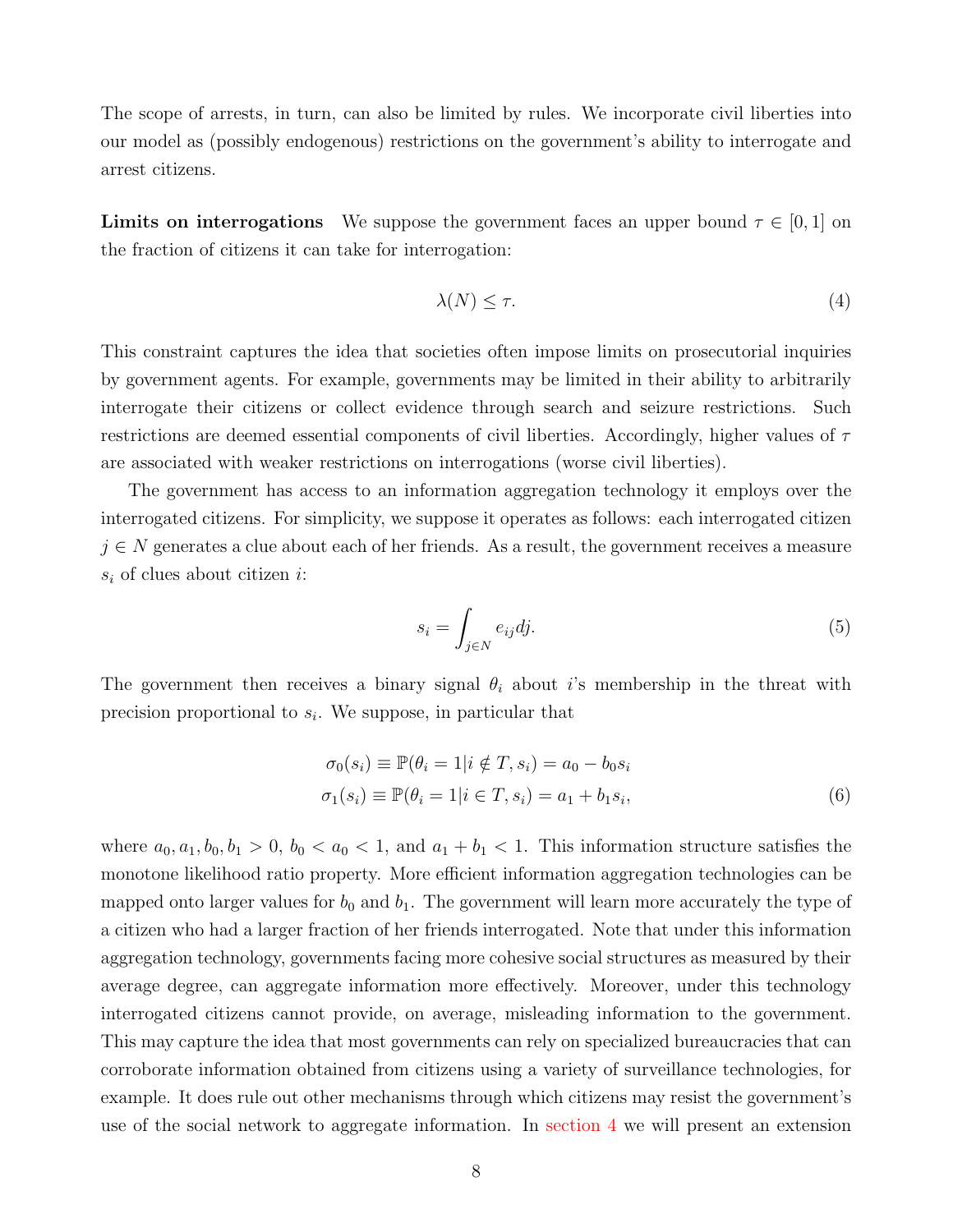exploring the implications of a community enforcement mechanism through which citizens may partially undermine the government's attempt to exploit the social structure of friendships.<sup>[16](#page-9-0)</sup>

After observing the realized signals for each citizen, the government updates its beliefs using Bayes' rule.  $\chi_i$  denotes the the posterior belief that  $i \in T$ , after observing  $\theta_i = 1$ :

$$
\chi_i \equiv \mathbb{P}(i \in T | \theta_i = 1, s_i) = \left(1 + \frac{1 - \chi \sigma_0(s_i)}{\chi \sigma_1(s_i)}\right)^{-1}
$$

.

**Limits on Arrests** We suppose that the government faces a lower bound  $\chi$  'standard of proof', so that only citizens with posterior above  $\chi$  can be arrested. We will further suppose that this civil liberty restriction is drawn from a uniform distribution

$$
\underline{\chi} \sim U\left[\underline{\chi}_L,\underline{\chi}_H\right],
$$

with  $0 < \underline{\chi}_{L} < \underline{\chi}_{H} < 1$  so that the 'standard of proof' is subject to some ex-ante uncertainty.<sup>[17](#page-9-1)</sup> This constraint captures the idea that societies may require minimum levels of evidence to allow the government to arrest or convict a citizen, for example through the use of probable cause requirements or varying degrees of standards of proof. Its uncertainty, in turn, can reflect the margin of leeway that judges or courts often have in interpreting a given legal standard. Higher values of  $\underline{\chi}_L$  imply stronger expected civil liberties protections, while  $\underline{\chi}_H < 1$  ensures there will always be some posterior evidence convincing enough to warrant an arrest. We refer to a triple  $(\tau, \underline{\chi}_L, \underline{\chi}_H)$  as a *constitution*. Throughout we will maintain the following assumption:

### Assumption 1.

$$
\chi < \underline{\chi}_L < \left(1 + \frac{1 - \chi a_0}{\chi a_1}\right)^{-1} < \left(1 + \frac{1 - \chi a_0 - b_0}{\chi a_1 + b_1}\right)^{-1} < \underline{\chi}_H.
$$

The first inequality rules out 'blind arrests': the government cannot arrest citizens based on the prior alone. Information is necessary for an arrest. Moreover, Bayesian updating implies that citizens for whom a signal  $\theta_i = 0$  is realized cannot be arrested either, as the posterior over them will fall below the prior. The remaining inequalities imply that all feasible posteriors following a signal  $\theta_i = 1$  are in the support of  $\chi$ . Upon updating its beliefs about every citizen, the government proceeds to make arrests. [Figure 1](#page-10-0) illustrates the timeline of the game.

<span id="page-9-0"></span><sup>&</sup>lt;sup>16</sup>Note that facing this technology, a government that could observe citizens' degree would have incentives to target highly connected individuals for interrogation. Here we rule out this possibility by assuming that the government does not observe citizens' degree at the time of deciding whom to interrogate.

<span id="page-9-1"></span><sup>&</sup>lt;sup>17</sup>The randomness in  $\chi$  simply allows us smooth out a discontinuity in the citizens' payoff function arising when citizens can perfectly predict a threshold level of civil liberties. The discontinuity gives rise to an uninteresting equilibrium where citizens chose a level of socialization just below the discontinuity.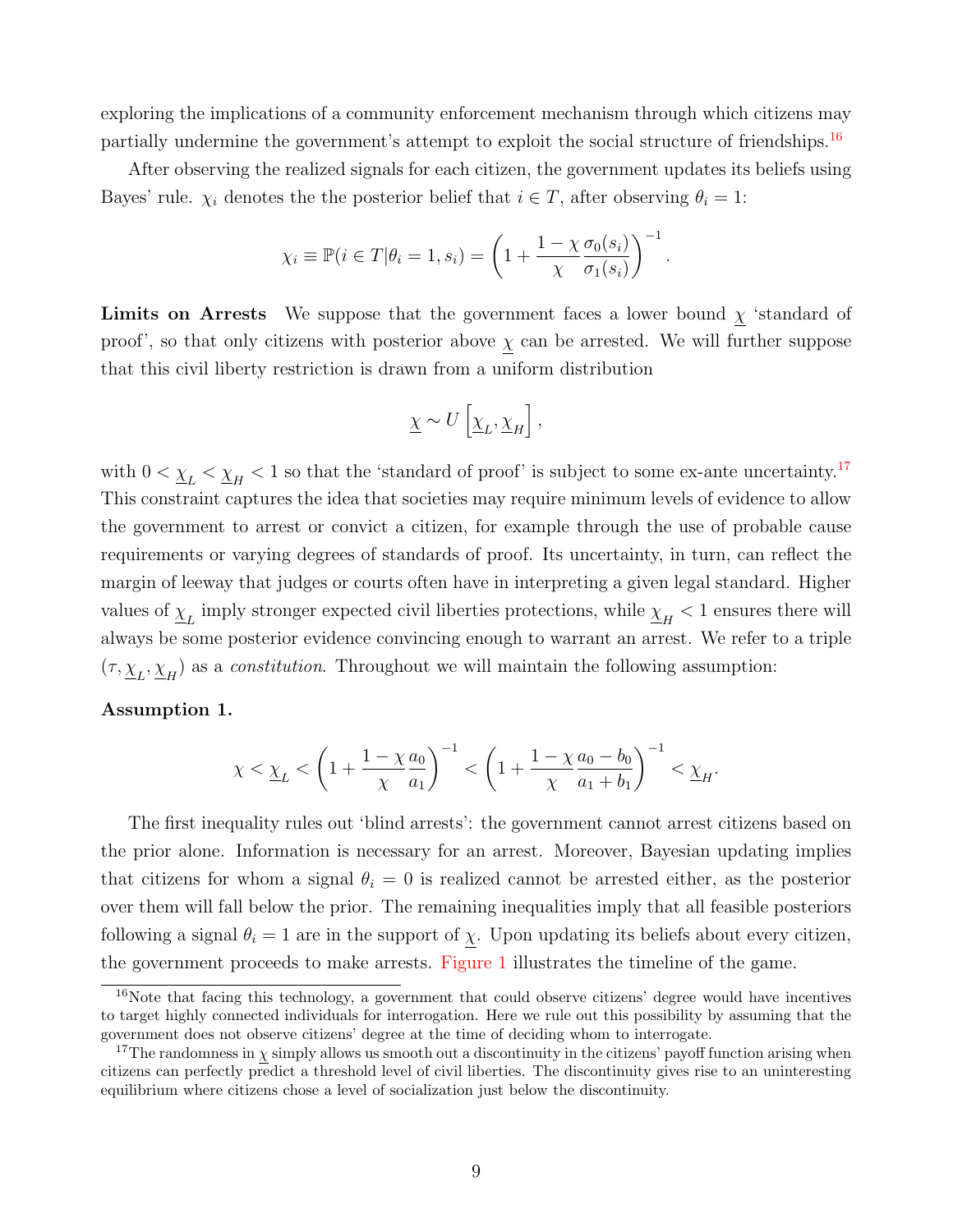<span id="page-10-0"></span>

Figure 1: Timeline of Events. The figure illustrates the timing of events within the baseline game.

### 2.2.1 Discussion

The dimensions of civil liberties we emphasize and model here are two of the main buffers between governmental exercise of coercion and civil society. Our discussion closely relates them to specific provisions in the US constitution, which is explicitly concerned with them in the Bill of Rights, but they naturally can be given a more general interpretation as any kind of effective restrictions that state agents may face when exercising authority over the public. These are not the only dimensions of civil liberties that may matter for social cohesiveness. Equal treatment under the law is another major dimension of civil liberties. Indeed, unequal treatment was likely the prime concern of the Civil Rights movement in the US, and is also clearly addressed in the US Constitution. Later in the paper we will extend our baseline model to explore the possibility of unequal treatment and its relation to social structure.

Note also that the nature of the threat (e.g., terrorism, an epidemic, a subversive opposition, etc.) may be related to the information aggregation technology  $(\sigma_0, \sigma_1)$ . For example, during medieval witch trials, a simple rumor might suffice to convince a prosecutor, and even the community, of the guilt of an alleged witch. In a terrorism context, a weak civil liberties environment that allows the use of torture during interrogations may lead to a relatively inefficient information aggregation technology: as is well known, confessions extracted through physical coercion are often unreliable. Moreover, prosecutors allowed to use torture face commitment problems so that ex-post it is hard for them not to rely on it even if ex-ante relinquishing its use is more likely to lead to valuable information collection (e.g., see [Baliga and Ely](#page-40-9) [\(2016\)](#page-40-9)).

### 2.3 Equilibrium under a Fixed Constitution

#### 2.3.1 The Government's Problem

In this section we consider an environment with a fixed constitution that all players take as given, and study the equilibrium social structure. In [subsection 2.4](#page-15-0) we will then endogenize the constitution. We begin characterizing the optimal interrogation and arresting behaviors of the government. These take place after citizens have made their socialization decisions and the threat set and standard of proof have been drawn.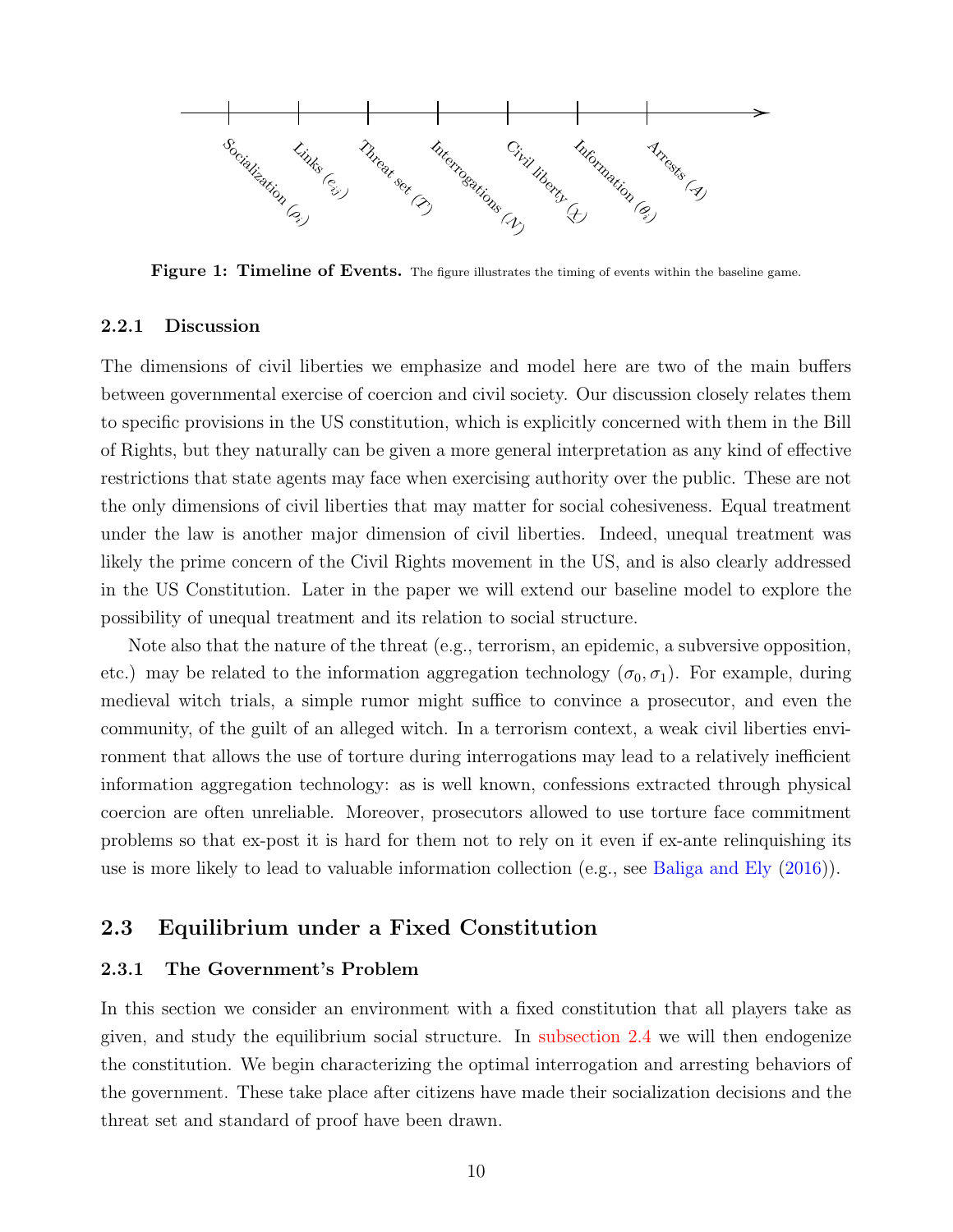In our baseline model the government does not care about type 1 or type 2 errors, and wants to maximize the number of arrests. Accordingly, the government will want to arrest any citizen whose signal is  $\theta_i = 1$ , regardless of the signal's precision. This in turns implies that conditional on  $\theta_i = 1$ , the government's arresting strategy is easily characterized: an arrest happens if and only if  $\chi_i > \chi$ . The interrogation decision is even simpler. Because there are no direct costs of bringing citizens for questioning, the government wants to interrogate as many citizens as possible: in equilibrium, the civil liberties constraint binds and  $\lambda(N) = \tau$ . Moreover, the government chooses a fraction  $\tau$  to interrogate uniformly at random because it does not observe citizens' socialization choices or their realized degree.<sup>[18](#page-11-0)</sup>

### 2.3.2 The Citizens' Problem

Consider now citizens' socialization decisions. Their problem is to choose socialization strategies  $\tilde{\rho}_i$ , taking as given all other citizens' socialization efforts and the expected interrogation and arrest behavior of the government. Here we restrict attention to symmetric strategies. Denote the average socialization of citizen i by  $p_i \equiv \mathbb{E}[\rho_i]$ , where the expectation is taken with respect to citizen i's strategy. Also, denote average socialization across the citizenry by

$$
p \equiv \int_{j \in S} p_j dj.
$$

Using these statistics, we can express a citizen's degree as  $d_i = \rho_i p$ . When the government is expected to interrogate a mass  $t$  of citizens, we can similarly express the amount of information generated about a citizen as  $s_i = \rho_i pt$ . Our starting point for characterizing the optimal socialization effort of citizens is the following result:

<span id="page-11-2"></span>**Lemma 1.** When the government interrogates at rate t, the expected payoff of citizen  $i$ ,  $\mathbb{E}_{\widetilde{\rho}_i,\underline{\chi}}[u_i]$ , is proportional to

<span id="page-11-1"></span>
$$
\mathbb{E}_{\widetilde{\rho}_i} \left[ \sqrt{p \rho_i} - \frac{t}{2\omega} p \rho_i \right],\tag{7}
$$

where

$$
\omega \equiv \frac{\underline{\chi}_{H} - \underline{\chi}_{L}}{2\kappa[\chi(1-\underline{\chi}_{L})b_1 + \underline{\chi}_{L}(1-\chi)b_0]} > 0.
$$

 $\omega$  is a reduced-form parameter capturing how socialization incentives are shaped by the strength of civil liberties. It depends on the threat prior,  $\chi$ , on the support of the standard of proof  $[\underline{\chi}_L, \underline{\chi}_H]$ , on the parameters governing the informativeness of signals  $(b_0, b_1)$ , and on the disutility of an arrest  $\kappa$ . Together with t, it mediates the trade-off faced by a citizen

<span id="page-11-0"></span><sup>&</sup>lt;sup>18</sup>Because the government does not observe the network structure, even if a citizen deviated from an equilibrium socialization strategy, the government would not be able to respond to such a deviation.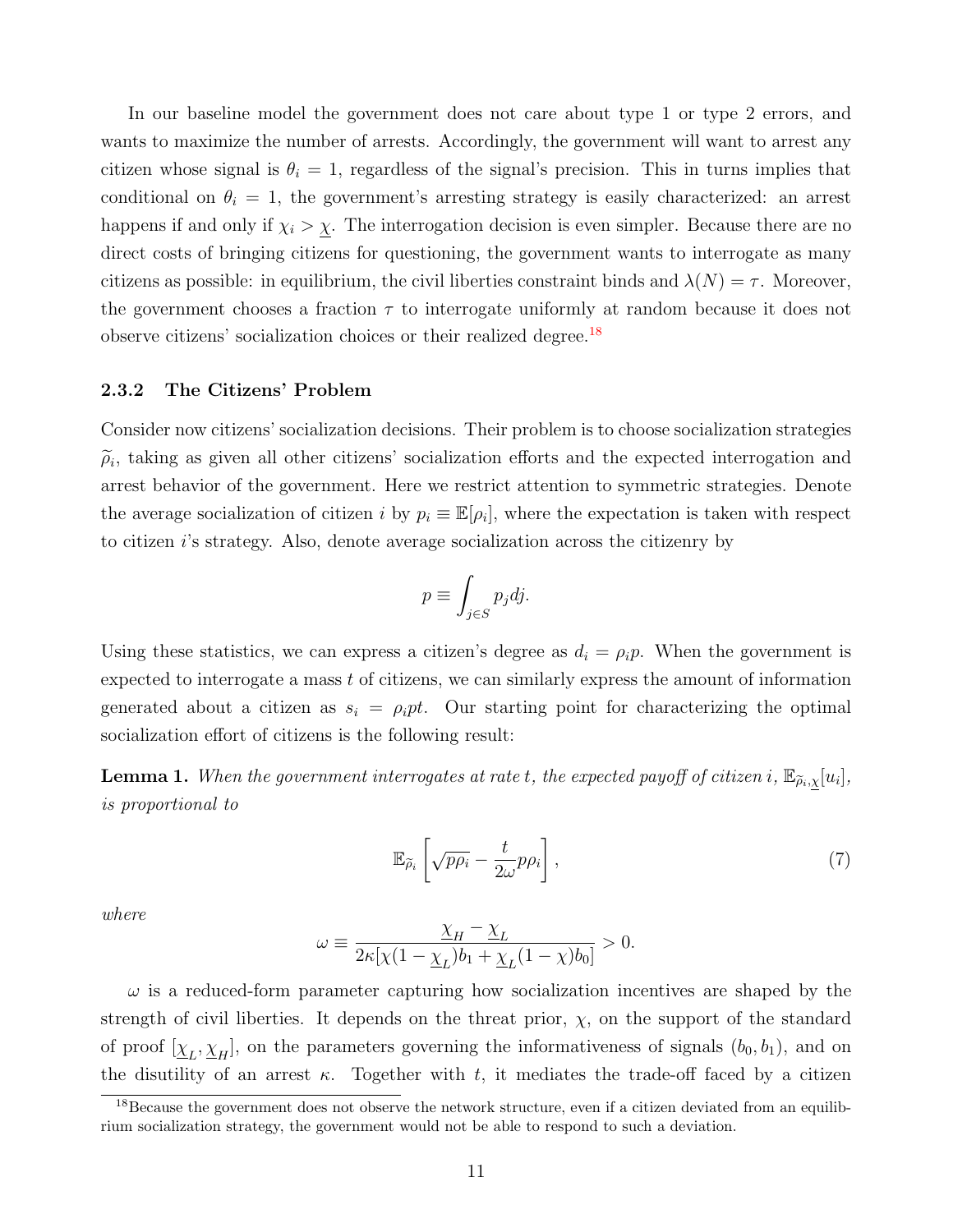when deciding how intensely to socialize. This trade-off can be seen in [\(7\)](#page-11-1). The expression inside the expectation is strictly concave in  $\rho_i$  and has a unique optimum: holding the average socialization of others constant, the marginal gains from increased socialization are decreasing, while the marginal costs associated with a higher likelihood of being arrested are constant.<sup>[19](#page-12-0)</sup>

Recall that  $\rho_i \in [\rho, 1]$ . Throughout the rest of the paper we focus on small  $\rho > 0$ , and take the limit as  $\rho \rightarrow 0$ . This allows us to rule out the trivial equilibrium in which no citizen socializes because no other citizen is socializing. Rather, our interest is in equilibria where citizens' socialization choices are shaped by civil liberties. For convenience we will use  $x \simeq y$  to denote  $x - y = O(\rho)$  as  $\rho \to 0$ ,  $x \succeq y$  to denote  $x - y \ge O(\rho)$  as  $\rho \to 0$ , and  $[[x]] = \max{\rho, \min{\{1, x\}}}$ .

An implication of Lemma [1](#page-11-2) is that any symmetric equilibrium must be in pure strategies.<sup>[20](#page-12-1)</sup> In particular, it implies that citizen  $i$ 's best reply is

<span id="page-12-2"></span>
$$
p_i \simeq \left[\frac{1}{p} \left(\frac{\omega}{t}\right)^2\right].\tag{8}
$$

Perhaps surprisingly, here citizens' strategies are strategic substitutes. Note also that citizen i's best reply shifts down with  $t$  not because a higher  $t$  will make her more likely to be interrogated, but rather because it will make her friends more likely to be interrogated.

#### 2.3.3 Equilibrium

The citizens' and government's problems determine, for a given constitution, the density of friendships in society, the amount of information aggregated by the government, and the mass of arrests. We are now ready to formally define an equilibrium of this economy.

<span id="page-12-3"></span>**Definition 1.** An equilibrium is a collection  $((\tilde{\rho}_i)_{i \in S}, N, A)$  with

- Strategies for all citizens,  $(\tilde{\rho}_i)_{i \in S}$ , where  $\tilde{\rho}_i \in \Delta([\underline{\rho}, 1]),$
- an interrogation strategy for the government,  $N \subset S$ ,
- and an arrest strategy for the government,  $A: \Theta \times [0,1] \to 2^S$ , where  $\theta \in \Theta$  denotes all the information that is generated by interrogations, and  $\underline{\chi} \in [\underline{\chi}_L, \underline{\chi}_H]$  denotes the realized standard of proof, such that:
- 1.  $\tilde{\rho}_i$  maximizes citizen i's payoff [\(7\)](#page-11-1) given  $(\tilde{\rho}_i)_{i\in S/i}$ , N, and A.

<span id="page-12-0"></span><sup>19</sup>In our benchmark model the government cannot target citizens based on their network characteristics. Although we do no explore the alternative possibility, if the government could target people with many friends, this would be an additional reason to reduce socialization efforts.

<span id="page-12-1"></span>s would be an additional reason to reduce socialization enotes.<br>
<sup>20</sup>Equation [\(7\)](#page-11-1) can be expressed as  $\mathbb{E}_{\widetilde{\rho}_i}[\sqrt{\rho_i}]\sqrt{p} - \frac{t}{2\omega}p_i p$ . Conditional on the strategy's mean  $p_i$ ,  $\mathbb{E}_{\widetilde{\rho}_i}[\sqrt{\rho_i}]$  is maximized at the strategy  $\rho_i$  that puts probability  $\simeq 1$  on  $p_i$  and probability  $\simeq 0$  on  $1 - p_i$ . Then citizen i's objective is  $\simeq \sqrt{p_i p} - \frac{t}{2\omega} p_i p$ .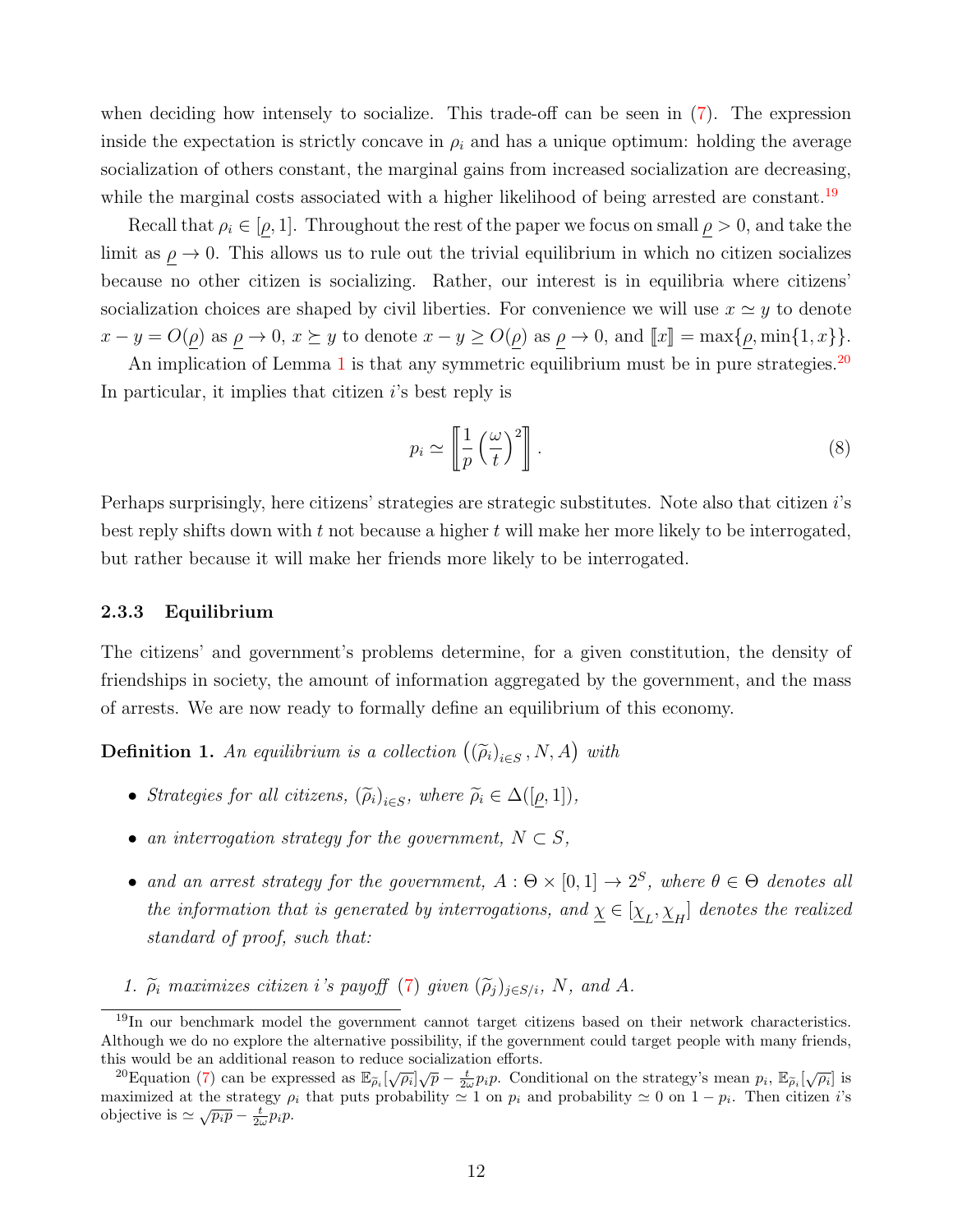<span id="page-13-1"></span>

Figure 2: Symmetric Equilibrium under Fixed Civil Liberties. The red curve represents citizen i's best reply as a function of aggregate socialization. The blue curve is a 45 degree line.

- 2. N maximizes the government's payoff [\(3\)](#page-7-2) subject to  $\lambda(N) \leq \tau$ , given  $(\tilde{\rho}_i)_{i \in S}$  and A.
- 3.  $A(\theta, \chi)$  maximizes the government's payoff [\(3\)](#page-7-2) subject to  $\chi_i \geq \chi$ , for all i, given  $(\tilde{\rho}_i)_{i \in S}$ and  $N^{21}$  $N^{21}$  $N^{21}$
- 4. Strategies are symmetric:
	- All citizens play the same strategy:  $\widetilde{\rho}_i \equiv \rho$  for all  $i \in S$ .
	- The government interrogates uniformly at random: each citizen in N faces the same probability of being interrogated.

In a symmetric equilibrium,  $p_i = p$  for all citizens, and the interrogation constraint binds. The best reply in [\(8\)](#page-12-2) then implies the following result:

<span id="page-13-2"></span>**Proposition 1.** The unique equilibrium under a fixed constitution is in pure strategies. In this equilibrium, the average level of socialization is given by:

$$
p^* \simeq \left[\frac{\omega}{\tau}\right].
$$

[Figure 2](#page-13-1) illustrates the unique equilibrium from proposition [1.](#page-13-2) This equilibrium implies a society with a homogeneous degree distribution –each citizen has  $d_i = p^{*2}$  friends.<sup>[22](#page-13-3)</sup> Average degree, a measure of cohesiveness, is thus also equal to  $p^{*2}$ . Equilibrium socialization depends on civil liberties through both  $\omega$  and  $\tau$ . It also depends on the information aggregation technology

<span id="page-13-3"></span><span id="page-13-0"></span><sup>&</sup>lt;sup>21</sup>For every citizen in  $A(\theta, \chi)$ , the posterior belief is larger than  $\chi$  given the information  $\theta$ .

<sup>&</sup>lt;sup>22</sup>Notice that the restriction to symmetric strategies does not directly require a homogeneous society, because we never ruled out symmetric mixed strategies.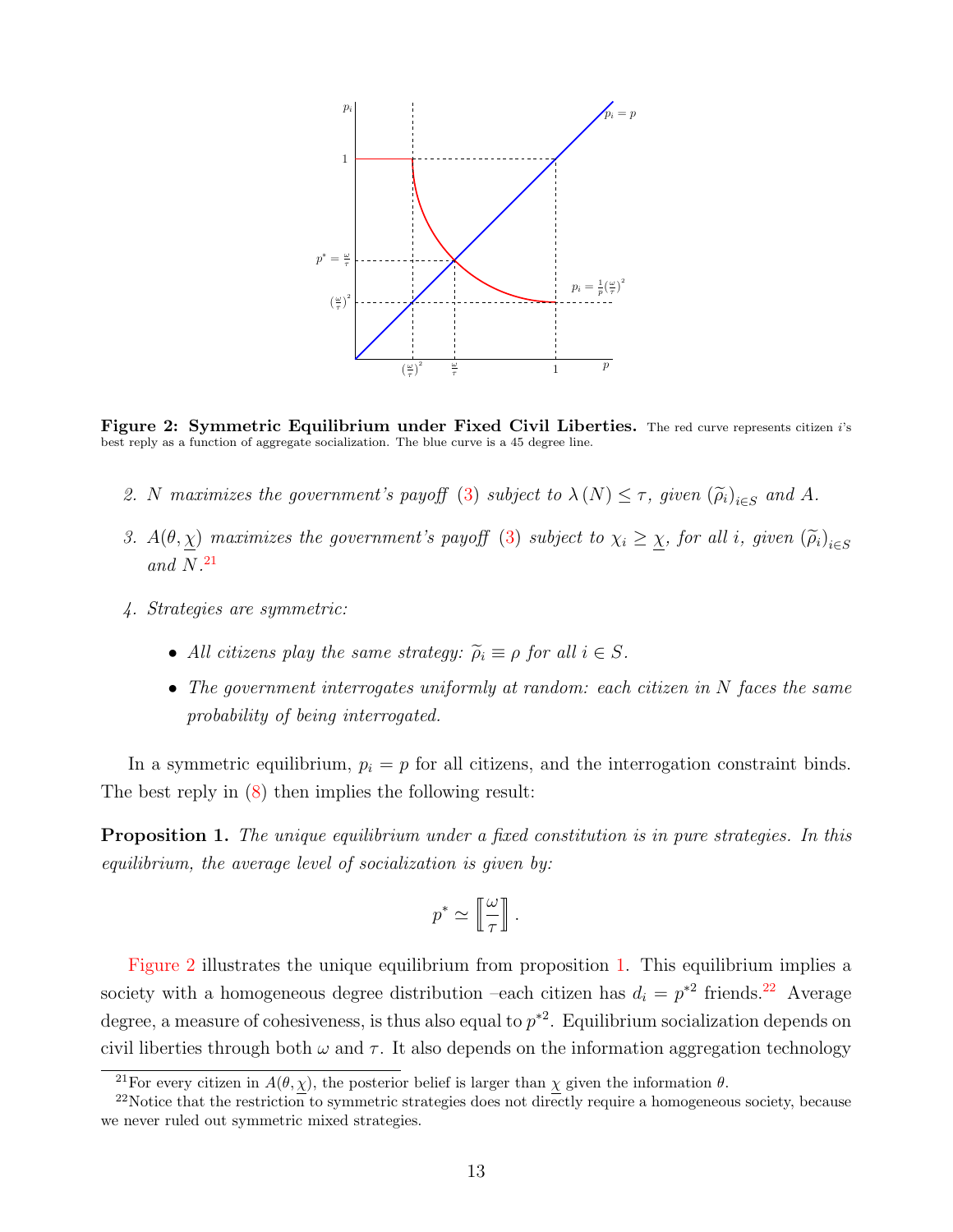and the likelihood of the threat through  $\omega$ . In the remainder of this paper we will restrict attention to the range of parameters  $\omega < 1$ . This is motivated by proposition [1:](#page-13-2) because  $\tau \leq 1$ , any economy where  $\omega > 1$  will be fully cohesive  $(p^* = 1)$  regardless of the civil liberties restriction on interrogations. Our interest will be to study the economies where civil liberties are in the range where they can generate variation in social cohesiveness.

A key feature of the equilibrium from proposition [1](#page-13-2) is that it entails a commitment problem for the government: when citizens play the symmetric pure strategy  $p$  and the government interrogates at rate  $t$  (not necessarily equilibrium strategies), the government's expected interim payoff  $\mathbb{E}_{\chi}[V]$  is proportional to  $p^2t$ .<sup>[23](#page-14-0)</sup> This is increasing in the interrogation rate t simply because a larger fraction of interrogated citizens allows the government to collect more informative signals. Because equilibrium socialization  $p^* = \omega/\tau$  is a decreasing function of  $\tau$ , however, ex-ante the government's payoff is  $\omega^2/\tau$ , which is *decreasing* in  $\tau$ . Such a fragmented social structure hurts the government's ability to aggregate information effectively. In fact, the erosion of social cohesion induced by citizens' expectations of the government's behavior undermines the effectiveness of the information aggregation technology more than one to one with the interrogation rate. This is not an artifact of the linearity in the information aggregation technology. Rather, it is driven by the strategic substitutability of citizens' socialization efforts: an increase in the interrogation rate has a direct effect that reduces incentives to build social connections. It has an additional indirect effect, because the marginal benefits of socialization effort fall as other citizens socialize less intensely.

Note that the civil liberty restriction that constrains interrogations plays the role of a commitment device from the government's point of view. In its absence, the government would choose  $\lambda(N) = 1$ , and its equilibrium payoff would be  $\omega^2$ , the minimum possible. Thus, civil liberties in our model both protect citizens from the government, and protect the government from itself.<sup>[24](#page-14-1)</sup> This discussion highlights two key issues. First, here civil liberty constraints are exogenous. The baseline model is silent about why a government would abide by a given constitution, and just assumes it does. In general equilibrium, and given our interest in thinking about the long-run relationship between civil liberties and social structure, we expect the extent to which a society can enforce restrictions on the government's coercive abilities to be endogenous to its social structure. For example, scholars of the Soviet Union have documented how, recognizing the threat of a strong civil society, the regime focused its efforts on co-opting all forms of social organization: "Autonomous social organization was ... replaced by state-administered apparatuses that coordinated the behavior of ... trade unions, professional associations, youth groups, the mass media, the education system, and even, at the high point of totalitarian aspirations, leisure-time clubs" [\(Bernhard and Karakoc,](#page-40-10) [2007,](#page-40-10) p. 545-6).

<span id="page-14-0"></span><sup>23</sup>Proof of this can be found in the proof of Proposition [1.](#page-13-2)

<span id="page-14-1"></span><sup>&</sup>lt;sup>24</sup>For  $\omega$  < 1, the government would like to commit to  $\lambda(N) \leq \omega$ , in which case its payoff would be  $\omega$ .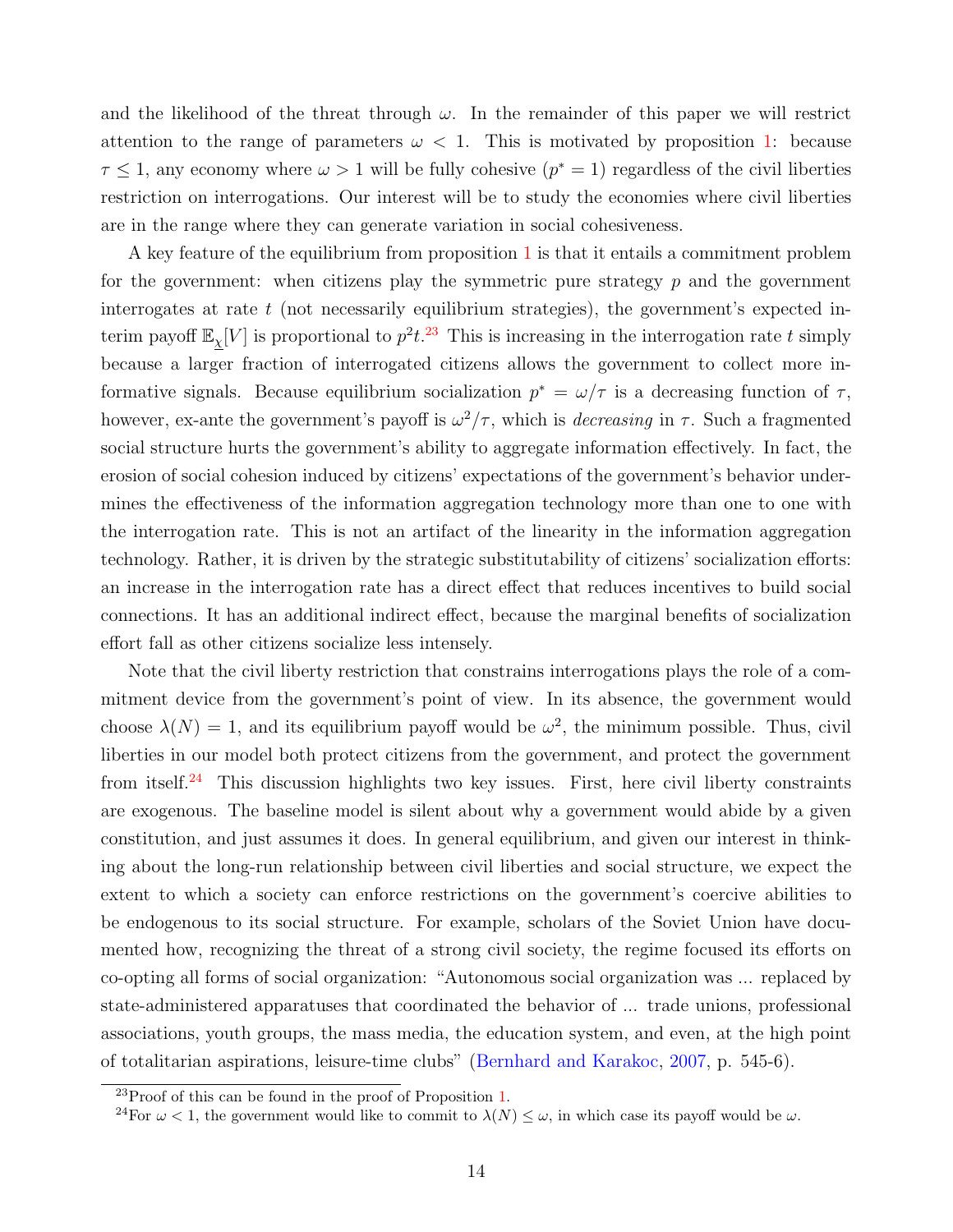Second, from the government's point of view, the tension between ex-ante incentives and ex-post incentives raises a new question: because effective information aggregation requires widespread interrogations and a dense social network, how could a government avoid the undermining of social cohesiveness that results when citizens expect coercive behavior, while still being able to collect information? In what follows, we will address these two questions.

### <span id="page-15-0"></span>2.4 Endogenous Civil Liberties

We first extend our baseline model to allow for an endogenous limit on interrogations.<sup>[25](#page-15-1)</sup> While above we derived a relationship  $p(\tau)$  for socialization as a function of civil liberties, here we provide a simple network-based micro-foundation for the emergence of an endogenous limit on the ability of the government to interrogate arbitrarily:  $\tau(p)$ . We do so in such a way that the mechanism in itself is not a source of multiple equilibria. Accordingly, we assume the government cannot commit to civil liberty  $\tau$ , this is, there is no limit on interrogations. After socialization choices are realized, the government can interrogate as many citizens as it wants. Excessive interrogation, however, generates a response from civil society, perhaps in the form of a protest or riot, based on a simple form of contagion across citizens (e.g., [Erol et](#page-41-15) [al.](#page-41-15) [\(2020\)](#page-41-15); [Morris](#page-42-9) [\(2000\)](#page-42-9)). In this way, we allow for citizens' ability to resist arbitrary levels of government coerciveness to depend on key features of its social structure. The literature on collective action, for example, points out that group features such as its size, ethnic or demographic homogeneity, social connectedness, etc., are key determinants of participation in community activities, political engagement, and public goods provision (see [Alesina and](#page-40-2) [LaFerrara](#page-40-2) [\(2000\)](#page-40-2); [Banerjee et al.](#page-40-11) [\(2008\)](#page-40-11); [Chay and Munshi](#page-40-12) [\(2015\)](#page-40-12); [Dippel](#page-40-13) [\(2014\)](#page-40-13)).

We suppose interrogated citizens become 'reactive' (they are the seed of the contagion process). A citizen who observes at least share  $\psi$  of her friends to be reactive, becomes reactive herself.<sup>[26](#page-15-2)</sup> If all of society becomes reactive, citizens engage in a form of collective action that, for simplicity, we suppose prevents the government from undertaking any arrests.<sup>[27](#page-15-3)</sup> The possibility of this form of backlash will set a limit on the government's willingness to interrogate indiscriminately. This echoes the idea that effective coordination, in the form of collective action, allows citizens to pose credible threats to the survival of governments that violate expected limits on its behavior [\(Weingast](#page-42-4) [\(1997\)](#page-42-4)). Crucially, society's cohesiveness, as measured by the density of

<span id="page-15-1"></span> $25$ We choose to make endogenous the limit on interrogations rather than the standard of proof as this leads to a more tractable model. This choice, however, provides us with an exogenous model parameter, namely  $\underline{\chi}_L$ , that allows us to ask comparative statics questions related to other characteristics of government coerciveness that one may still want to consider exogenous to the model.

<span id="page-15-2"></span><sup>&</sup>lt;sup>26</sup>Recent empirical studies provide evidence of the importance of social network ties in fostering the spread of collective action (e.g., [Bursztyn et al.](#page-40-14)  $(2019)$ ; García-Jimeno et al.  $(2018)$ ).

<span id="page-15-3"></span><sup>&</sup>lt;sup>27</sup>We could instead assume that collective action happens when fraction  $\nu$  of society becomes reactive, with  $1 > \nu > \psi$ . Here we simplify the exposition by taking  $\nu = 1$ . In [subsection 4.1](#page-35-1) we consider an extension of the model allowing for  $\nu < 1$ .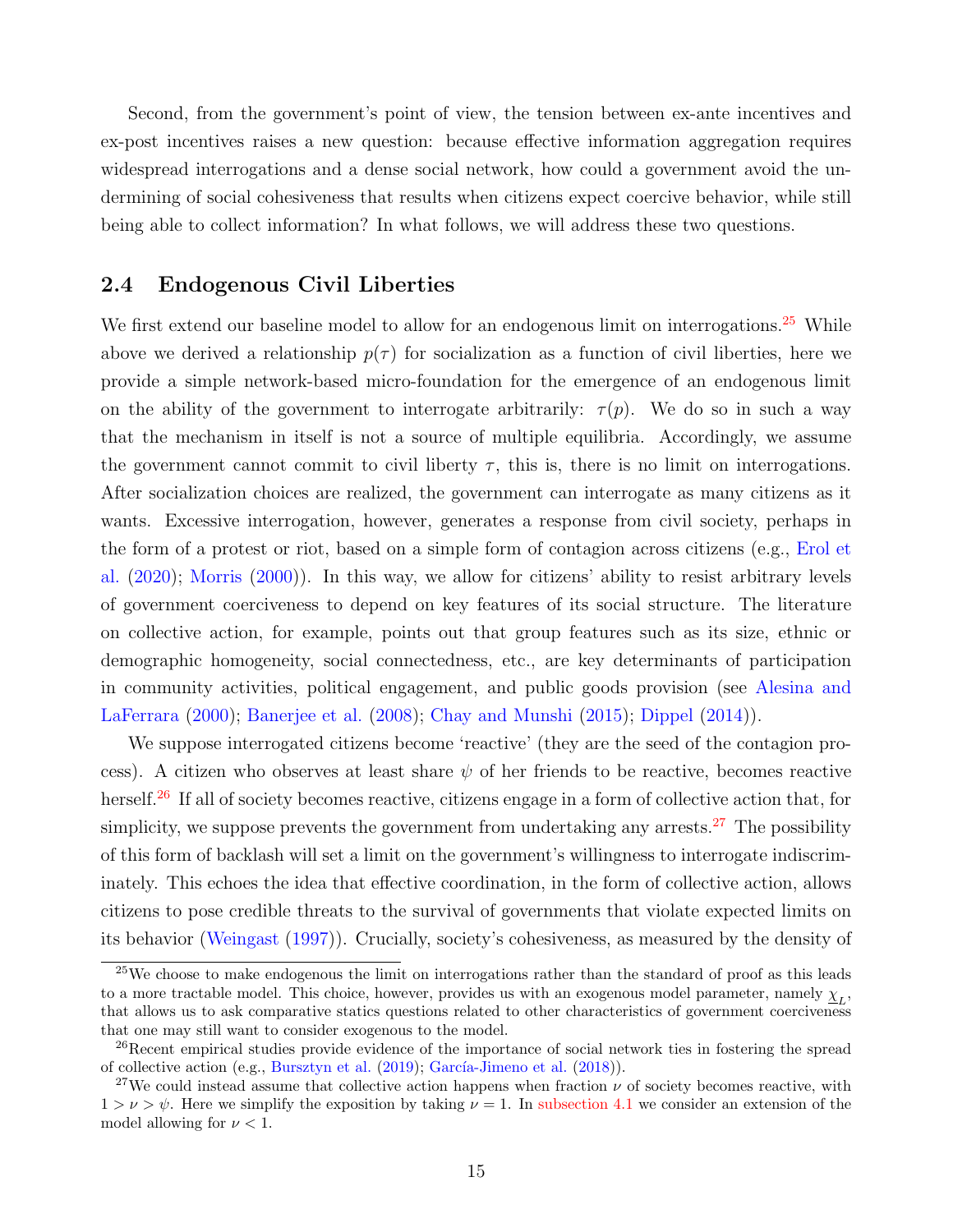friendships across citizens, mediates the contagiousness of collective action.

The timing of this modified game is as follows:<sup>[28](#page-16-0)</sup>

- 1. Citizens make socialization choices.
- 2. The government chooses  $\tau = \lambda(N)$  and makes interrogations.
- 3. Interrogated citizens react, and reactions spread via social ties. If reaction reaches all of society, backlash happens.
- 4. If there is no backlash, the government undertakes arrests.

In a symmetric equilibrium where each citizen socializes at rate  $p$ , each of them has  $p^2$ friends. If the government interrogates fraction  $\tau$  of all citizens uniformly at random, then each citizen observes  $p^2\tau$  friends be interrogated. Then, if

<span id="page-16-1"></span>
$$
p^2 \tau \le p^2 \psi \tag{NRC}
$$

which we refer to as the no-riot constraint  $(NRC)$ , there is no contagion –none of the noninterrogated citizens becomes reactive–, and the total mass of reactive citizens is  $\tau < 1$ . In this case, there is no backlash and the government can execute arrests. If  $p^2 \tau > p^2 \psi$ , all citizens become reactive through contagion, and backlash takes place. Therefore, the government will always respect the no-riot constraint. The government's interim payoff is strictly increasing in the measure of arrested citizens, so it will make the [\(NRC\)](#page-16-1) bind:  $\tau(p) = \psi^{29}$  $\tau(p) = \psi^{29}$  $\tau(p) = \psi^{29}$  Because citizens are infinitesimal, from Proposition [1](#page-13-2) it follows that

$$
p^* = \left[\!\left[\frac{\omega}{\psi}\right]\!\right] \tag{9}
$$

[Figure 3](#page-17-0) illustrates the economy's unique symmetric equilibrium when socialization and civil liberties are jointly determined. Here a strong civil society is an endogenous source of commitment that improves civil liberties leading to higher equilibrium socialization. The government, in turn, is able to arrest strictly more citizens compared to when it is unconstrained by civil society.<sup>[30](#page-16-3)</sup> [Besley and Persson](#page-40-15) [\(2019\)](#page-40-15), for example, argue that society's ability to organize depends on its social capital and democratic values. Because lower values of  $\psi$  require

<span id="page-16-0"></span> $^{28}$ Accordingly, we amend the definition of equilibrium from Definition [1](#page-12-3) as follows. Condition 2 should read instead: N maximizes the government's payoff [\(3\)](#page-7-2) subject to  $p^2\lambda(N) \leq p^2\psi$ , given  $(\tilde{\rho}_i)_{i \in S}$  and A.<br><sup>29</sup>Note that our modeling of the (NBC) loads to an inclusive coullibrium relationship between  $\tau$  and

<span id="page-16-2"></span><sup>&</sup>lt;sup>29</sup>Note that our modeling of the [\(NRC\)](#page-16-1) leads to an inelastic equilibrium relationship between  $\tau$  and p, implying a unique equilibrium. Alternative ways of micro-founding the response of civil liberties to social structure are possible, where, for example,  $\tau$  is a decreasing function of p. In that case, multiple equilibria are possible (see [Figure 3\)](#page-17-0). Because this source of multiplicity is well understood (high interrogation-low socialization, and low interrogation-high socialization), we preferred to rule it out here.

<span id="page-16-3"></span><sup>&</sup>lt;sup>30</sup>Because the measure  $A_\tau$  of arrests under civil liberties  $\tau$  corresponds to the ex-ante probability faced by a citizen of being arrested,  $\mathbb{E}_{\chi} \left[ \mathbb{1}_{\{\chi_i > \chi\}} \mathbb{P}(\theta_i = 1) \right]$  $\mathbb{E}_{\chi} \left[ \mathbb{1}_{\{\chi_i > \chi\}} \mathbb{P}(\theta_i = 1) \right]$  $\mathbb{E}_{\chi} \left[ \mathbb{1}_{\{\chi_i > \chi\}} \mathbb{P}(\theta_i = 1) \right]$ , it is easily verified from the proof of Lemma 1 that  $A_{\tau}$  is decreasing in  $\tau$  so that  $A_1 < \overline{A}_{\psi}$ .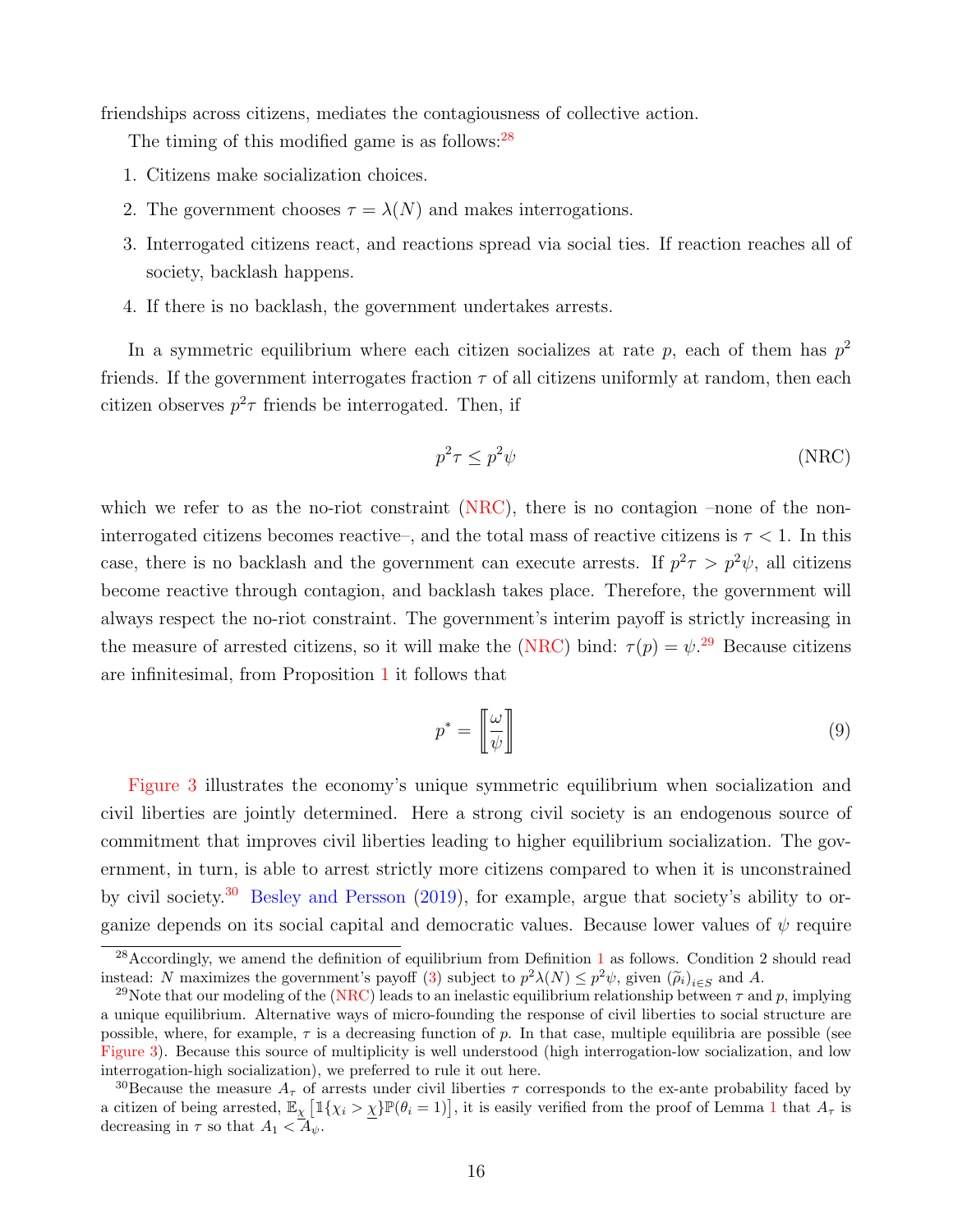<span id="page-17-0"></span>

Figure 3: Symmetric Equilibrium with Endogenous Civil Liberties. The blue curve is the citizens' average socialization as a function of the interrogation rate,  $p(\tau)$ . The red curve is the binding no-riot constraint,  $\tau(p)$ .

lower levels of government coercion for contagion to spread across social ties,  $\psi$  can be interpreted as an (inverse) measure of civic engagement or the strength of civil society. Observe that our model predicts that social cohesiveness and the strength of civil liberties should co-vary positively with the strength of civic engagement.<sup>[31](#page-17-1)</sup> A comparison of Scandinavian and former Soviet countries is suggestive of this pattern: Contemporary Scandinavian societies are recognized to be highly cohesive and trustful, and also highly politically engaged. In turn their governments show a remarkable capacity to collect information about their citizens. In former Soviet republics, in contrast, citizens were highly suspicious of each other [\(Havel](#page-41-17) [\(1985\)](#page-41-17)). Civic engagement was also low, as effective collective action is limited by the inability of citizens to publicly express their preferences [\(Kuran](#page-41-18) [\(1995\)](#page-41-18)). In turn, these governments had to invest heavily in intelligence agencies and secret police services, possibly to compensate for their ineffectiveness at information aggregation (see our empirical discussion in the online Appendix, with its associated scatter-plots in [Figure 7\)](#page-44-0).

[Johnson and Koyama](#page-41-12) [\(2014\)](#page-41-12) provide another example of this kind of feedback between the strength of civil liberties and social cohesiveness in the context of witch trials in 16th Century France. They argue that in regions where local courts could exercise more discretion by ignoring standard rules of evidence, more trials took place, as the trials themselves triggered fears of witchcraft among the population, leading to increased demand for further trials.

<span id="page-17-1"></span><sup>&</sup>lt;sup>31</sup>In our model civic engagement as captured by  $\psi$ , is exogenous. Naturally, in practice it is likely to respond to the government's exercise of coercion and to society's cohesiveness. For example, [Bautista](#page-40-16) [\(2016\)](#page-40-16) documents how Chilean citizens who suffered human rights abuses as young adults under the Pinochet dictatorship report low political engagement thirty years later. In the Soviet context, [Jowitt](#page-41-0) [\(1993\)](#page-41-0) similarly argued that "The population at large viewed the political realm as something... to avoid" (p. 288).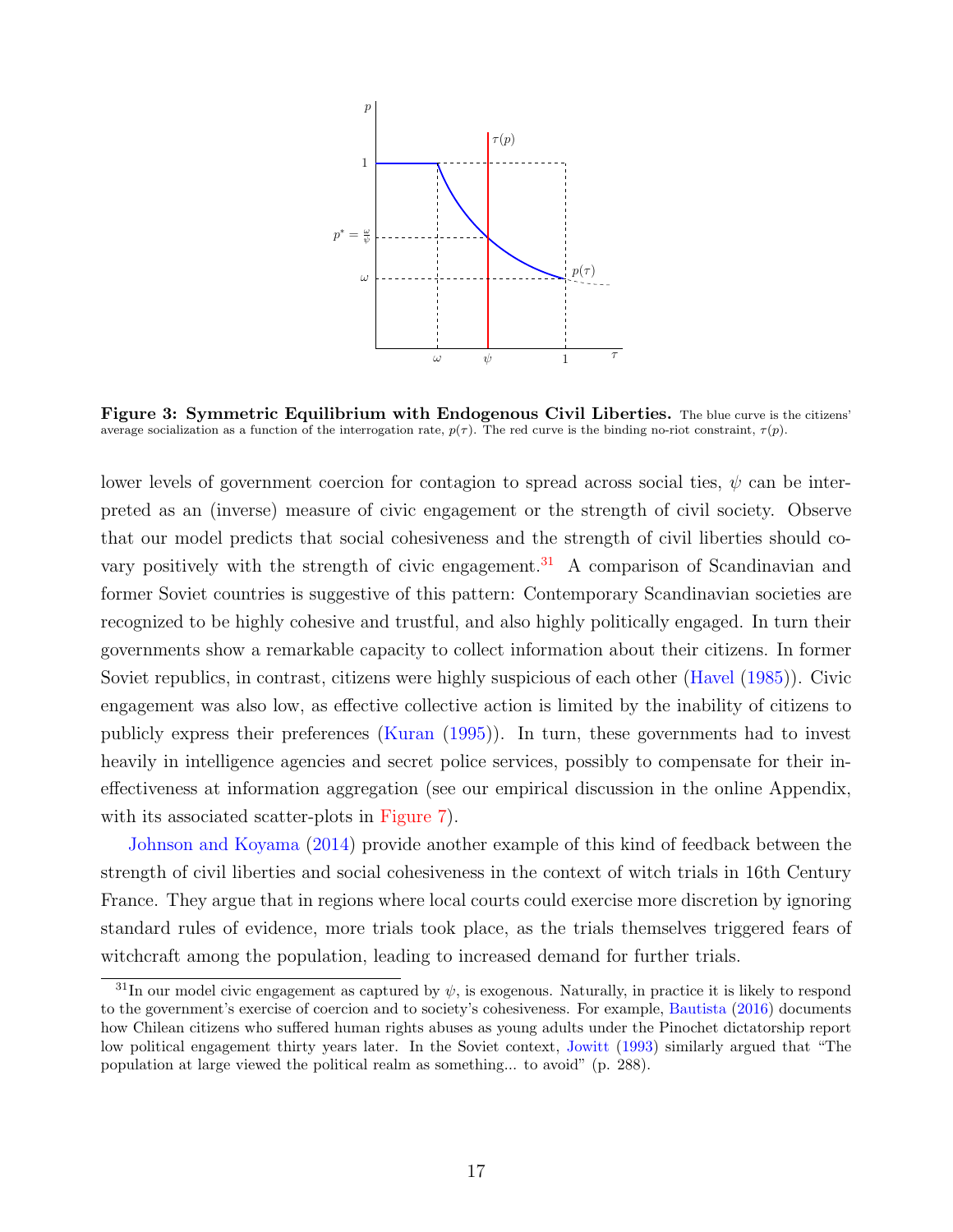### <span id="page-18-0"></span>3 Unequal Treatment and Social Segregation

So far we have restricted attention to symmetric equilibria, where all citizens play the same socialization strategy. In such equilibrium, the government effectively exercises equal treatment in the sense that all citizens are equally likely to be interrogated. Scholars, in fact, consider equal treatment as another important dimension of civil liberties. In many societies, *unequal* treatment is pervasive: equally situated citizens are treated differently by the government or the law. We now generalize our model allowing for asymmetric strategies (where unequal treatment may arise endogenously), suggesting a novel relationship between social structure and the prevalence of unequal treatment.

Our analysis from the previous section highlights how features of the underlying social structure, such as the density of social ties across the citizenry, play a dual role vis-a-vis the government's attempts to aggregate information. On one hand, a more cohesive society allows the government to aggregate information more effectively because each interrogated citizen can provide information about a larger number of other citizens. On the other hand, a more cohesive society is one where collective action may more easily galvanize in response to excessive coercion by the government. This environment creates a tension between the ex-ante and the ex-post incentives of the government. Whereas for a given social structure the government benefits from weak civil liberties that allow widespread information collection, before citizens have made their socialization decisions expectations of strong civil liberties lead to more intense socialization that results in more efficient information aggregation.

This analysis, however, restricted the strategy space to symmetric strategies where, as a result, there is equal treatment: the government interrogates citizens uniformly at random. Taking a look at the [\(NRC\)](#page-16-1) suggests a possible avenue for a government facing these conflicting incentives to attempt to increase its payoff. Because societal resistance spreads through contagion via social ties, and citizens' socialization choices respond to expectations of interrogation intensity, a government may attempt relaxing the [\(NRC\)](#page-16-1) by playing an asymmetric strategy that treats subsets of citizens differently. The expectation that the government will target a subset of the population with a high interrogation rate, for example, should decrease the willingness of citizens to socialize with that group, as it becomes costly to be friends with citizens likely to reveal information about you. The erosion of social ties can in turn undermine the effectiveness of contagion, relaxing the [\(NRC\)](#page-16-1), allowing the government to fulfill the expectation. While some citizens remain unwilling to riot because they face a low interrogation rate and have made few friendships with highly interrogated citizens, the group of highly interrogated citizens is not large enough to trigger a riot. The government will have to trade off the erosion of social ties implied by such interrogating behavior, against the increased interrogation rate it can afford under the consequently relaxed [\(NRC\)](#page-16-1).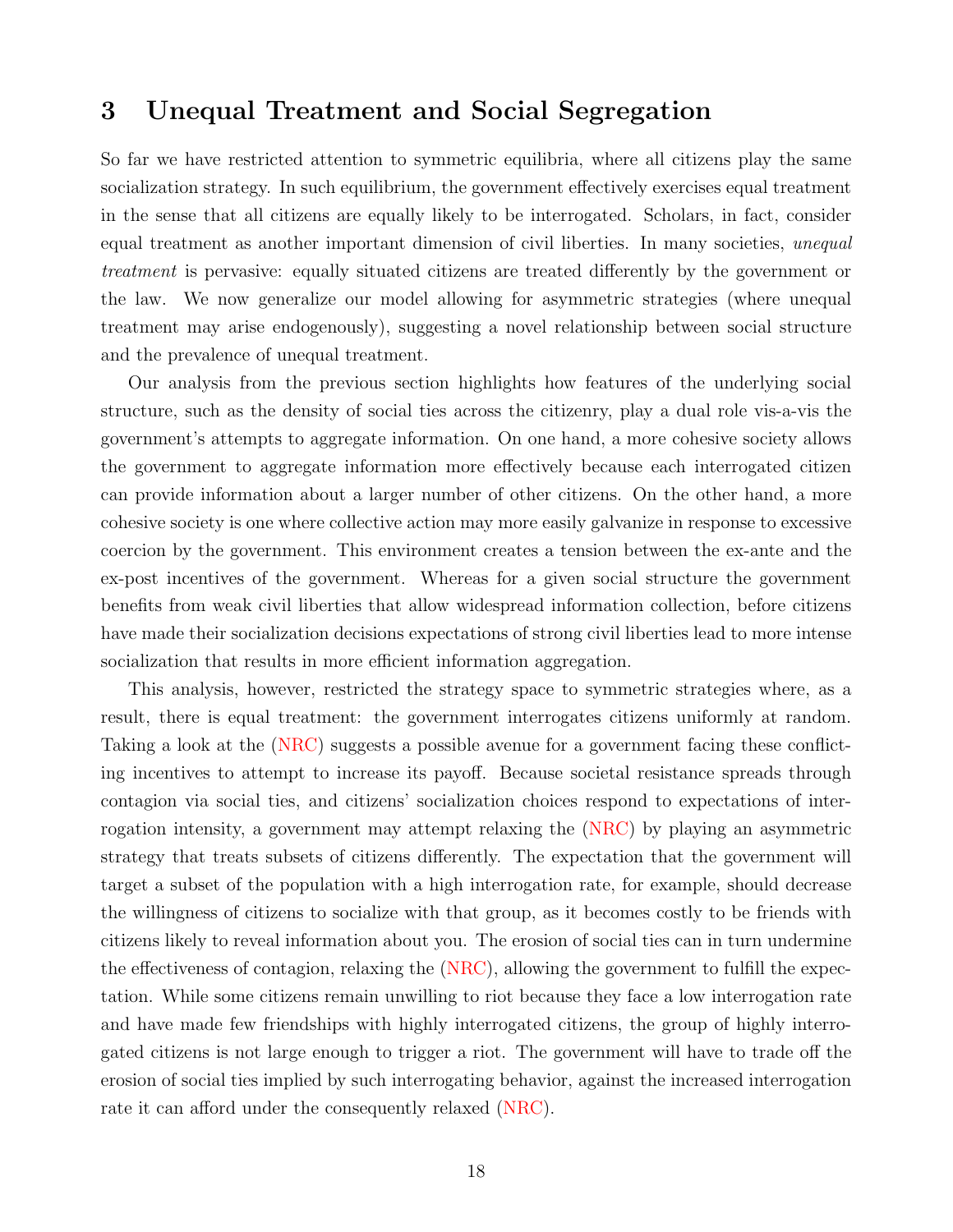In this section we show asymmetric equilibria with unequal treatment exist, and discuss their properties and implications over social structure. Suppose that each citizen in this economy possesses an immutable characteristic  $g \in \{\mathcal{A}, \mathcal{B}\}\$ . This characteristic is irrelevant (in the sense that it is independent of threat membership, and for all citizens, the utility from forming friendships with either type is the same). The share of citizens with characteristic  $\mathcal A$  is  $\lambda_{\mathcal A} \equiv$  $\lambda(\mathcal{A})$ , and the share of citizens with characteristic  $\mathcal{B}$  is  $\lambda_{\mathcal{B}} \equiv \lambda(\mathcal{B}) = 1 - \lambda_A$ .

We will now allow for socialization strategies by citizens, and interrogation strategies by the government, that condition on type.<sup>[32](#page-19-0)</sup> We denote by  $\tilde{\rho}_{iq}$  the socialization strategy chosen by citizen *i* towards citizens of type  $g \in \{\mathcal{A}, \mathcal{B}\}\$ , and by  $p_{ig}$  the mean of  $\rho_{ig}$ . Also denote  $p_{gg'}$  as the average socialization level of citizens of type  $g$  towards citizens of type  $g'$ .

### 3.1 The Government's Problem

We can begin by analyzing the problem of the government at the interim stage, after citizens have made their socialization choices. At this point, the government must choose possibly different interrogation rates for group  $A$  and group  $B$  citizens. Because the government gets a payoff of zero if contagion across all of society happens, we know the government will strictly prefer to avoid choosing interrogation rates that lead to full contagion.

<span id="page-19-2"></span>Lemma 2. The government's interim expected payoff after citizens have socialized at rates  $\mathbf{p} = (p_{\mathcal{A}\mathcal{A}}, p_{\mathcal{A}\mathcal{B}}, p_{\mathcal{B}\mathcal{A}}, p_{\mathcal{B}\mathcal{B}}), \mathbb{E}_{\underline{\chi}}[V],$  is proportional to

$$
\widetilde{V} = \left(\lambda_A^2 p_{AA}^2 + \lambda_A \lambda_B p_{AB} p_{BA}\right) t_A + \left(\lambda_B^2 p_{BB}^2 + \lambda_A \lambda_B p_{AB} p_{BA}\right) t_B
$$

The government's objective is linear in both interrogation rates, with slopes that depend on the average degree of citizens of the corresponding group. Therefore, its indifference contours are straight lines. To characterize the solution to the government's problem, let's define  $\Gamma_q(t_q)$  recursively as the fraction of reactive citizens in group g, when the group experiences interrogation rate  $t<sub>g</sub>$ . This is equal to the mass of interrogated citizens from that group,  $t<sub>g</sub>$ , if the no-contagion constraint holds for the group, and it is 1 otherwise:

<span id="page-19-1"></span>
$$
\Gamma_g(t_g) \equiv 1 - \mathbb{1}\{NCg \ holds\}(1 - t_g), \quad g \in \{\mathcal{A}, \mathcal{B}\}.
$$

In turn, the no-contagion constraint for group  $A$  takes the form

$$
\lambda_{A} p_{A A}^{2} t_{A} + \lambda_{B} p_{A B} p_{B A} \Gamma_{B}(t_{B}) \leq \psi \left( \lambda_{A} p_{A A}^{2} + \lambda_{B} p_{A B} p_{B A} \right) \tag{NCA}
$$

<span id="page-19-0"></span><sup>&</sup>lt;sup>32</sup>Accordingly, our definition of equilibrium from Definition [1](#page-12-3) must be modified in the following way: All citizens within a group play the same strategy: for  $g \in \{\mathcal{A}, \mathcal{B}\}, \tilde{\rho}_i \equiv \tilde{\rho}_g$  for all  $i \in g$ . Within a group, the government interrogates uniformly at random: any citizen in  $g \in \{A, B\}$  is interrogated with probability  $\tau_g$ .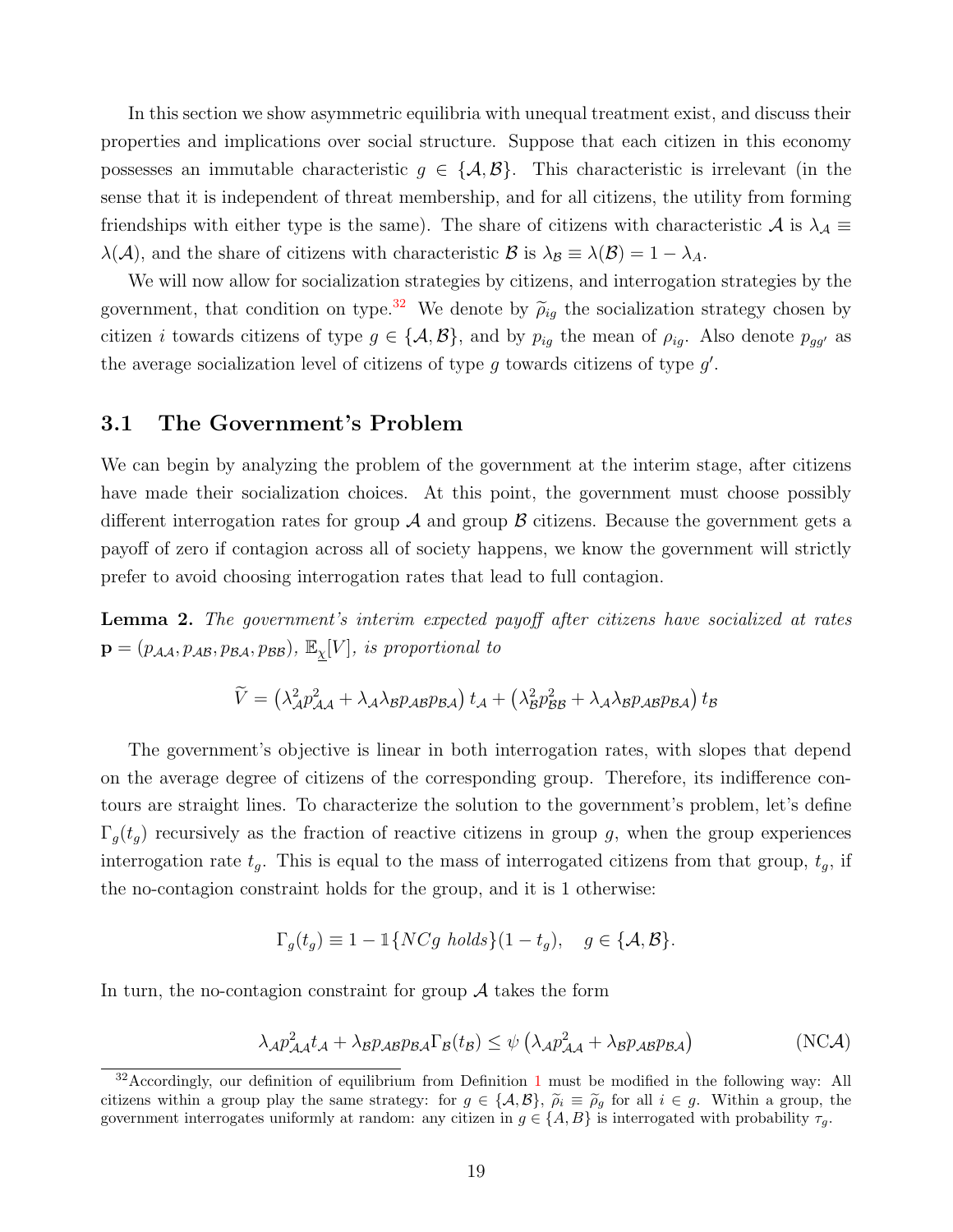The left-hand side represents the mass of reactive citizens with whom a citizen from group  $\mathcal A$ has a social tie. This includes all her interrogated friends from group  $A$ ,  $\lambda_A p^2_{A\mathcal{A}} t_{A}$ , and all her reactive friends from group  $\mathcal{B}$ ,  $\lambda_{\mathcal{B}}p_{\mathcal{A}}p_{\mathcal{B}}p_{\mathcal{B}}\Lambda\Gamma_{\mathcal{B}}(t_{\mathcal{B}})$ . This citizen will not become reactive herself if this is not larger than fraction  $\psi$  of all her friends. Analogously for citizens from group  $\mathcal{B}$ , there is no contagion in that group if

$$
\lambda_{\mathcal{A} \mathcal{P} \mathcal{A} \mathcal{B} \mathcal{P} \mathcal{B} \mathcal{A}} \Gamma_{\mathcal{A}}(t_{\mathcal{A}}) + \lambda_{\mathcal{B} \mathcal{P} \mathcal{B} \mathcal{B}} t_{\mathcal{B}} \leq \psi \left( \lambda_{\mathcal{A} \mathcal{P} \mathcal{A} \mathcal{B} \mathcal{P} \mathcal{B} \mathcal{A}} + \lambda_{\mathcal{B} \mathcal{P} \mathcal{B} \mathcal{B}} \right) \tag{NCB}
$$

As we pointed out above, the government will never want both  $(NCA)$  and  $(NCB)$  to be violated simultaneously, as this would trigger a riot. Thus, the government's best reply to a given  $\mathbf{p} = (p_{\mathcal{A}\mathcal{A}}, p_{\mathcal{A}\mathcal{B}}, p_{\mathcal{B}\mathcal{A}}, p_{\mathcal{B}\mathcal{B}})$ , is the solution to:

<span id="page-20-0"></span>
$$
\boldsymbol{\tau}(\mathbf{p}|\psi,\lambda_{\mathcal{A}}) = \mathop{\mathrm{argmax}}_{(t_{\mathcal{A}},t_{\mathcal{B}}) \in [0,1]^2} \widetilde{V}
$$

subject to

<span id="page-20-1"></span>
$$
\Gamma_{\mathcal{A}}(t_{\mathcal{A}})\Gamma_{\mathcal{B}}(t_{\mathcal{B}}) < 1. \tag{NRC'}
$$

This optimization problem can be represented as a linear programming problem: the objective is linear in  $(t_A, t_B)$ , and the constraint set is piece-wise linear as well. Moreover, it is straightforward to show that the slope of the indifference curves is a weighted average of the slopes of the no-contagion constraints when neither group experiences contagion.

[Figure 4](#page-21-0) illustrates graphically the government's optimization problem. In the case represented in panel (a), citizens' socialization rates are such that neither of the no-contagion constraints can be violated without triggering contagion on the other group. In this case, the constraint set is convex with a kink at  $(\psi, \psi)$ , making *equal treatment* the unique best response. Note that  $(\psi, \psi)$  is always a feasible choice that avoids contagion in both groups. In the case represented in panel (b), in contrast, citizens' socialization rates make it possible to violate only one of the no-contagion constraints. When the government chooses a high enough interrogation rate for group  $\beta$  citizens such that this group experiences contagion, for example, the  $(NCA)$  becomes a horizontal line, and the constraint set is non-convex. Symmetry within a group implies that if contagion happens within the group, then the whole group becomes reactive. In such case it must be optimal for the government to interrogate all citizens of the group. It follows that the unique optimum entails a corner solution with *unequal treatment*, where  $\tau_B = 1$ . In this case the [\(NC](#page-19-1)A) and the [\(NRC'\)](#page-20-1) coincide. Accordingly,  $\tau_A$  is sufficiently low that  $(NCA)$  exactly binds and a second round of contagion is prevented. Group  $\beta$  citizens are unequally treated, effectively experiencing the maximum possible interrogation rate, while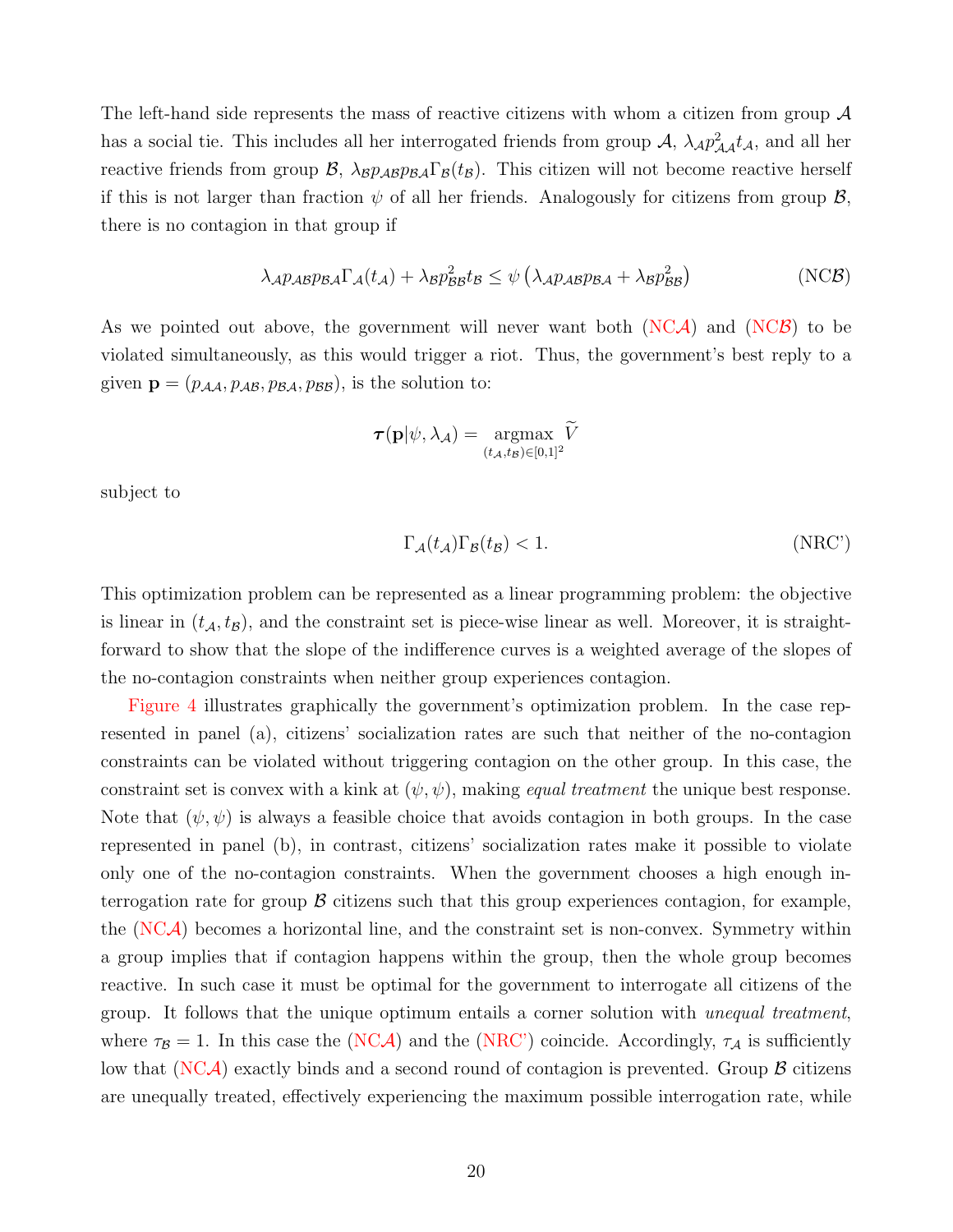<span id="page-21-0"></span>

Figure 4: Government's Best Response: The figure illustrates the optimal choice of interrogation rates by the government for fixed socialization rates. Panel (a) represents the case in which the optimum entails no contagion on either group, and equal treatment. Panel (b) represents the case in which one group experiences contagion and unequal treatment. The brown lines labeled  $\tilde{V}$  represent the highest indifference curves that satisfy the constraint set. The red and blue curves represent the no-contagion constraints for groups  $A$  and  $B$ .

group A citizens experience an interrogation rate equal to

<span id="page-21-3"></span>
$$
\tau_{\mathcal{A}} = \psi - (1 - \psi) \frac{p_{\mathcal{A}\mathcal{B}} p_{\mathcal{B}\mathcal{A}}}{p_{\mathcal{A}\mathcal{A}}^2} \frac{\lambda_{\mathcal{B}}}{\lambda_{\mathcal{A}}}
$$
(10)

This is lower than the interrogation rate that would prevail under equal treatment.<sup>[33](#page-21-1)</sup>

Collecting these results, there are only three possibilities for the government's best reply: an interior solution with equal treatment, or corner solutions with unequal treatment: $34$ 

- 1. Equal treatment:  $\tau_{\mathcal{A}} = \tau_{\mathcal{B}} = \psi$ ;
- 2. Unequal treatment against group  $\mathcal{A}$ :  $\tau_{\mathcal{A}} = 1, \tau_{\mathcal{B}} = \psi (1 \psi) \frac{p_{AB}p_{BA}}{n^2}$  $p_{\mathcal{B}\mathcal{B}}^2$  $\lambda_\mathcal{A}$  $\frac{\lambda_{\mathcal{A}}}{\lambda_{\mathcal{B}}}.$
- 3. Unequal treatment against group  $\mathcal{B}$ :  $\tau_{\mathcal{B}} = 1, \tau_{\mathcal{A}} = \psi (1 \psi) \frac{p_{AB} p_{BA}}{p_{AB}^2}$  $p_{\mathcal{A}\mathcal{A}}^{2}$  $\lambda_\mathcal{B}$  $\frac{\lambda_{\mathcal{B}}}{\lambda_{\mathcal{A}}};$

As equation [\(10\)](#page-21-3) and our previous discussion illustrate, the extent to which the government's best reply will entail unequal treatment depends on the intensity of cross-group socialization relative to within-group socialization of the favorably treated group. The lower is the intensity

<span id="page-21-1"></span> $33$ Note that if the expression in  $(10)$  is negative, the first round of contagion guarantees the second round of contagion, and thus a riot. Thus, this is a feasible option only if the prescribed  $\tau_A$  is positive. A symmetric logic applies to the case in which group  $A$  is the one experiencing unequal treatment.

<span id="page-21-2"></span><sup>&</sup>lt;sup>34</sup>In the non-generic case in which contagion on only one group is feasible and the slope of the indifference curves V is such that an indifference curve passes through both the intersection of [\(NC](#page-19-1)A) with  $t_B = 1$ , and of [\(NC](#page-20-0)B) with  $t_A = 1$ , the government's best reply is not unique (it has two elements).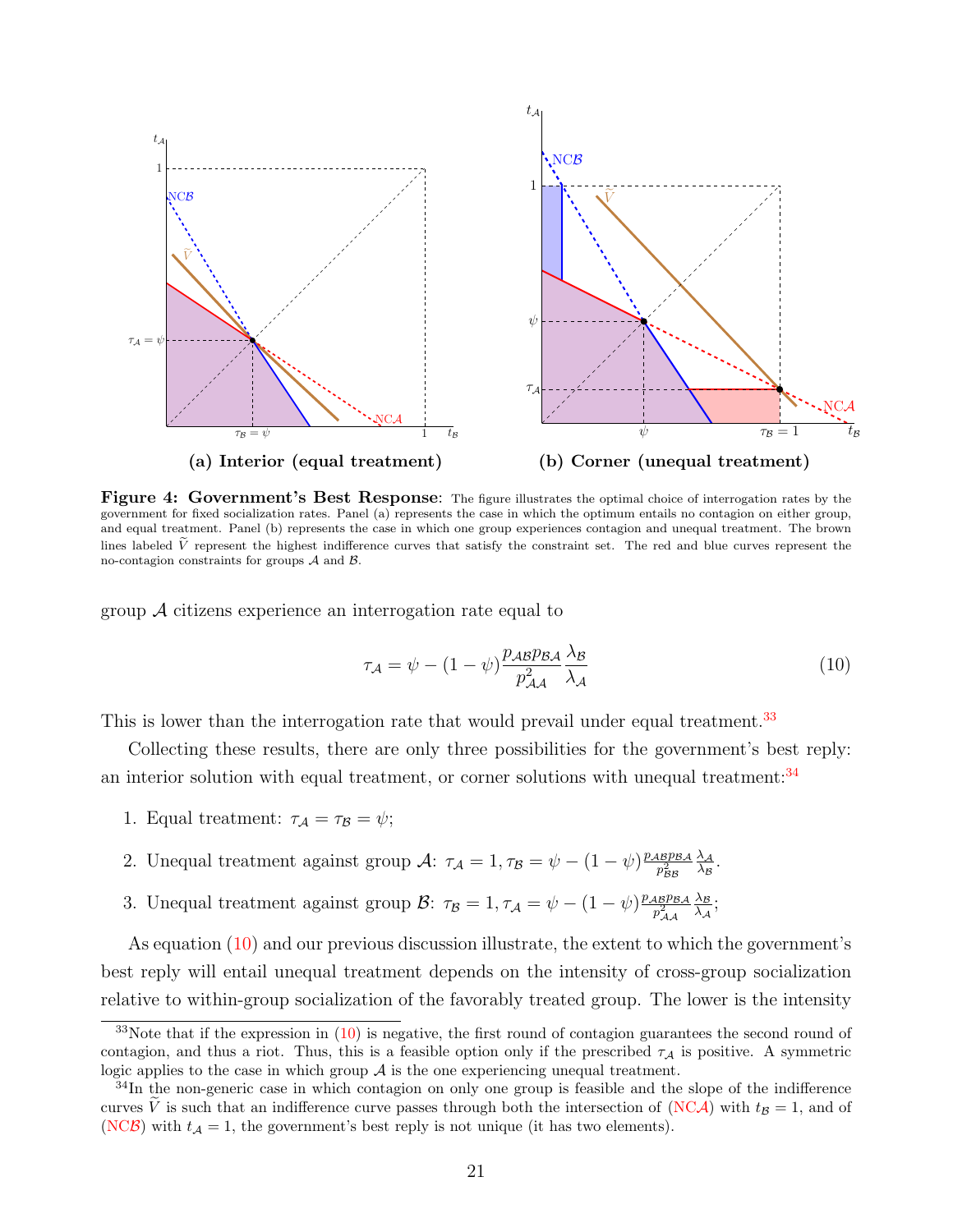of socialization across groups, the easier it will be for the government to satisfy the  $(NCA)$ , and correspondingly, the larger the interrogation rate it will be able to impose on the more favorably treated group. Thus, a more segregated society enhances the government's ability to implement worse civil liberties. Relative group sizes are also a key determinant of the feasibility and extent of unequal treatment. Holding socialization rates constant, when the unequally treated group is smaller relative to the favorably treated group, the government can afford a higher interrogation rate for the favorably treated group. Finally, a stronger civil society (lower  $\psi$ ) forces the government to chose a more favorable interrogation rate toward the favorably treated group. Note this *increases* the extent of inequality in treatment across groups.

### 3.2 Citizens' Socialization Decision

We can now consider the problem of a citizen from group  $g \in \{\mathcal{A}, \mathcal{B}\},\$ allowing for citizens from different groups to chose possibly different socialization strategies, but restricting attention to symmetric strategies within each group. In this case, the degree and the amount of information collected by the government about citizen  $i$  depend on how intensely citizens socialize within their own group, and across groups.

**Lemma 3.** When the government interrogates citizens of groups A and B at rates  $\tau_A$  and  $\tau_B$ , the expected payoff of citizen i,  $\mathbb{E}_{\rho_{i\mathcal{A}}, \rho_{i\mathcal{B}}, \chi}[u_i]$ , is proportional to

<span id="page-22-0"></span>
$$
\mathbb{E}_{\rho_{i\mathcal{A}},\rho_{i\mathcal{B}}} \left[ \sqrt{\sum_{h \in \{\mathcal{A},\mathcal{B}\}} \rho_{ih} p_{hg} \lambda_h} - \frac{1}{2\omega} \left( \sum_{h \in \{\mathcal{A},\mathcal{B}\}} \rho_{ih} p_{hg} \lambda_h \tau_h \right) \right]
$$
(11)

As it was the case when we restricted attention to symmetric strategies, the expected payoff of each citizen is concave in their strategy. As a result, they all play pure strategies and  $\rho_{ig} = p_{ig}$ . Straightforward first order conditions from [\(11\)](#page-22-0) with respect to these strategies yield citizens' best responses to each other. Further imposing symmetry within groups, for citizens from group  $\mathcal A$  we have

<span id="page-22-1"></span>
$$
p_{\mathcal{A}\mathcal{A}} = \left[ \frac{(\omega/\tau_{\mathcal{A}})^2 - \lambda_{\mathcal{B}} p_{\mathcal{A}\mathcal{B}} p_{\mathcal{B}\mathcal{A}}}{\lambda_{\mathcal{A}} p_{\mathcal{A}\mathcal{A}}} \right], \qquad p_{\mathcal{A}\mathcal{B}} = \left[ \frac{(\omega/\tau_{\mathcal{B}})^2 - \lambda_{\mathcal{A}} p_{\mathcal{A}\mathcal{A}}^2}{\lambda_{\mathcal{B}} p_{\mathcal{B}\mathcal{A}}} \right], \tag{12}
$$

and for citizens from group  $\mathcal{B}$ ,

<span id="page-22-2"></span>
$$
p_{BA} = \left[ \frac{(\omega/\tau_A)^2 - \lambda_B p_{BB}^2}{\lambda_A p_{AB}} \right], \qquad p_{BB} = \left[ \frac{(\omega/\tau_B)^2 - \lambda_A p_{AB} p_{BA}}{\lambda_B p_{BB}} \right],
$$
 (13)

which is a system of four non-linear equations in the four socialization rates. Higher interrogation rates on one's group reduce the willingness to socialize with fellow group members, and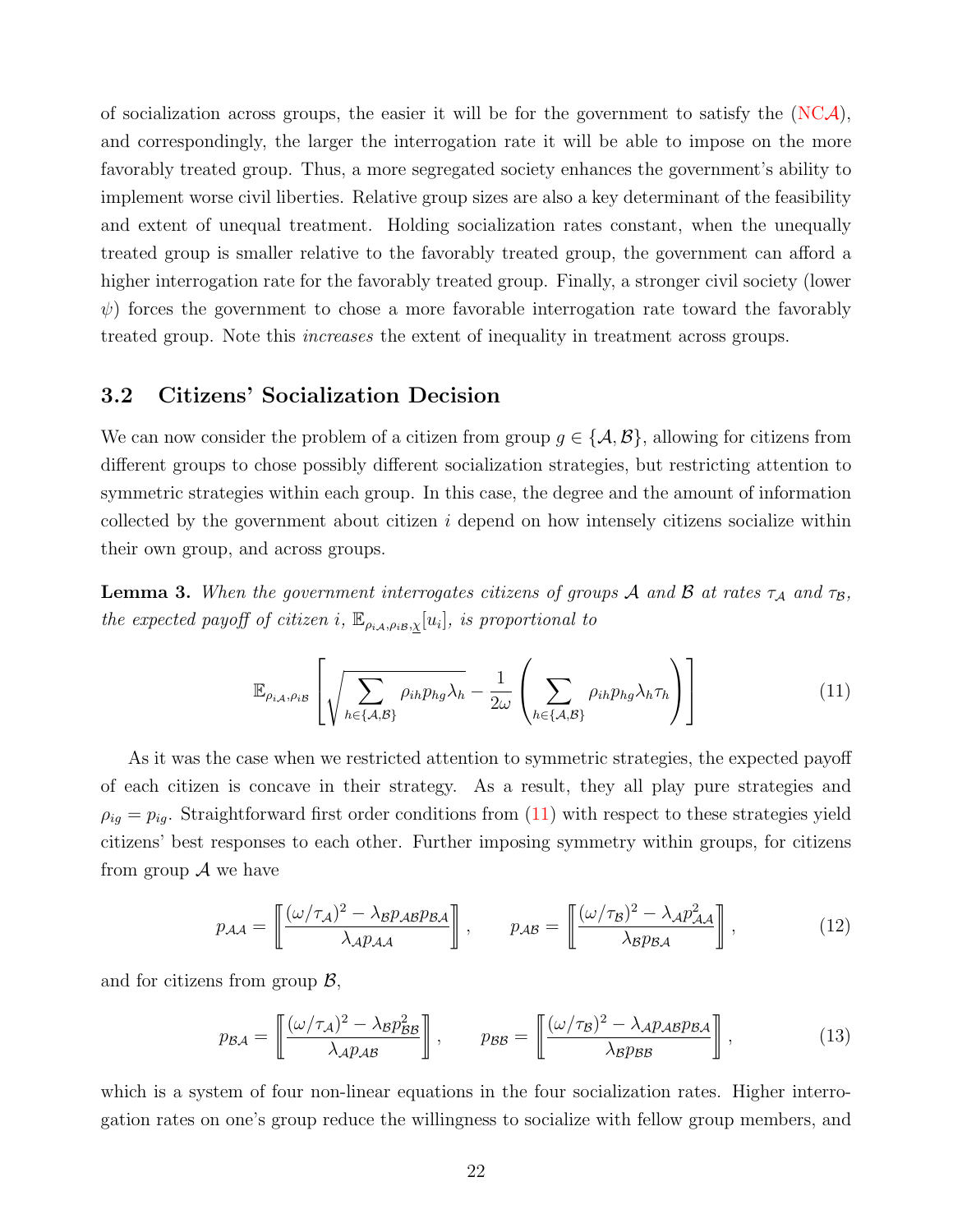higher interrogation rates on the other group reduce the willingness to socialize with members of the other group. We can express this system of equations more compactly as

<span id="page-23-2"></span>
$$
\mathbf{p} = \Psi(\mathbf{p}|\boldsymbol{\tau}, \omega, \lambda_{\mathcal{A}}, \rho).
$$
 (14)

Fixed points of  $\Psi$  on  $[0, 1]^4$  are mutually consistent in-group and out-group socialization strategies for a given vector of interrogation rates  $\tau$ . These correspond to equilibria of the game with exogenous civil liberties  $\tau$ .

<span id="page-23-0"></span>**Proposition 2.** The fixed points of  $\Psi(\mathbf{p}|\tau,\omega,\lambda_{\mathcal{A}},\rho)$  as  $\rho \to 0$  can be characterized as follows:

- 1. For  $\tau_A \neq \tau_B$ ,  $\Psi(\mathbf{p}|\tau, \omega, \lambda_A, \rho)$  has a unique fixed point, where some of the socialization rates are interior.
- 2. For  $\tau_{\mathcal{A}} = \tau_{\mathcal{B}} = \tau$ ,
	- If  $\omega \geq \tau$ ,  $\Psi(\mathbf{p}|\tau,\omega,\lambda_{\mathcal{A}},\rho)$  has a unique fixed point. Furthermore, it implies full socialization within and across all groups:  $p_{gh} = 1$  for all  $g, h \in \{A, B\}$ .
	- If  $\omega < \tau$ ,  $\Psi(\mathbf{p}|\tau,\omega,\lambda_{\mathcal{A}},\rho)$  has a continuum of payoff-equivalent fixed points, all payoff-equivalent to the fixed point  $p_{gh} = \omega/\tau$  for all  $g, h \in \{\mathcal{A}, \mathcal{B}\}.$

Proposition [2](#page-23-0) illustrates the forces shaping citizens' socialization decisions. First, expectations about the government's behavior. Within-group  $(p_{\mathcal{A}A}$  and  $p_{\mathcal{B}B})$  and cross-group  $(p_{\mathcal{A}B}$  and  $p_{BA}$ ) socialization decisions depend on the interrogation rates expected on the own group but also on the other group. Expectations of equal or unequal treatment are key. When citizens expect unequal treatment  $(\tau_A \neq \tau_B)$ ,  $\Psi$  has a unique fixed point where some of the socialization rates are interior.<sup>[35](#page-23-1)</sup> Consider, for example, the best replies for group A in [\(12\)](#page-22-1). Note that these two equations cannot hold simultaneously at interior values for  $(p_{AA}, p_{AB})$  when  $\tau_A \neq \tau_B$ . In this case, one of the socialization rates must be at a corner ( $\simeq 0$  or  $= 1$ ). As we will see below, relative group sizes will pin down when the different corner solution socialization rates can arise. When citizens expect equal treatment  $(\tau_A = \tau_B)$ , in contrast, each pair of best replies in [\(12\)](#page-22-1) and [\(13\)](#page-22-2) reduces to the same equation, so we have two equations in four unknowns. This explains why homogeneous socialization rates are a solution as stated in the second part of Proposition [2,](#page-23-0) as well as why in this case  $\Psi$  has a continuum of fixed points.

Second, [\(12\)](#page-22-1) and [\(13\)](#page-22-2) make explicit the form of strategic interactions taking place across groups. For all citizens, both within and cross-group socialization best replies depend negatively on the cross-socialization choice of citizens from the other group. This is true regardless of whether citizens expect interrogation rates to be the same across groups or not.

<span id="page-23-1"></span><sup>&</sup>lt;sup>35</sup>The proof of Proposition [2](#page-23-0) in [Appendix A](#page-43-0) explicitly computes the fixed points in each case.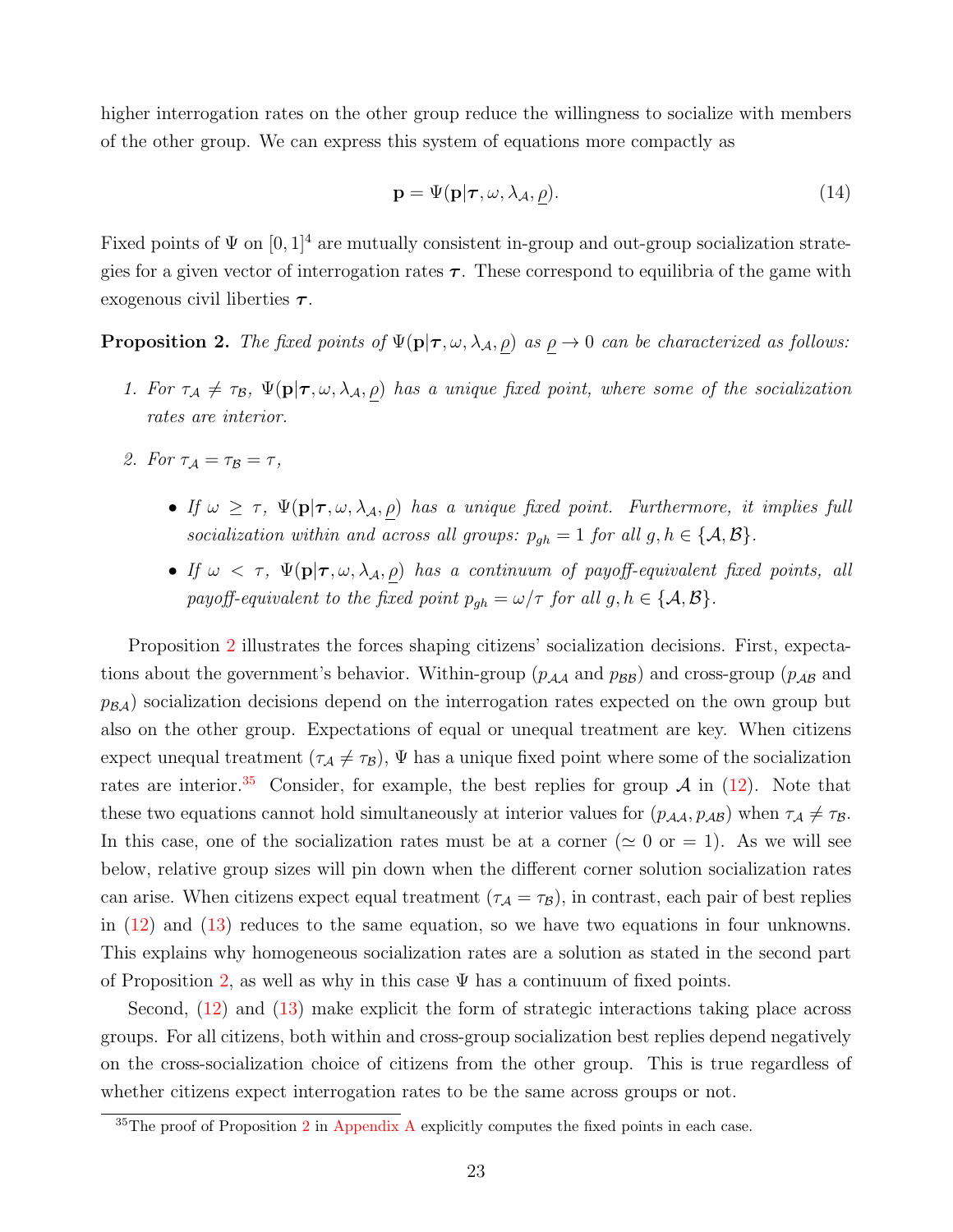### 3.3 Equilibria

We are now ready to discuss equilibria in the game with asymmetric strategies. To characterize the equilibria of this game, without loss of generality we will assume that  $\lambda_{\mathcal{A}} < 1/2$  so that group  $A$  is the *minority*. Just as it was the case when restricting attention to symmetric strategies across all citizens, the infinitesimal nature of each citizen implies that: (i)  $\tau(\mathbf{p}|\psi,\lambda_{\mathcal{A}})$ describes the government's best reply to all citizens' strategies, and (ii) the fixed points of  $\Psi(\mathbf{p}|\boldsymbol{\tau},\omega,\lambda_{\mathcal{A}},\rho)$  describe the citizens' equilibrium play against each other and the government's interrogation response. Thus, defining

$$
\tilde{\Psi}(\mathbf{p}|\psi,\omega,\lambda_{\mathcal{A}},\underline{\rho})\equiv\Psi\left(\mathbf{p}|\boldsymbol{\tau}(\mathbf{p}|\psi,\lambda_{\mathcal{A}}),\omega,\lambda_{\mathcal{A}},\underline{\rho}\right),
$$

the equilibria of this game are the  $(\mathbf{p}^*, \boldsymbol{\tau}^*)$  such that: (i)  $\mathbf{p}^*$  is a fixed point of  $\tilde{\Psi}(\mathbf{p}|\psi, \omega, \lambda_{\mathcal{A}}, \underline{\rho}),$ and (ii),  $\tau^* = \tau(\mathbf{p}^* | \psi, \lambda_A)$ . Our main result is as follows:

<span id="page-24-0"></span>**Theorem 1.** Suppose  $\lambda_A < 1/2$  and  $\omega, \psi \in [0, 1]$ . The set of all equilibria is given by:

1. (UTE1). For  $(\lambda_{\mathcal{A}}, \omega) \in \left[ \left(0, \frac{\psi^2}{1+\psi}\right) \right]$  $\frac{\psi^2}{1+\psi^2}\bigg) \times [0,$ √  $\overline{\lambda_{\mathcal{A}}}$ ) U  $\left\lceil \frac{\psi^2}{1+\psi^2} \right\rceil$  $\left(\frac{\psi^2}{1+\psi^2},1/2\right)\times\left[\frac{\lambda_{\mathcal{A}}}{\sqrt{1-\lambda_{\mathcal{A}}}}\right]$  $\frac{\lambda_{\mathcal{A}}}{1-\lambda_{\mathcal{A}}},$ √  $\overline{\lambda_{\mathcal{A}}}$ ], unequal treatment against the majority, with a non-homogeneous and fully segregated society is the unique strict equilibrium:

$$
(p_{\mathcal{A}\mathcal{A}}^*, p_{\mathcal{A}\mathcal{B}}^*, p_{\mathcal{B}\mathcal{A}}^*, p_{\mathcal{B}\mathcal{B}}^*) \simeq \left( \left[ \begin{matrix} \omega \\ \hline \psi \sqrt{\lambda_{\mathcal{A}}}\end{matrix} \right], 0, 1, \left[ \begin{matrix} \omega \\ \hline \sqrt{\lambda_{\mathcal{B}}}\end{matrix} \right] \right)
$$

and

$$
(\tau^*_{\mathcal{A}}, \tau^*_{\mathcal{B}}) \simeq (\psi, 1).
$$

2. (UTE2). For  $(\lambda_{\mathcal{A}}, \omega) \in [(0, 1-\psi] \times (\sqrt{\lambda_{\mathcal{A}}})$  $\sqrt{\lambda_{\mathcal{A}}}$  $\left[\frac{\sqrt{\lambda_{\mathcal{A}}}}{1-\psi}\right]$   $\cup$   $[(1-\psi,1/2) \times (\sqrt{\lambda_{\mathcal{A}}},1)]$ , unequal treatment against the majority, with a non-homogeneous and partially segregated society is the unique strict equilibrium:

$$
(p_{\mathcal{A}\mathcal{A}}^*, p_{\mathcal{A}\mathcal{B}}^*, p_{\mathcal{B}\mathcal{A}}^*, p_{\mathcal{B}\mathcal{B}}^*) = \left(1, \frac{\omega^2 - \lambda_A}{\lambda_B}, 1, \frac{\sqrt{\omega^2(\lambda_B - \lambda_A) + \lambda_A^2}}{\lambda_B}\right)
$$

and

$$
(\tau_{\mathcal{A}}^*, \tau_{\mathcal{B}}^*) = \left(\psi - (1 - \psi)\frac{\omega^2 - \lambda_{\mathcal{A}}}{\lambda_{\mathcal{A}}}, 1\right).
$$

3. (ETE). Equal treatment with a homogeneous society is a (non-strict) equilibrium:

$$
p_{gh}^* = \begin{bmatrix} \omega \\ \overline{\psi} \end{bmatrix} \quad \text{for all } g, h, \in \{\mathcal{A}, \mathcal{B}\}
$$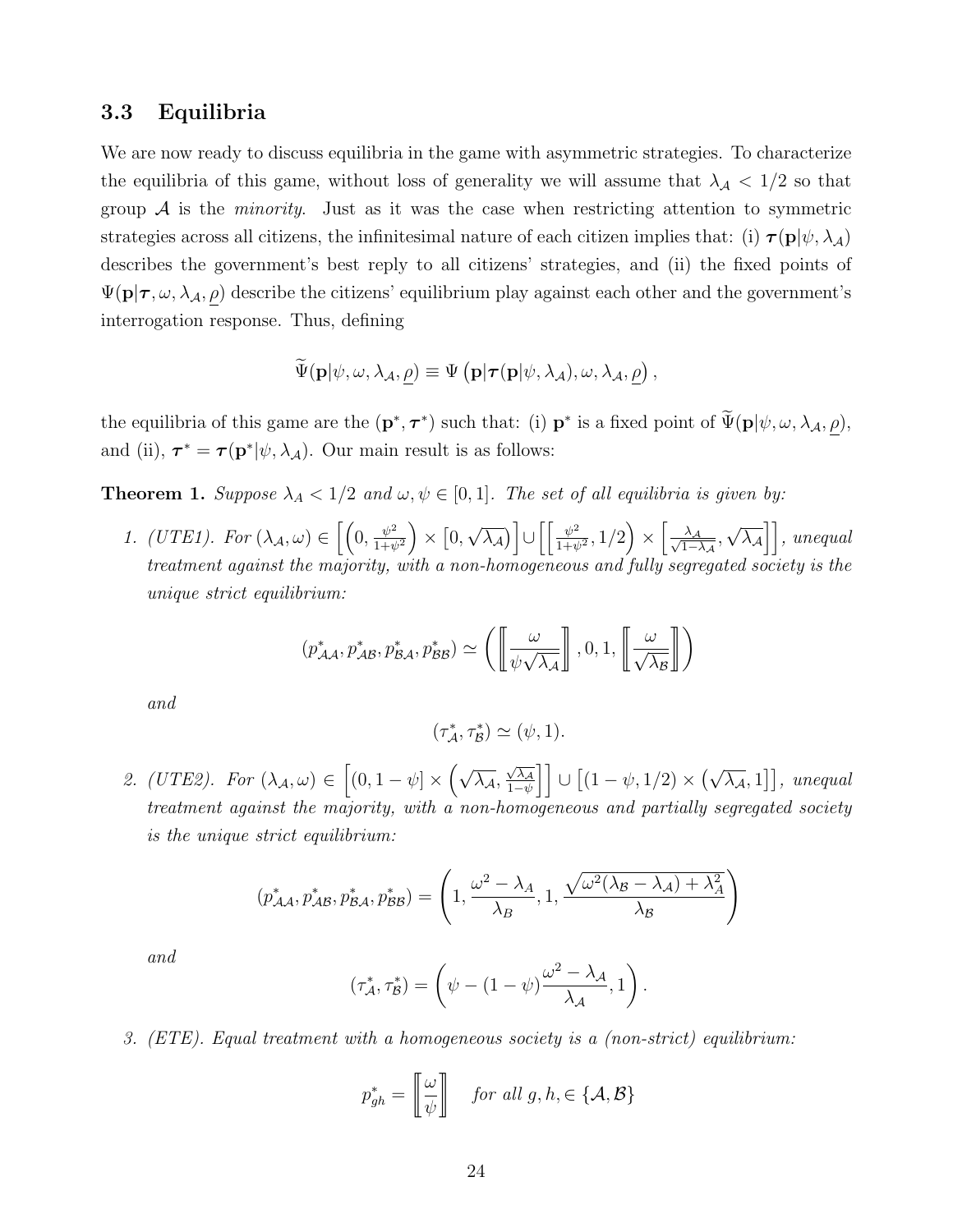and

$$
(\tau^*_{\mathcal{A}}, \tau^*_{\mathcal{B}}) = (\psi, \psi).
$$

### 3.3.1 Discussion

There are a number of results that follow from Theorem [1.](#page-24-0) It establishes the existence of unequal treatment equilibria, and describes several key features of the resulting civil liberties and social structures under such equilibria. Foremost, under asymmetric strategies that condition on group membership, there can be multiple equilibria. Equal treatment (ETE), where the government and citizens ignore group membership, is a (non-strict) equilibrium for any economy  $(\psi, \omega, \lambda_{\mathcal{A}})$ . Such equilibrium simply replicates the unique equilibrium with endogenous civil liberties we discussed in [subsection 2.4.](#page-15-0) This is no surprise, as the group labels in our model are economically irrelevant. In an equal treatment equilibrium, the belief that the government will use the same civil liberties standard for both groups justifies homogeneous socialization rates within and across them. A homogeneous society, in turn, implies that there is no value for the government from interrogating the groups at different rates. This is a key insight from our analysis: heterogeneous socialization rates across groups are a necessary condition for unequal treatment to be of any value to the government.<sup>[36](#page-25-0)</sup>

Indeed, for the economies described in parts 1 and 2 of Theorem [1,](#page-24-0) there exists an additional strict equilibrium that entails both unequal treatment (UTE) and some heterogeneity in socialization rates across groups. These correspond to corner solutions to the government's best reply, as illustrated in panel (b) of [Figure 4.](#page-21-0) When a UTE exists, it is the unique strict equilibrium. In any such equilibrium, the government unfavorably treats the larger group. Moreover, unequal treatment for this group is maximal in the sense that the whole group gets interrogated. The favorably treated group (the minority), in contrast, is subject to an interrogation rate weakly lower than  $\psi$ . The extent of inequality in treatment across groups is thus pinned down by how favorably the minority is treated. In an unequal treatment equilibrium, the belief that the government will target the majority with a high interrogation rate gives citizens of both groups incentives to reduce the intensity with which they socialize with members of the majority. This leads to a segregated and less cohesive social structure that weakens the effectiveness of social contagion of civic unrest. Weakened contagion relaxes the no-contagion constraints, allowing the government to impose a high interrogation rate on the majority group without triggering contagion on the minority, thus fulfilling the citizens' belief of unequal treatment. Thus, in the parameter regions where UTE exist, multiplicity is sustained by different self-fulfilling beliefs

<span id="page-25-0"></span><sup>&</sup>lt;sup>36</sup>Note that when  $p_{AA} = p_{AB} = p_{BA} = p_{BB}$ , the no contagion constraints for both groups exactly coincide, and thus each group's constraint binds if the constraint for the other group binds. The government cannot improve upon equal treatment without triggering a riot. Moreover, in this case the slope of the government's indifference curves coincides with the slope of the no-contagion constraints, which is the reason why the ETE from Theorem [1](#page-24-0) is not a strict equilibrium.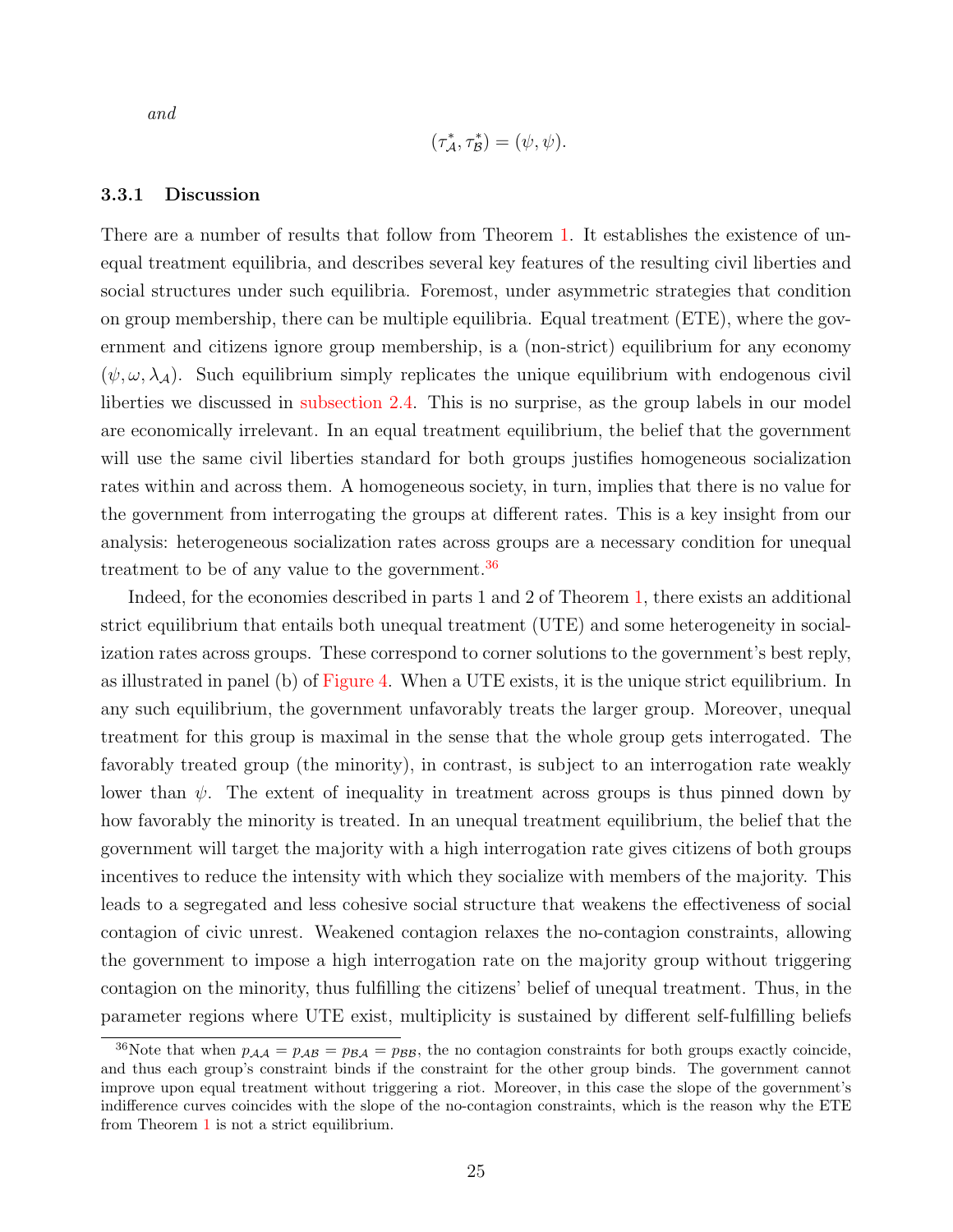about civil liberties and patterns of socialization. Unequal treatment and uneven socialization across groups sustain each other: the government will only chose to exercise unequal treatment when society exhibits some segregation, and individuals will only socialize asymmetrically across groups when the government treats both groups differently.

[Figure 5](#page-27-0) presents diagrams illustrating the parameter regions in  $(\lambda_{\mathcal{A}}, \omega)$  space where the different types of equilibria exist, and how these regions change as we vary  $\psi$ , the parameter capturing civic values. Self-fulfilling beliefs sustaining unequal treatment are not consistent in economies with relatively large minorities and relatively strong civil liberties (high  $\omega$ ), and in economies with relatively small minorities and relatively weak civil liberties (low  $\omega$ ). As  $\psi$ increases, the regions where multiplicity (and thus unequal treatment) is possible expand. For  $\psi \approx 1$ , when civil society is unable to pose a riot threat, unequal treatment can be sustained in all economies. Unequal treatment equilibria of the first type described in Theorem [1](#page-24-0) arise in economies in the south-east region of the parameter space, where the minority is relatively large, and civil liberties are relatively weak (below the curve  $\omega =$ √  $\overline{\lambda_{\mathcal{A}}}$ ). Unequal treatment equilibria of the second type described in Theorem [1](#page-24-0) arise, in contrast, in economies in the north-west region of the parameter space, where the minority is relatively small, and civil liberties are relatively strong (above the curve  $\omega =$ √  $\overline{\lambda_{\mathcal{A}}}$ ). The figure also illustrates that even for  $\psi \approx 0$ , there are economies where (type 1) UTE will still exist (green lens-shaped region in subfigure (a)). In this case, however, type 2 UTE vanish.

### 3.3.2 Social structure

Theorem [1](#page-24-0) has sharp implications over the resulting equilibrium social structures. Before discussing them, we introduce two definitions:

**Definition 2. Cohesiveness (H)**: The likelihood that two randomly drawn citizens are friends with each other is a measure of society's cohesiveness:

$$
\mathcal{H} = \lambda_{\mathcal{A}}^2 p_{\mathcal{A}\mathcal{A}}^2 + 2\lambda_{\mathcal{A}} \lambda_{\mathcal{B}} p_{\mathcal{A}\mathcal{B}} p_{\mathcal{B}\mathcal{A}} + \lambda_{\mathcal{B}}^2 p_{\mathcal{B}\mathcal{B}}^2.
$$

**Definition 3. Segregation (S)**: The average absolute difference across groups in intra-group socialization compared to cross-group socialization is a measure of society's segregation:

$$
S = \lambda_{\mathcal{A}}|p_{\mathcal{A}\mathcal{A}}^2 - p_{\mathcal{A}\mathcal{B}}p_{\mathcal{B}\mathcal{A}}| + \lambda_{\mathcal{B}}|p_{\mathcal{B}\mathcal{B}}^2 - p_{\mathcal{A}\mathcal{B}}p_{\mathcal{B}\mathcal{A}}|.
$$

In the context of our model,  $H$  and  $S$  are simple statistics that capture the key aggregate features of society that our model speaks to: as a measure of cohesiveness, the overall density of social ties across citizens; as a measure of segregation, what amounts to the dissimilarity index (see [Davis et al.](#page-40-17) [\(2019\)](#page-40-17); [Echenique and Fryer](#page-40-18) [\(2007\)](#page-40-18)), measuring the extent to which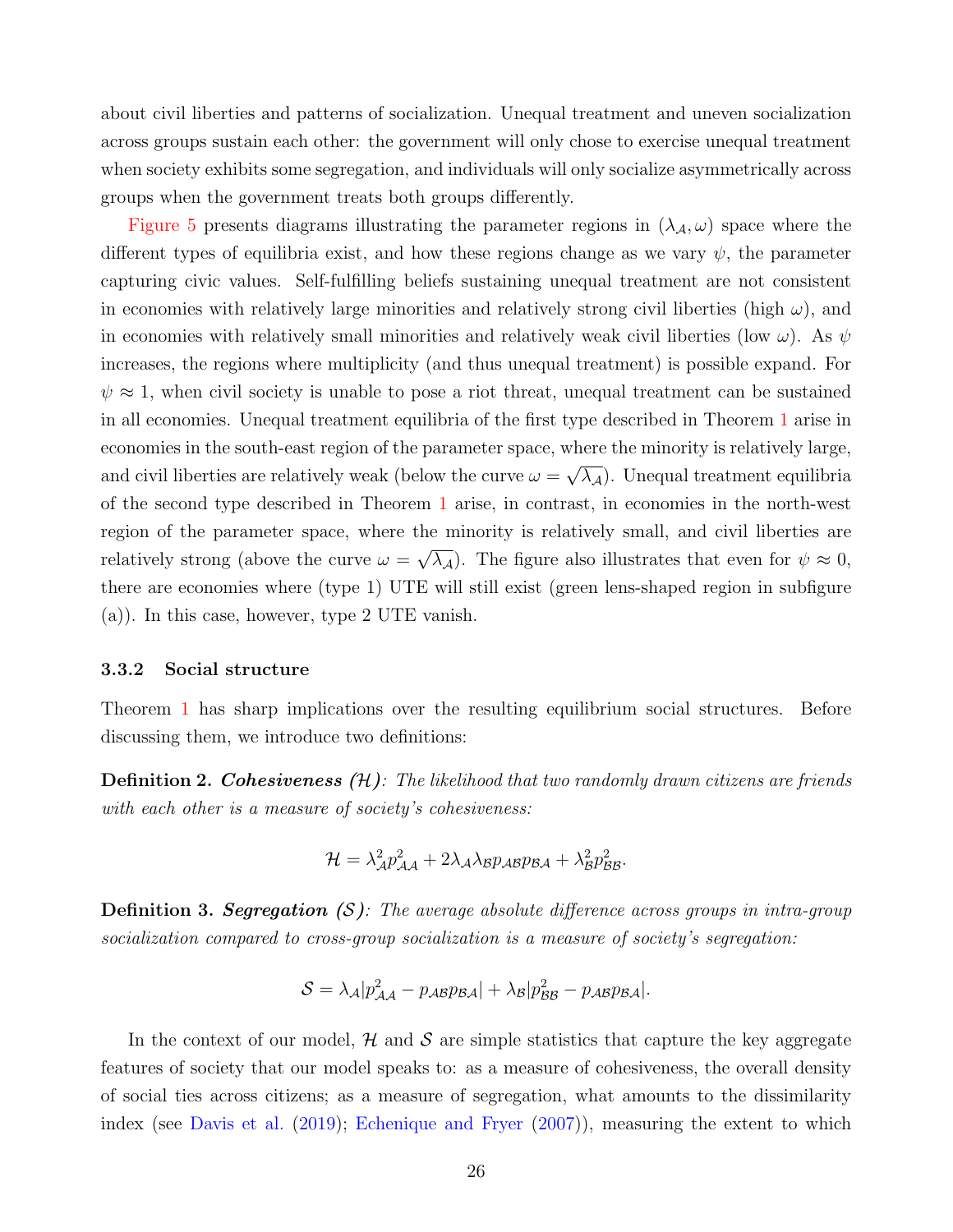<span id="page-27-0"></span>

**Figure 5: Types of Equilibria from Theorem [1](#page-24-0):** Each figure plots in  $(\lambda_A, \omega)$  space, the regions where only the Equal Treatment Equilibrium exists (in white), where the type 1 Unequal Treatment Equilibrium exists (in green), and where the type 2 Unequal Treatment Equilibrium exists (in pink), for different values of  $\psi$ . In all figures, the blue curve represents the the type 2 onequal freatment Equinorium exists (in pink), for unterent values of  $\psi$ . In all lightes, the blue curve represents the condition  $\omega = \lambda_A/\sqrt{1-\lambda_A}$ , the red curve represents the condition  $\omega = \sqrt{\lambda_A}/\sqrt{1-\psi}$ , a condition  $\omega = \lambda A/\sqrt{1 - \lambda A}$ , the red curve represents the condition  $\omega = \sqrt{\lambda}A/\sqrt{1 - \psi}$ , and the black curve represents the condition  $\omega = \sqrt{\lambda}A$ . Subfigure (a) illustrates the case where  $\psi \approx 0$ . Subfigure (b) illustrat solution to  $1 - \psi = \psi^2/(1 + \psi^2)$ . Subfigure (c) illustrates the case where  $\psi \in [\psi^*, 1]$ . Subfigure (d) represents the case where  $\psi \approx 1$ .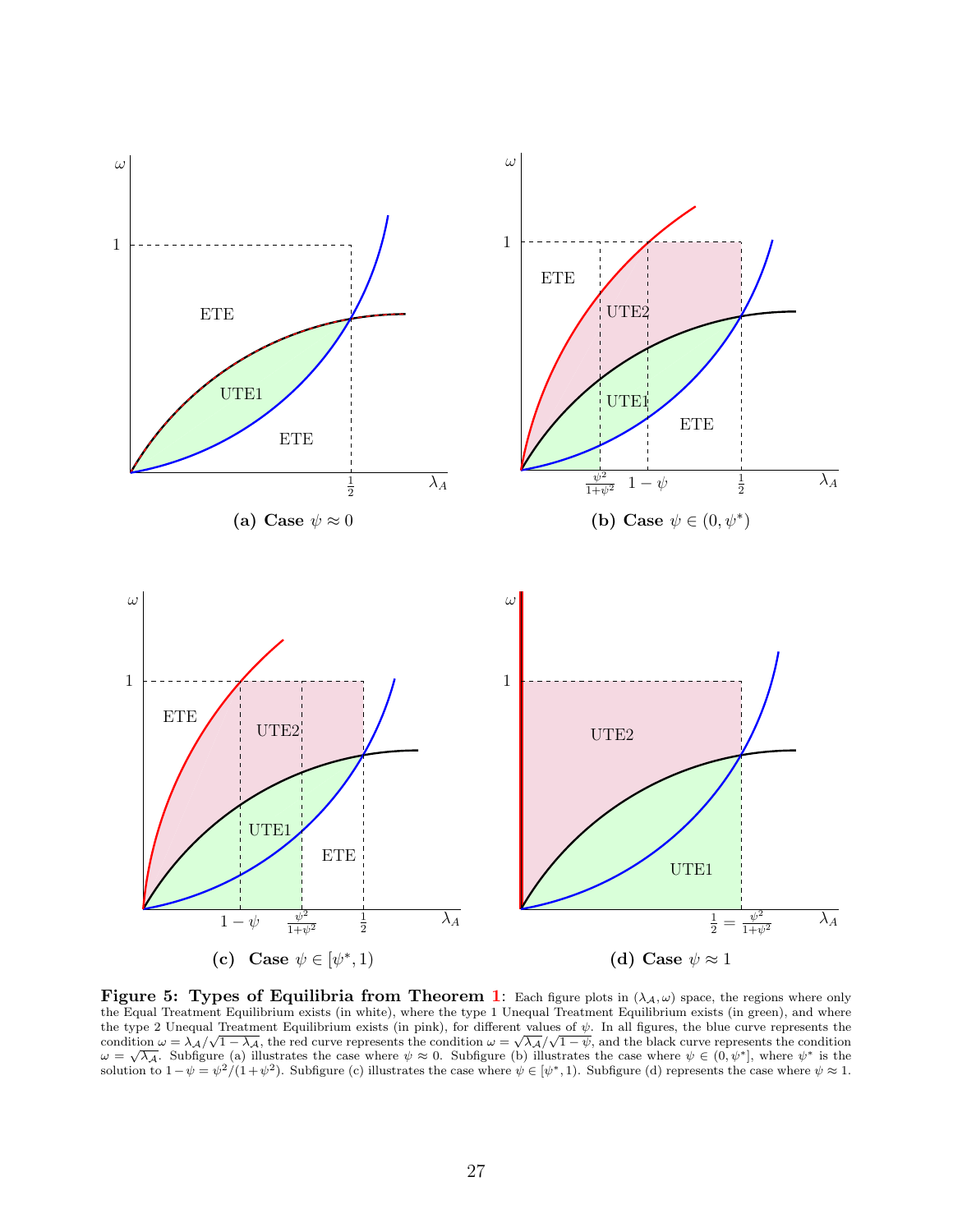<span id="page-28-1"></span>

(a) Equilibrium Social Structure under Equal Treatment. All players ignore the arbitrary group labels, leading to a homogeneous society where all citizens have the same degree, and where segregation is low.



(b) Equilibrium Social Structure under Unequal Treatment  $-1$ . Members of the group subject to a high interrogation rate –the majority– have a lower degree than members of the group subject to a low interrogation rate –the minority–. Members of the group subject to a low interrogation rate do not socialize with members of the group subject to a high interrogation rate, leading to complete segregation.



(c) Equilibrium Social Structure under Unequal Treatment  $-2$ . Members of the group subject to a high interrogation rate –the majority– have a lower degree than members of the group subject to a low interrogation rate –the minority–. Members of the group subject to a low interrogation rate socialize at a low rate with members of the group subject to a high interrogation rate, leading to partial segregation.

#### Figure 6: Equilibrium Social Structures from Theroem [1.](#page-24-0)

socialization choices towards each group differ by group.<sup>[37](#page-28-0)</sup> It is illustrative to compare these statistics under the UTEs and under the fully symmetric equilibrium from [subsection 2.4.](#page-15-0) There, H reduces to the average degree of citizens, and by construction, in that setting  $S = 0$ . In the equal treatment equilibria from Theorem [1,](#page-24-0) which we illustrate graphically in [Figure 6a,](#page-28-1)  $\mathcal{H} = [\![\omega/\psi]\!]^2$  similarly coincides with average degree, and  $\mathcal{S} = 0$  as expected.

Consider, in contrast, the first type of unequal treatment equilibrium from Theorem [1.](#page-24-0) We illustrate its implied social structure in [Figure 6b.](#page-28-1) Here members of the minority completely cut

<span id="page-28-0"></span><sup>&</sup>lt;sup>37</sup>The literature has proposed and debated a wide variety of measures of cohesiveness and segregation. [Echenique and Fryer](#page-40-18) [\(2007\)](#page-40-18), for example, suggest that measures of segregation should have the feature that "an individual is more segregated the more segregated are the agents with whom she interacts". We do not use a recursive measure of segregation here because we only study equilibria that are symmetric within groups (see also [Esteban and Ray](#page-41-19) [\(1994\)](#page-41-19); [Fryer](#page-41-20) [\(2011\)](#page-41-20)).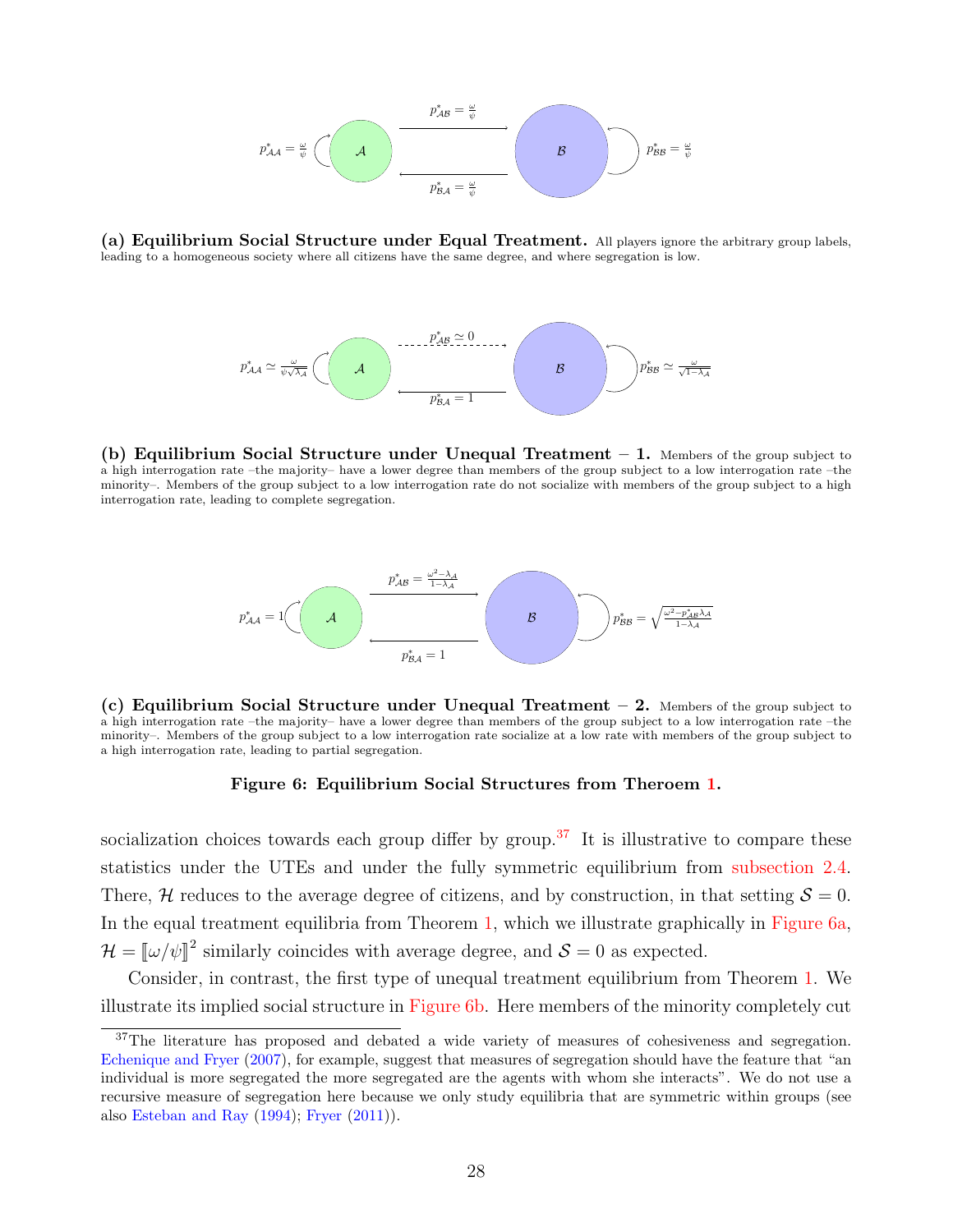off their socialization with the majority  $(p_{AB}^* \simeq 0)$ , leading to a highly segregated society where all socialization happens exclusively within groups.<sup>[38](#page-29-0)</sup> This is despite the willingness of citizens from the majority to socialize with members of the minority  $(p_{\mathcal{BA}}^* = 1)$ . In this equilibrium, the average degree of citizens from the minority is higher than the average degree of citizens from the majority  $((\omega/\psi)^2 \text{ vs } \omega^2)$ . Here the segregation index takes the value  $\mathcal{S} = (\omega/\psi)^2 (1 + \psi^2)$ . Paradoxically, this is decreasing in  $\psi$ ; as civil society becomes stronger, segregation increases. This happens because in a UTE1 equilibrium, the minority's incentives to completely segregate from the majority do not change with marginal changes in  $\psi$ , whereas their willingness to socialize within their own group increases, leading to a larger gap between within-group and cross-group socialization rates. The increased willingness of minority citizens to socialize within their group also implies that cohesiveness, equal to  $\mathcal{H} = (\omega/\psi)^2(\psi^2 + (1 - \psi^2)\lambda_{\mathcal{A}})$ , is also decreasing in  $\psi$ . Under UTE1, more cohesive societies are also more segregated, and H and S covary positively with changes in  $\psi$ . Finally, in this equilibrium  $p^*_{AA}$  is decreasing, while  $p^*_{BB}$  is increasing in  $\lambda_{\mathcal{A}}$ . While their net effect makes cohesiveness increasing in the size of the minority, they exert exactly offsetting influences over  $S$ , making equilibrium segregation invariant to  $\lambda_{\mathcal{A}}$ .

[Figure 6c](#page-28-1) illustrates the resulting social structures under the second type of UTE from Theorem [1.](#page-24-0) To avoid contagion over the minority, here the government reduces below  $\psi$  the interrogation rate on that group. This allows the minority to become a fully connected group  $(p_{AA}^* = 1)$ , and to socialize with the unequally treated majority albeit at a lower rate  $(p_{AB}^* > 0)$ . As in the UTE1, the unequally treated group attempts to fully socialize with the minority, so that in both cases, the degree of segregation is limited only by the minority's willingness to socialize with the majority. Indeed, it is precisely the increased social contact between groups what tightens the no-contagion constraints in this case, illustrating that less segregated societies are more successful at disciplining the government. Because the minority experiences a low interrogation rate, members of the unequally treated majority prefer to undertake more intense cross-group than within-group socialization efforts. However, the low out-group socialization rate of the minority leads, in equilibrium, to a social structure where members of the majority have more friends from their own group than from the minority  $(p_{AB}^* p_{BA}^* < p_{BB}^{*2})$ . Also note that in equilibrium, within-group socialization efforts of the majority and cross-group socialization efforts of the minority are strategic substitutes. What in the absence of a government would be a game of strategic complements (as the socialization technology is a simple quadratic matching function), turns into a game of strategic substitutes as the government chooses differential socialization rates across groups to prevent collective action contagion.

Social structures under UTE1 and UTE2 look very different from each other. Under UTE2, the degree of both types of citizens is  $\omega^2$ , cohesiveness is  $\mathcal{H} = \omega^2$  as well, and the segregation

<span id="page-29-0"></span><sup>38</sup>Note that in this case one of the cross-group socialization rates goes to zero, so one of the equilibrium no-contagion constraints from [Figure 4](#page-21-0) is a horizontal line, and the other one is a vertical line.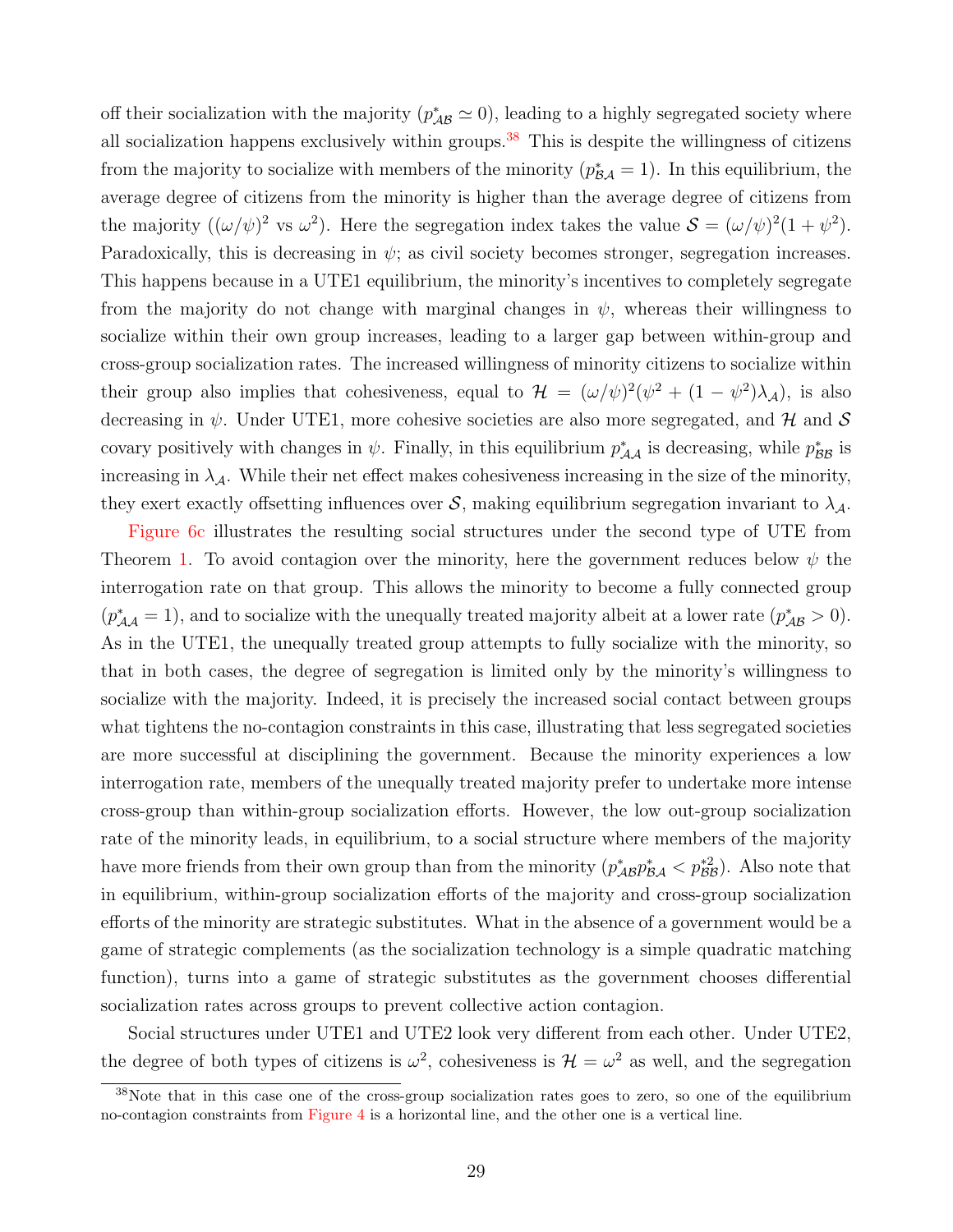index is  $S = 2(\lambda_A/\lambda_B)(1-\omega^2)$ . Thus, there is some socialization between groups, and both H and S are invariant to the strength of civic values. In sharp contrast with UTE1, under UTE2 more cohesive societies are less segregated, as  $\mathcal H$  and  $\mathcal S$  covary negatively with changes in  $\omega$ . Also in contrast with UTE1, although under UTE2  $p^*_{\mathcal{A}A}$  and  $p^*_{\mathcal{B}B}$  are similalry decreasing and increasing in  $\lambda_{\mathcal{A}}$ , here equilibrium cohesiveness is invariant to the size of the minority while equilibrium segregation increases as the groups become closer in size. This is driven by the government's interrogation behavior: as the size of the minority increases, the government can afford a higher interrogation rate on this group, reducing cross-socialization incentives.<sup>[39](#page-30-0)</sup> Finally, it is worth pointing out that holding fixed the value of  $\psi$ , the extent of inequality in treatment (as measured by  $\tau^*_{\mathcal{B}} - \tau^*_{\mathcal{A}}$ ), is strictly higher under UTE2 than under UTE1. This is because in both types of equilibria the majority experiences  $\tau_{\mathcal{B}}^* = 1$ , while the minority experiences a lower interrogation rate under UTE2 than under UTE1.<sup>[40](#page-30-1)</sup>

Our results from Theorem [1](#page-24-0) stand in contrast to the previous literature on intergroup socialization. As [Bisin and Verdier](#page-40-3) [\(2011\)](#page-40-3) point out, to rationalize segregation all models of socialization, starting at least with [Schelling](#page-42-0)  $(1969)$ , rely on *imperfect empathy* –assumed differences in payoffs, even if small, from interacting with individuals of different types–. Our model assumes no such differences. Society may still experience segregation even when citizens have no inherent bias for interacting with their own type. In our setting, self-fulfilling beliefs about differences in the government's treatment of people from different groups induce the heterogeneity in willingness to socialize differentially across groups.

### 3.3.3 Equilibrium payoffs and coordination failure

In the unequal treatment equilibria we have discussed, socialization and interrogation rates differ from those in an equal treatment equilibrium. Under the UTE2, for example, citizens from group  $\mathcal A$  experience a lower interrogation rate than under the ETE. Even under a UTE1, where citizens from group  $\mathcal A$  experience the same interrogation rate they do under an ETE and citizens from group  $\mathcal B$  experience a higher one, their socialization choices are depressed compared to those under an ETE. This raises the question of whether the government is aggregating more information under the unequal treatment equilibria, and even whether citizens are better or worse off under a UTE or an ETE.

<span id="page-30-2"></span>**Proposition 3.** Fix an economy  $(\psi, \omega, \lambda_A)$  where unequal treatment is an equilibrium. The government's ex-ante payoff is strictly higher under the unequal treatment equilibrium than

<span id="page-30-0"></span><sup>&</sup>lt;sup>39</sup>Notice from [\(NC](#page-19-1)A) that starting from an interrogation rate  $t_A < \psi$ , an increase in group size relaxes the constraint as it increases the right-hand side more than one to one compared to the left-hand side. This is because in our model, the contagion technology makes collective action harder to achieve in larger groups.

<span id="page-30-1"></span><sup>&</sup>lt;sup>40</sup>Under UTE1, inequality in treatment is  $\tau^*_{\mathcal{B}} - \tau^*_{\mathcal{A}} = 1 - \psi$ . Under UTE2, inequality in treatment is  $\tau^*_{\mathcal{B}} - \tau^*_{\mathcal{A}} =$  $(1 - \psi)(\omega^2/\lambda_A)$ , which is strictly larger than  $1 - \psi$  as  $\omega^2 > \lambda_A$  for UTE2 to exist.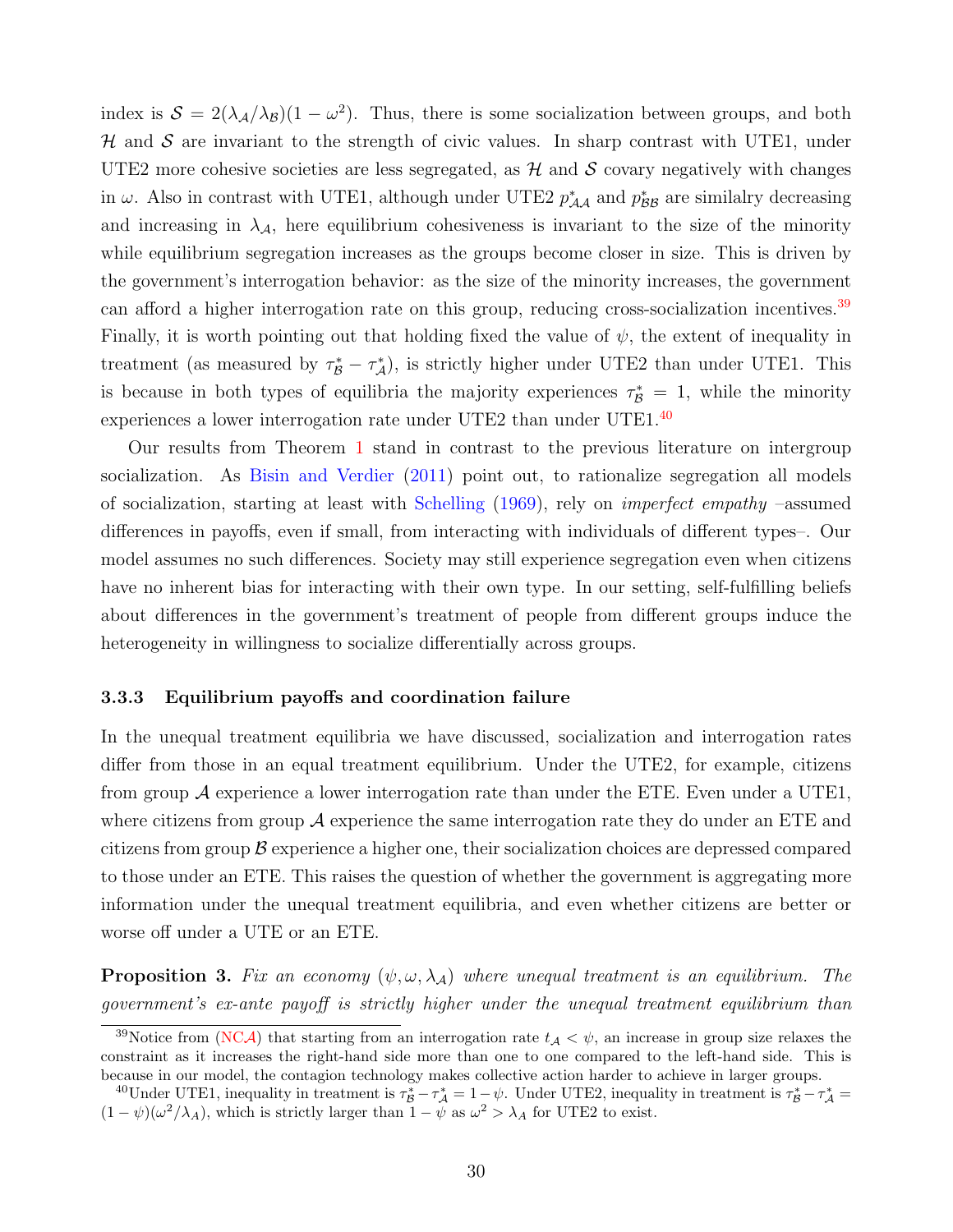under the equal treatment equilibrium only if  $\omega > \psi$ , this is, when the equal treatment equilibrium implies a fully cohesive society.

Proposition [3](#page-30-2) highlights the importance of the government's commitment problem as a key element of our model. It arises from the tension between the ex-ante and the ex-post value for the government of strong civil liberties. Ex-ante, civil liberties protections give citizens incentives to socialize, making interrogations more informative. Ex-post, they ease citizens' collective action capacity, constraining the government's ability to interrogate widely. For economies where  $\omega < \psi$  (so that the government's information aggregation technology is very effective or punishments on arrested citizens can be very harsh and society's civic values are weak), the commitment problem is present: the government would be better off if it could commit to equal treatment. The reduction in information aggregation stemming from the erosion of the social fabric induced by expectations of unequal treatment outweighs the increased information collection possible under the higher interrogation rate on the unequally treated group. Even when the government does worse under an UTE than under an ETE, if citizens decide to segregate, at the interim stage the government's best reply is to exercise unequal treatment. Thus, in our model segregation behavior by citizens is as much a cause of unequal treatment by government, as expectations of government discrimination are a cause of a segregated society. This is in contrast to models of 'divide and rule', for example, where governments exploit cleavages across groups. Such models rely on underlying differences between the groups (productivity, comparative advantages, etc.), and the governments benefit at the expense of the citizenry which needs not be the case here (e.g., [Acemoglu et al.](#page-39-1) [\(2004\)](#page-39-1); [i Miquel](#page-41-21) [\(2007\)](#page-41-21)).

In some economies where  $\omega > \psi$ , however, the government's ex-ante payoff can be larger under an UTE than under an ETE. These are economies with strong civil liberties and strong collective action capacity, so that, as Proposition [3](#page-30-2) points out, the ETE leads to a fully cohesive society  $(p_{gh}^* = 1$  for all  $g, h$ ). In this case the government can aggregate too little information in the ETE, so that the increased interrogation rate on the majority that it can impose under the UTE does allow for more information aggregation despite the erosion of social cohesion it entails.[41](#page-31-0) Moving on to the citizens' payoffs, we have the following result:

<span id="page-31-1"></span>**Lemma 4.** Fix an economy  $(\psi, \omega, \lambda_A)$  where unequal treatment is an equilibrium. The equilibrium payoff for citizens of both groups is lower under the UTE than under the ETE.

Regardless of whether the government is worse or better off under an UTE than under the corresponding ETE, citizens are always worse off in the presence of unequal treatment, *including* the members of the more favorably treated group in the equilibria where the interrogation rate

<span id="page-31-0"></span><sup>&</sup>lt;sup>41</sup>  $\omega > \psi$  is only a necessary condition for the government's payoff to be higher under a UTE than under an ETE. The sufficient conditions are  $\omega > \sqrt{\psi(1 + \lambda_A)}$  under a UTE1, and  $\omega > \sqrt{\psi/(1 - \psi)}$  under a UTE2.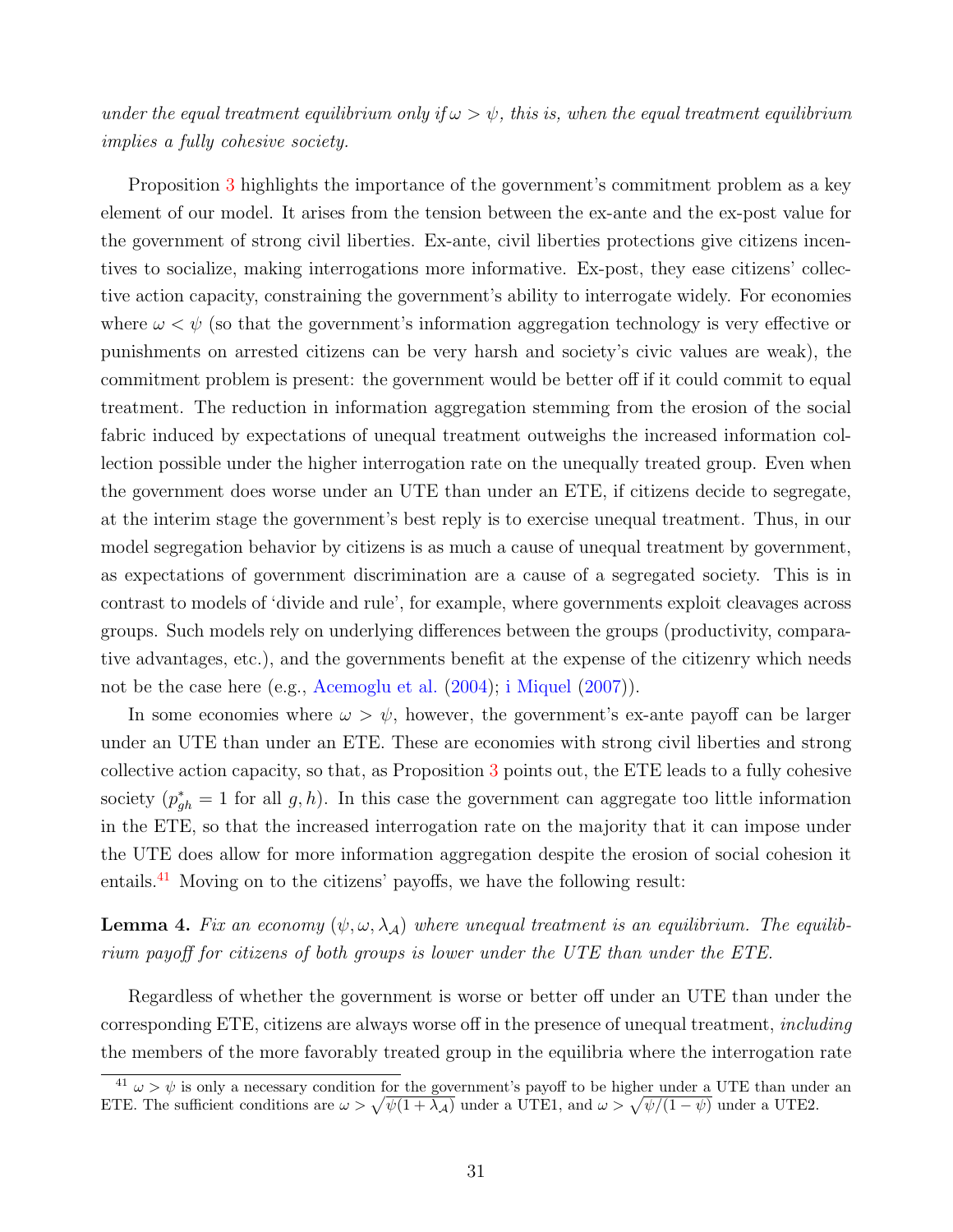they experience is lower than  $\psi$ . Unequal treatment equilibria, hence segregation, represent coordination failures from the point of view of citizens of both groups.

Social segregation in the presence of coordination failure is reminiscent of models where social norms arise to sustain non-myopic behavior as in the caste model of [Akerlof](#page-40-1) [\(1976\)](#page-40-1) or the class systems model of [Cole et al.](#page-40-19) [\(1998\)](#page-40-19). In Akerlof's model, for example, a segregated caste system is sustained by the a norm that excludes from the caste anyone who interacts with members of another caste. In our model, in contrast, members of the more favorably treated group reduce their socialization with members of the unfavorably treated group because the high interrogation rate imposed by the government on this group makes it costly to interact with them. Neither members of the favorably treated group nor the government face inter-temportal repercussions from deviating from equilibrium behavior. In our setting, social norms are not necessary to sustain segregation. In fact, a caste system along the lines of [Akerlof](#page-40-1) [\(1976\)](#page-40-1) can only arise in the context of our model if group sizes are such that the optimal interrogation rates for the government do not entail unequal treatment.<sup>[42](#page-32-0)</sup>

Equilibrium segregation in our model is also of a different nature than in [Lang](#page-41-2) [\(1986\)](#page-41-2), where a (transaction) cost of interaction between the two groups (in the form of a language barrier) is a primitive of the model. Here the differential cost from interacting across groups is endogenous. It is also in contrast to other models of socialization such as [Alesina and LaFerrara](#page-40-2) [\(2000\)](#page-40-2)'s model of participation in collective activities, where segregation can make one group better off at the expense of the other.<sup>[43](#page-32-1)</sup>

$$
\begin{cases} \sqrt{p_{iA}p_{A}A\lambda_A} - \frac{1}{2\omega}p_{iA}p_{A}A\lambda_A t_A \text{ if } p_{iB} = 0\\ \sqrt{p_{iB}p_{BB}\lambda_B} - \frac{1}{2\omega}p_{iB}p_{BB}\lambda_B t_B \text{ if } p_{iB} > 0 \end{cases}
$$

Thus, in equilibrium,

$$
\max_{p_{iA}} \sqrt{p_{iA}p_{A A} \lambda_A} - \frac{1}{2\omega} p_{iA}p_{A A} \lambda_A t_A = \max_{p_{iB}} \sqrt{p_{iB}p_{B B} \lambda_B} - \frac{1}{2\omega} p_{iB}p_{B B} \lambda_B t_B,
$$

which implies

$$
\frac{\omega}{2t_{\mathcal{A}}} = \frac{\omega}{2t_{\mathcal{B}}} \Longrightarrow t_{\mathcal{A}} = t_{\mathcal{B}}.
$$

<span id="page-32-1"></span><sup>43</sup>In classic labor market discrimination models (e.g., [Coate and Loury](#page-40-5) [\(1993\)](#page-40-5); [Foster and Vohra](#page-41-9) [\(1992\)](#page-41-9)), coordination failure happens only within the discriminated group: the advantaged group is unaffected. In subsequent labor market discrimination models (e.g., [Mailath et al.](#page-41-10) [\(2000\)](#page-41-10); [Moro and Norman](#page-41-11) [\(2004\)](#page-41-11)), the

<span id="page-32-0"></span><sup>&</sup>lt;sup>42</sup>Suppose a group with label  $\beta$  and endogenous size  $\lambda_{\beta}$  is the outcast group. A social norm exists according to which any citizen who forms a link with an outcast is also an outcast (naturally, here we must allow for  $\rho = 0$ ). Group identities and socialization choices are determined simultaneously. Each citizen chooses  $(\rho_{i,A}, \rho_{i,B})$ , and B is determined as  $\mathcal{B} = \{i \in \mathcal{B} \text{ iff } \rho_{i\mathcal{B}} > 0\}.$  As in our benchmark model, interrogation rates  $(\tau_{\mathcal{A}}, \tau_{\mathcal{B}})$  are determined after socialization decisions have taken place. Notice that by construction,  $A$  and  $B$  are two disjoint groups. Consider symmetric equilibria where members of A play  $(\rho_{\mathcal{A}}, 0)$ , and members of B play  $(0, \rho_{\mathcal{B}})$ . Assuming no agent is born an outcast,  $A = \emptyset$  and  $B = \emptyset$  are both equilibrium group compositions. Are there (symmetric) equilibria where  $\lambda_B \neq 0$ ? Given  $p_{AA}$ ,  $p_{BB}$  and the expectations  $t_A$ ,  $t_B$ , citizens' best replies can be characterized as follows: citizen i playing  $(p_{i\mathcal{A}}, p_{i\mathcal{B}})$  has payoff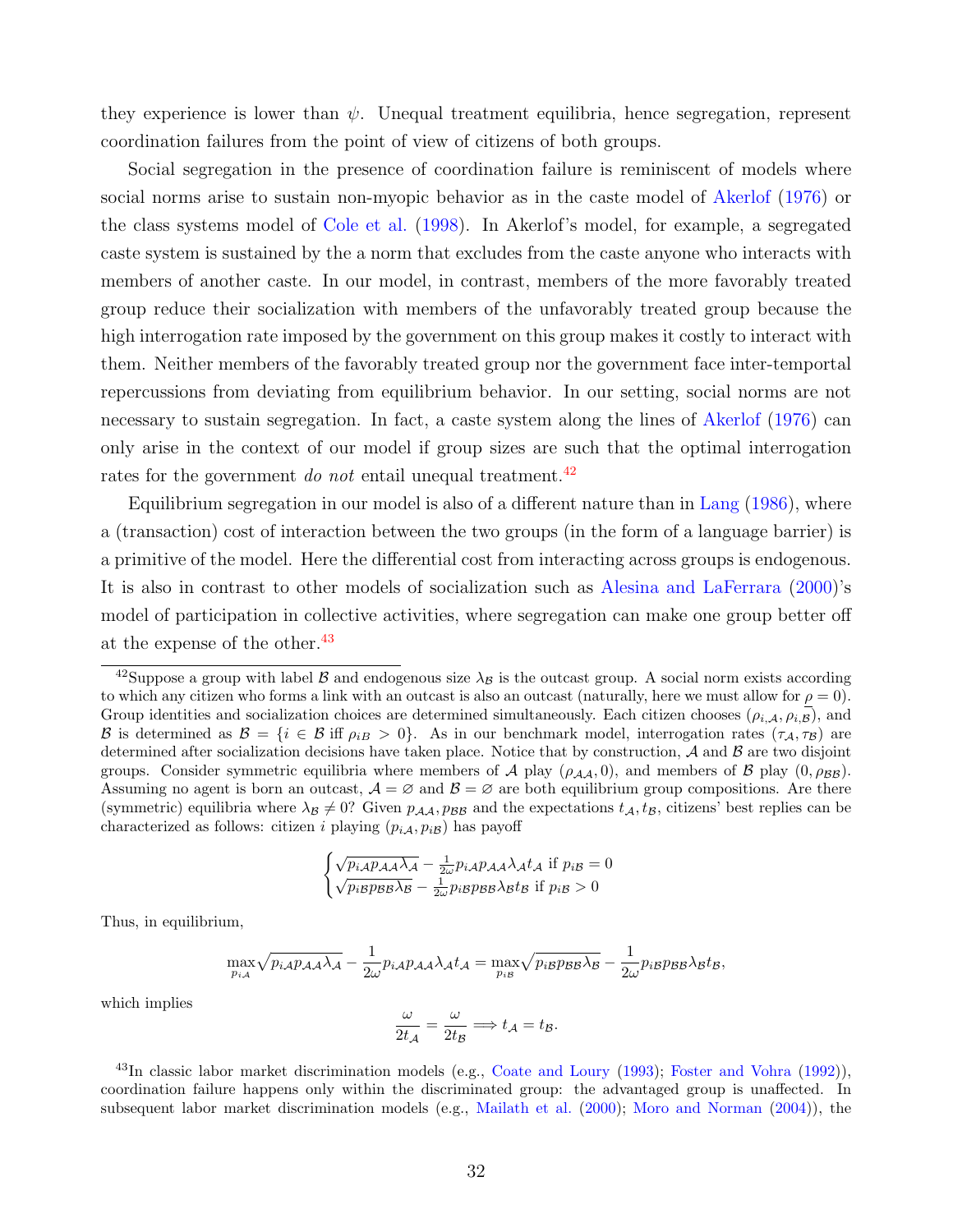#### 3.3.4 Changes in the economic environment

Our discussion above already described how equilibrium socialization and civil liberties under asymmetric strategies change with relative group sizes and civic engagement. We now turn to a description of the comparative statics with respect to other parameters of interest. Conveniently, these affect equilibrium quantities exclusively through  $\omega$ , the reduced-form parameter capturing how the information technology shapes socialization incentives. Because the ETE mimics the equilibrium under symmetric strategies, here we discuss only the UTEs. In all unequal treatment equilibria, comparative statics over social structure statistics –socialization rates, cohesiveness, and segregation–, and over civil liberties -interrogation rates– are monotone in the key parameters of the model (within an equilibrium). For the remainder of the analysis, we will rely on the following Corollary to Theorem [1:](#page-24-0)

<span id="page-33-0"></span>**Corollary 1.** Comparative statics with respect to  $\omega$ :

1. UTE1:

$$
\frac{\partial p_{\mathcal{A}\mathcal{A}}^*}{\partial \omega} > 0, \quad \frac{\partial p_{\mathcal{A}\mathcal{B}}^*}{\partial \omega} = \frac{\partial p_{\mathcal{B}\mathcal{A}}^*}{\partial \omega} = 0, \quad \frac{\partial p_{\mathcal{B}\mathcal{B}}^*}{\partial \omega} > 0,
$$

$$
\frac{\partial \mathcal{H}}{\partial \omega} > 0, \quad \frac{\partial \mathcal{S}}{\partial \omega} > 0, \quad \frac{\partial \tau_{\mathcal{A}}^*}{\partial \omega} = \frac{\partial \tau_{\mathcal{B}}^*}{\partial \omega} = 0.
$$

2. UTE2:

$$
\frac{\partial p_{\mathcal{A}\mathcal{A}}^*}{\partial \omega} = 0, \quad \frac{\partial p_{\mathcal{A}\mathcal{B}}^*}{\partial \omega} > 0, \quad \frac{\partial p_{\mathcal{B}\mathcal{A}}^*}{\partial \omega} = 0, \quad \frac{\partial p_{\mathcal{B}\mathcal{B}}^*}{\partial \omega} > 0,
$$

$$
\frac{\partial \mathcal{H}}{\partial \omega} > 0, \quad \frac{\partial \mathcal{S}}{\partial \omega} < 0, \quad \frac{\partial \tau_{\mathcal{A}}^*}{\partial \omega} < 0, \quad \frac{\partial \tau_{\mathcal{B}}^*}{\partial \omega} = 0.
$$

Increases in the likelihood of a threat  $\chi$ :

<span id="page-33-1"></span>
$$
\frac{\partial \omega}{\partial \chi} > 0 \iff \frac{\underline{\chi}_L}{1 - \underline{\chi}_L} > \frac{b_1}{b_0}.\tag{15}
$$

Whether a threat that is perceived to be more likely (e.g., the US following the 9/11 terrorist attacks, or Turkey after the failed coup attempt of 2016) increases or decreases incentives for socialization depends on the lower bound on the standard of proof, and on the likelihood ratio. Recall that  $b_0$  measures how fast marginal increases in information  $s_i$  decrease the likelihood of a wrong signal of threat membership. In turn,  $b_1$  measures how fast marginal increases in information  $s_i$  increase the likelihood of a correct signal of threat membership. In economies where  $b_1/b_0$  is sufficiently small, marginal increases in information increase the likelihood of a threat signal for a threat member by less than they increase the likelihood of a no-threat signal

advantaged group benefits from discrimination on the disadvantaged group. In our model, both groups are hurt by unequal treatment albeit to different extents, and the coordination failure involves citizens from both groups.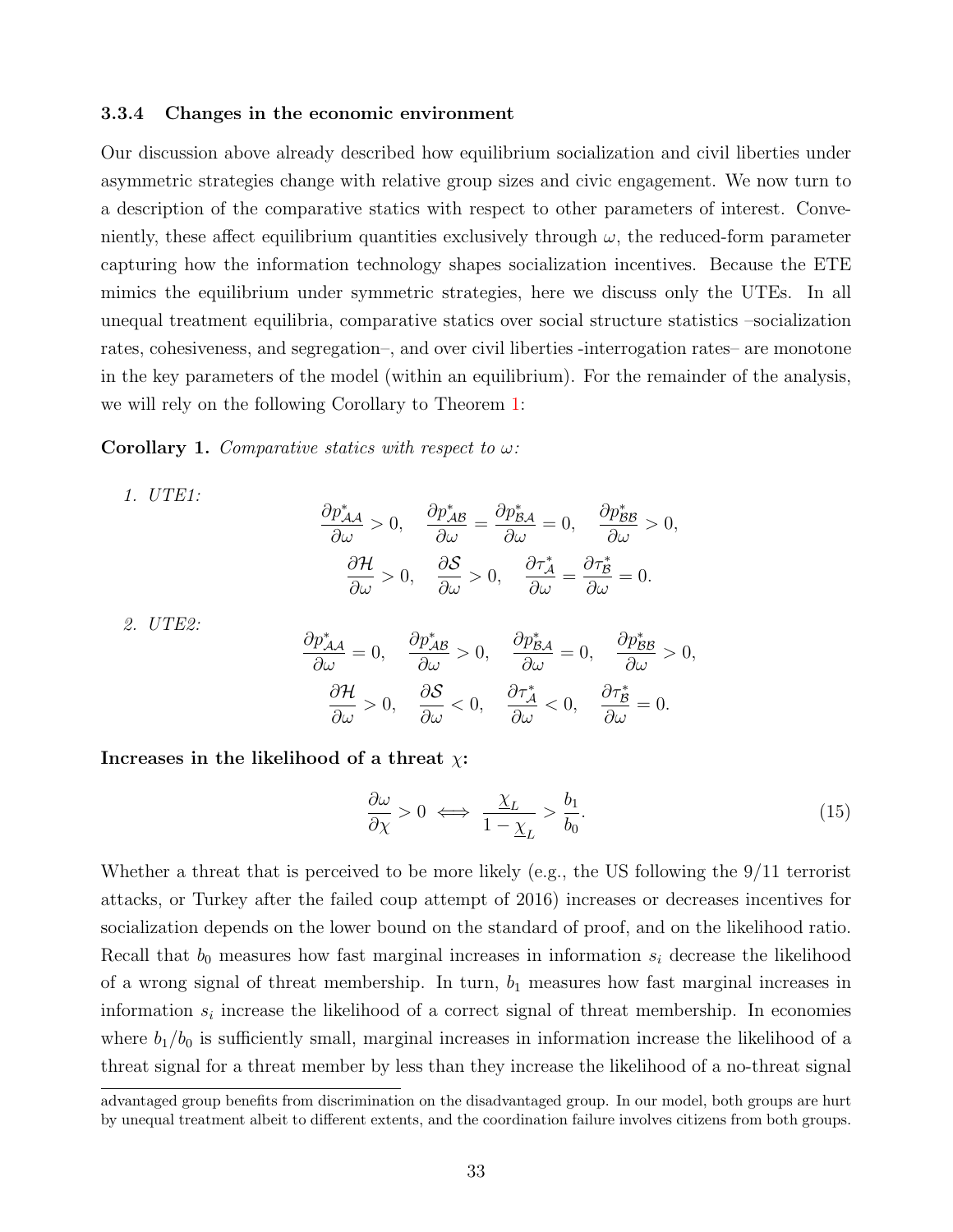for a non-threat member. At higher values of  $\chi$ , citizen i is more likely to be a member of the threat, making social ties more valuable from her ex-ante point of view. As the standard of proof becomes stricter, the larger the range where these incentives hold.

Thus, from Corollary [1,](#page-33-0) when the inequality in [\(15\)](#page-33-1) holds, a more likely threat leads to more cohesiveness and more segregation under UTE1, and it leads to more cohesiveness, less segregation, and more unequal treatment between groups (a wider gap between  $\tau_A^*$  and  $\tau_B^*$ ) under UTE2. When the inequality is reversed, the comparative statics are the opposite.

### Improvements in the information technology  $(b_0, b_1)$ :

$$
\frac{\partial \omega}{\partial b_0} < 0, \quad \frac{\partial \omega}{\partial b_1} < 0.
$$

Improvements in the efficiency of the government's information aggregation technology (e.g., better internet surveillance protocols, diffusion of videocamera use by law enforcement) reduce incentives for socialization. Recall that a signal  $\theta_i = 1$  is necessary for citizen i to be arrested. Conditional on such a signal, the posterior probability of threat membership will be higher the better the technology at correctly detecting threat members (the larger  $b_1$ ), and the better the technology at avoiding wrong threat membership signals (the larger  $b_0$ ). Because citizens unambiguously benefit from a lower probability of a signal  $\theta_i = 1$  for them, information technologies that make less of both type I and type II errors will reduce ex-ante socialization incentives.

Corollary [1](#page-33-0) implies that under UTE1, more efficient information aggregation technologies lead to lower cohesiveness and segregation. Under UTE2, they lead to lower cohesiveness, higher segregation, and a higher interrogation rate on the more favorably treated group.

**Improvements in the 'standard of proof'**  $[\underline{\chi}_L, \underline{\chi}_H]$ : To consider improvements in the expected 'standard of proof', we fix the size of the support of  $\chi$ . In this way its variance is fixed, and our comparative statics results refer only to changes in the mean of  $\underline{\chi}$ . Let  $\Delta \equiv \underline{\chi}_H - \underline{\chi}_L$ be a fixed quantity. We have that

<span id="page-34-0"></span>
$$
\frac{\partial \omega}{\partial \underline{\chi}_H} > 0 \iff \frac{\chi}{1 - \chi} > \frac{b_0}{b_1}.\tag{16}
$$

Perhaps surprisingly, whether a more stringent standard of proof leads to stronger socialization incentives is not unambiguous. It depends on other features of the informational environment. As [\(16\)](#page-34-0) indicates, higher ranges for the standard of proof requirement, which make it harder for the government to undertake arrests ex-post, increase socialization incentives if and only if  $b_0/b_1$  is sufficiently small. In economies where  $b_0/b_1$  is sufficiently small, marginal increases in information increase the likelihood of a threat signal for a threat member by more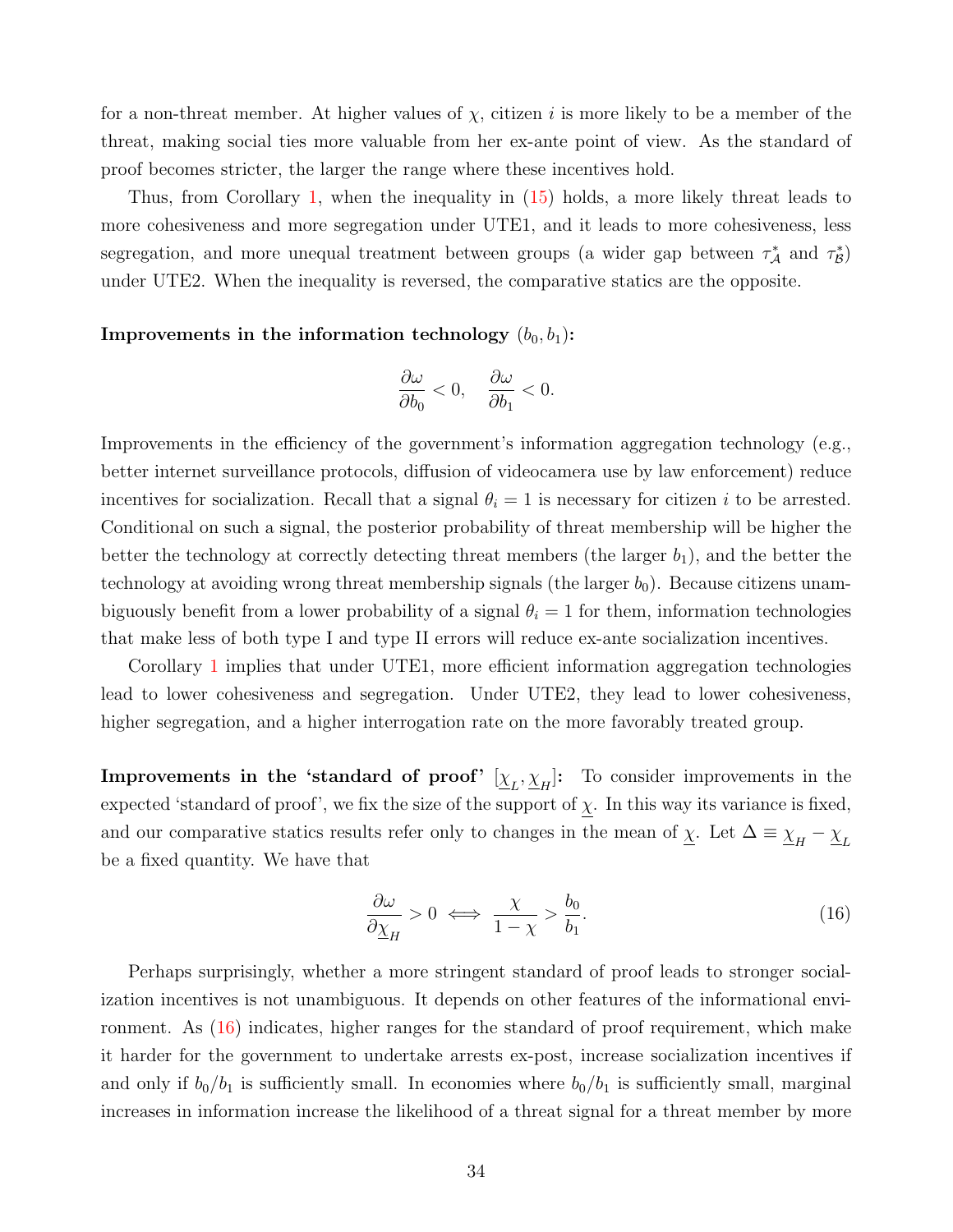than they increase the likelihood of a no-threat signal for a non-threat member. In such case, additional information hurts citizens ex-ante, and their willingness to socialize will only strengthen when they face stronger standard of proof protections. As the likelihood of the threat becomes higher, the larger the range where these incentives hold.

Corrolary [1](#page-33-0) indicates that when the inequality in [\(16\)](#page-34-0) holds, a more stringent standard of proof leads to more cohesiveness and segregation under UTE1, and to more cohesiveness, less segregation, and more unequal treatment between groups (a wider gap between  $\tau_A^*$  and  $\tau_B^*$ ) under UTE2. When the inequality is reversed, the comparative statics are the opposite.

### <span id="page-35-0"></span>4 Extensions

### <span id="page-35-1"></span>4.1 Unequal Treatment against the Minority

In all the unequal treatment equilibria from Theorem [1,](#page-24-0) members of the the majority group are unfavorably treated. Because in our model the government does not have an inherent preference for one group over the other, the inequality in treatment across groups is not driven by differences in their political influence. Rather, it is driven by how social structure shapes the government's incentives to aggregate information.

Here we discuss an extension of the model where unequal treatment against the minority is possible.[44](#page-35-2) Recall that in the baseline model we supposed that for collective action to be successful, contagion had to reach all citizens. This is a simple case of a more general model where the success of collective action requires the contagion of share  $\nu \leq 1$  of citizens. Suppose, thus, that  $\nu < 1$ . Naturally, avoiding succesful collective action is now harder for the government. While [\(NC](#page-20-0)A) and (NCB) are unchanged, the no-riot constraint now takes the form

<span id="page-35-3"></span>
$$
\lambda_{\mathcal{A}} \Gamma_{\mathcal{A}}(t_{\mathcal{A}}) + \lambda_{\mathcal{B}} \Gamma_{\mathcal{B}}(t_{\mathcal{B}}) \le \nu,
$$
 (NRC")

as avoiding a riot requires not just preventing contagion in both groups, but also making sure that the share of reactive citizens is less than  $\nu$ . If, for example, citizens from group A are all subject to contagion, the government must make sure that the number of reactive citizens in group  $\beta$  is sufficiently small that a riot is averted:

$$
t_{\mathcal{B}} \le \min\left\{\frac{\nu - \lambda_{\mathcal{A}}}{\lambda_{\mathcal{B}}}, \psi - (1 - \psi)\frac{p_{\mathcal{A}\mathcal{B}}p_{\mathcal{B}\mathcal{A}}}{p_{\mathcal{B}\mathcal{B}}^2} \frac{\lambda_{\mathcal{A}}}{\lambda_{\mathcal{B}}}\right\}
$$

Note that for some values of  $\nu$  and  $\lambda_{\mathcal{A}}$  contagion within one group may be enough to make

<span id="page-35-2"></span><sup>&</sup>lt;sup>44</sup>In the model of [Mailath et al.](#page-41-10) [\(2000\)](#page-41-10), relative group sizes similarly matter for the direction of labor market discrimination. There, group sizes are relevant as they determine the magnitude of the externality that is imposed on one group when firms search more intensively for workers from the other group.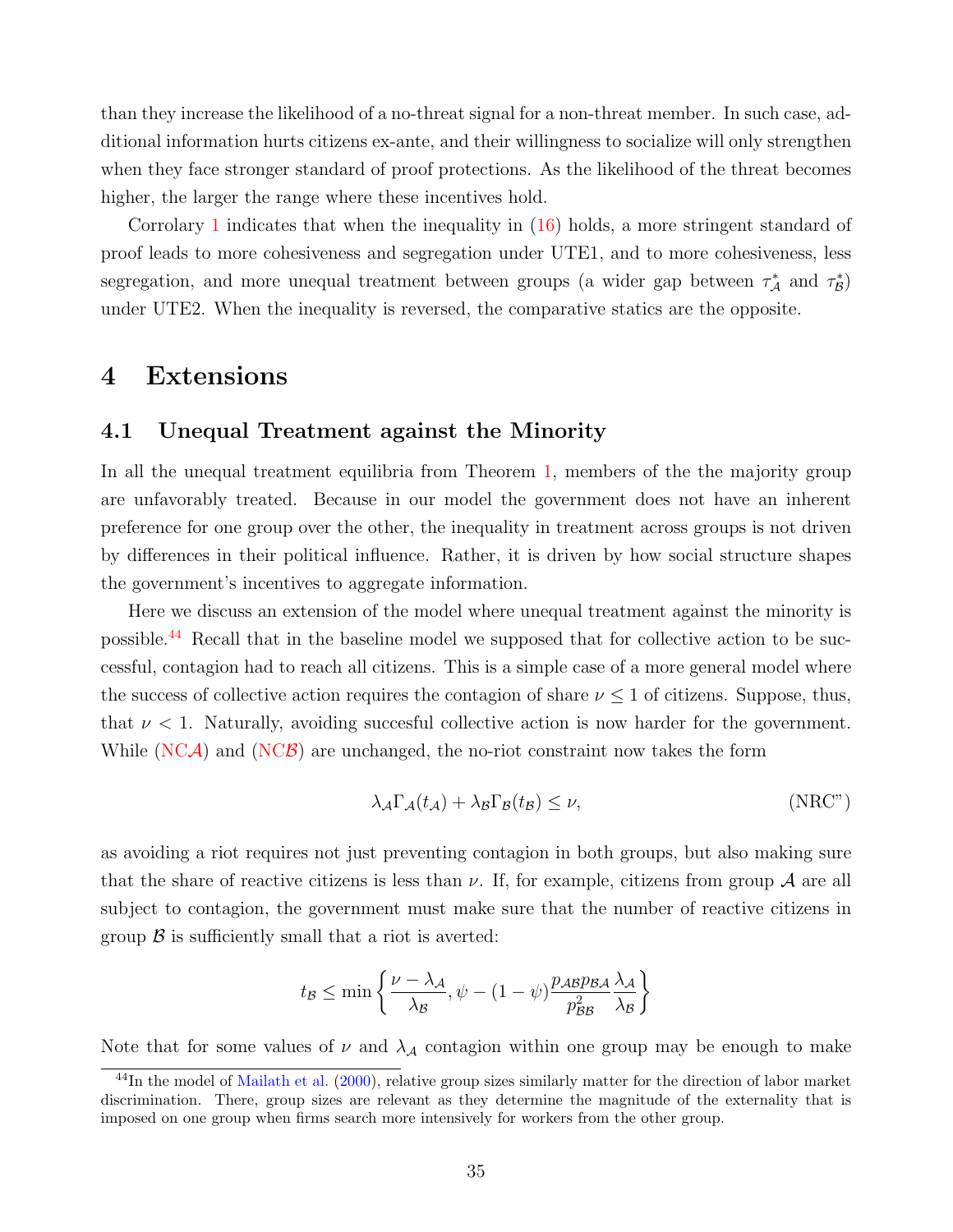[\(NRC"\)](#page-35-3) bind. If the majority is too large relative to  $\nu$ , it will be infeasible for the government to exercise unequal treatment against citizens of that group. The question is whether in this case, there exist unequal treatment equilibria where the government exercises unequal treatment against the minority. The following result answers this question in the affirmative.

<span id="page-36-1"></span>**Lemma 5.** Suppose that  $\lambda_B > \nu > \psi \lambda_B + \lambda_A$ .<sup>[45](#page-36-0)</sup> The set of all equilibria is given by:

1. (UTE1). For  $\omega < \sqrt{\lambda_B}$ , unequal treatment against the minority, with a non-homogeneous and fully segregated society is the unique strict equilibrium:

$$
(p_{\mathcal{A}\mathcal{A}}^*, p_{\mathcal{A}\mathcal{B}}^*, p_{\mathcal{B}\mathcal{A}}^*, p_{\mathcal{B}\mathcal{B}}^*) \simeq \left( \left[ \frac{\omega}{\sqrt{\lambda_{\mathcal{A}}}} \right], 1, 0, \left[ \frac{\omega}{\psi \sqrt{\lambda_{\mathcal{B}}}} \right] \right)
$$

and

$$
(\tau^*_{\mathcal{A}},\tau^*_{\mathcal{B}})\simeq (1,\psi).
$$

2. (UTE2). For  $\omega > \sqrt{\lambda_B}$ , unequal treatment against the minority, with a non-homogeneous and partially segregated society is the unique strict equilibrium:

$$
(p_{\mathcal{A}\mathcal{A}}^*,p_{\mathcal{A}\mathcal{B}}^*,p_{\mathcal{B}\mathcal{A}}^*,p_{\mathcal{B}\mathcal{B}}^*)\simeq \left(\left[\!\!\left[ \sqrt{\frac{\omega^2(\lambda_{\mathcal{B}}-\lambda_{\mathcal{A}})+\lambda_{\mathcal{A}}^2}{\lambda_{\mathcal{B}}^2}}\right]\!\!\right],1,\frac{\omega^2-\lambda_{\mathcal{B}}}{\lambda_{\mathcal{A}}},1\right)
$$

and

$$
(\tau_{\mathcal{A}}^*, \tau_{\mathcal{B}}^*) \simeq \left(1, \psi - (1 - \psi) \frac{\omega^2 - \lambda_{\mathcal{B}}}{\lambda_{\mathcal{B}}}\right)
$$

.

### 3. (ETE). Equal treatment with a homogeneous society is a (non-strict) equilibrium.

Lemma [5](#page-36-1) provides a sufficient condition for unequal treatment equilibria against the minority to exist (and fully characterizes the set of equilibria for the economies in that range of the parameter space). The result suggests that unequal treatment against minorities may be observed when unequally treating majorities is infeasible given their strength in numbers. It also highlights that in the benchmark model, the government's preference for unequally treating the majority is driven only by its interim incentive to aggregate as much information as possible. Moreover, the desire to segregate (fully or partially) by the group experiencing the lower interrogation rate is independent of its relative size, and depends only on how costly it is to interact with citizens being interrogated at a very high rate. Thus, the reason why the minority is the 'favored' group in the benchmark case is different from [Olson](#page-42-10) [\(1971\)](#page-42-10)'s well-known argument about the success of minorities being driven by their comparative ability to avoid free-rider problems. It is also in contrast with the more traditional view of civil liberties as societal protections for minorities from majorities.

<span id="page-36-0"></span><sup>&</sup>lt;sup>45</sup>Notice that in this region of the parameter space,  $\lambda_{\mathcal{A}} < \frac{1-\psi}{2-\psi} < 1/2$  so group  $\mathcal{A}$  is indeed the minority.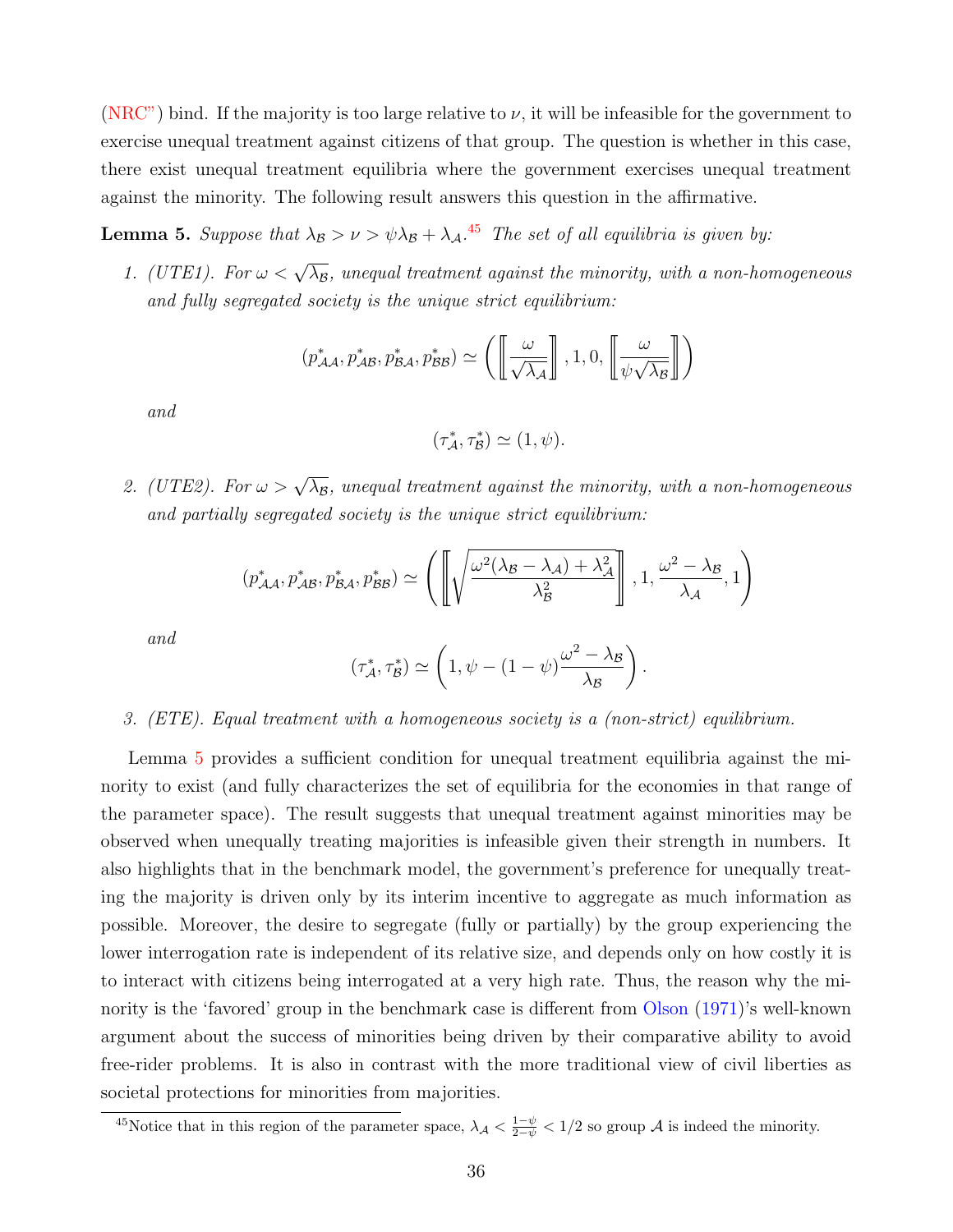### 4.2 Information Aggregation under Community Enforcement

We have considered an environment where citizens provide information to the government whenever they are interrogated. This, of course, hurts the citizens about whom information is revealed. While above we endogenized civil liberties (the limit on interrogations) through a collective action mechanism, here we provide an alternative, considering the existence of endogenous social norms limiting the ability of the government to interrogate effectively. Social norms such as [Banfield](#page-40-6) [\(1958\)](#page-40-6)'s *amoral familism* among Southern Italians, or the well-known codes of silence of the mafia (e.g., [Servadio](#page-42-6) [\(1976\)](#page-42-6)), for example, suggest that community enforcement of social norms against collaboration with the government may emerge and limit its ability to exploit the social structure to aggregate information.

To formalize this idea, consider an extension of our model (under symmetric strategies) where there is no limit on the number of citizens the government can interrogate, but where interrogated citizens can choose to resist sharing information about their friends. The government provides incentives in the form of punishments for resisting. We suppose that talking is publicly observed, so friends of a talking citizen may punish him for talking (ostracism, severing of economic relations, etc.). When the punishment for talking scales with the number of friends about whom an interrogated citizen talked, more cohesive social networks will be more effective at enforcing a code of silence. Citizens who resist are punishers.

Formally, we introduce two new sub-games: i) after a citizen is taken for interrogation, she decides whether to talk or resist. If she resists, the government imposes on her a cost  $r_i \sim U[0, \tilde{r}]$ , which is iid and realized at the time it is imposed. ii) This decision is observed by her  $\tilde{d}_i$  punisher friends, who then impose a punishment  $\tilde{r}\sqrt{\tilde{d}_i}$  if she talked, where  $\tilde{r}$  is a constant. The extent of social punishment for talkers is determined by the mass of punishers and talkers. These masses, in turn, are determined by the cost of social punishment.

In symmetric equilibrium, all citizens choose a socialization rate  $p$ , so every citizen's degree is  $d = p^2$ . Denote by  $r \in [0, \tilde{r}]$  the marginal resistance cost: if  $r_i \leq r$ , interrogated citizen i is willing to bear this cost, does not talk, and joins the group of punishers. If  $r_i \ge r$ , the punishment is too high and citizen i talks. Thus,  $r/\tilde{r}$  is the fraction of punishers, and  $1 - (r/\tilde{r})$ is the fraction of talkers. Accordingly, the mass of punisher friends is  $\ddot{d} = d(r/\tilde{r})$ , and the cost of talking is  $\sqrt{dr\tilde{r}}$ . The marginal talker is thus pinned down by  $r = \min \{ \tilde{r}, \}$ √  $\overline{dr\tilde{r}}$ .

This talking sub-game has two equilibria. The first is  $r = 0$ . Here all citizens are talkers, and none punish, so no citizen has an incentive to resist. We call it the all-talk equilibrium. It corresponds to our benchmark model in the case where  $\tau = 1$ . Because the continuation game is governed by the all-talk equilibrium, equilibrium socialization is simply  $p^* = \omega$ .

The second equilibrium of the talking sub-game is  $r = d\tilde{r}$ , which implies  $d = r/\tilde{r}$ . Fraction d of citizens are punishers and fraction  $1-d$  are talkers. We call it the community enforcement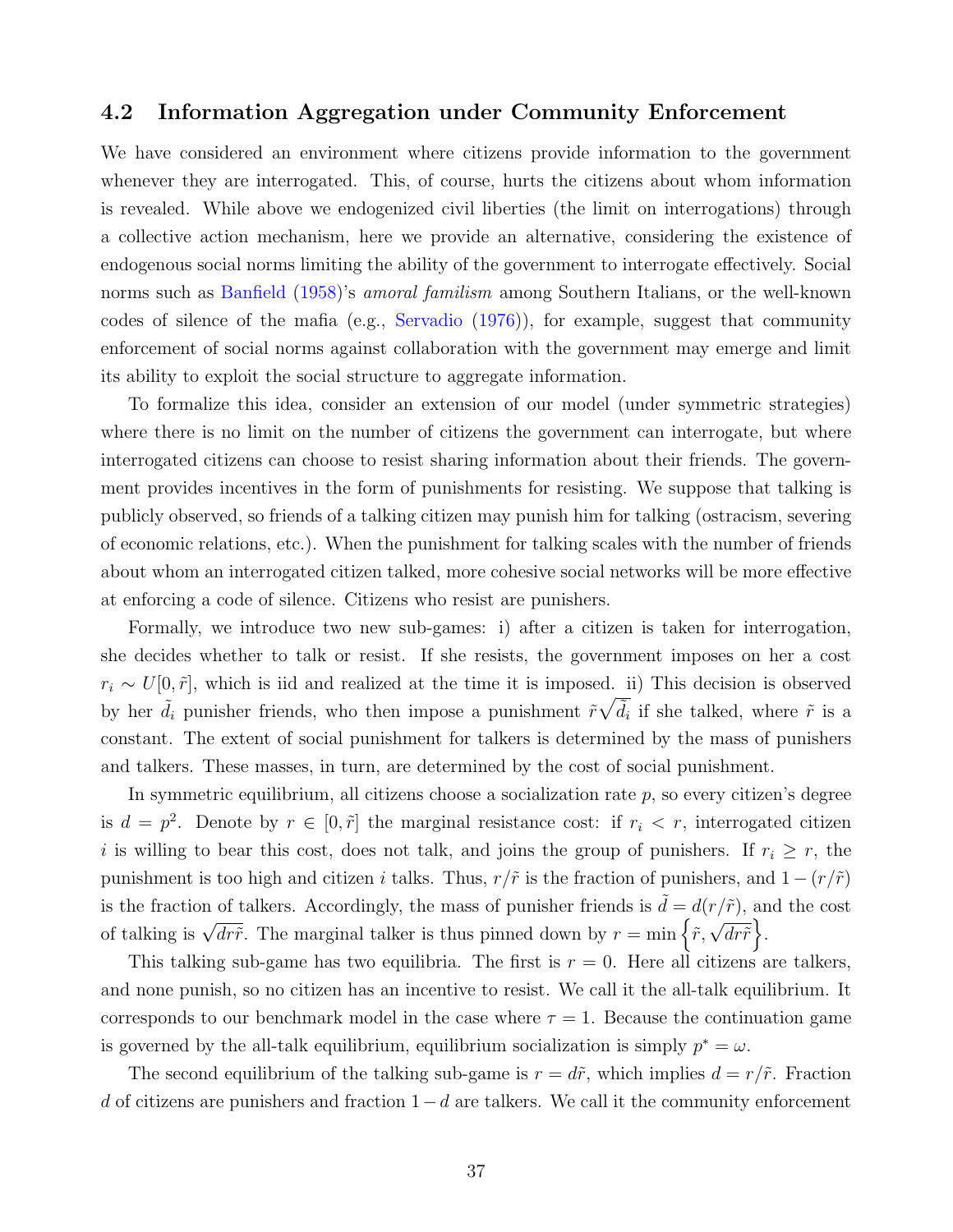equilibrum. We now characterize the equilibrium socialization rate for this case. Consider a citizen i deciding on  $p_i$  given all other citizens choose p. Her degree will be  $d_i = p_i p$ . During her interrogation, she can resist and suffer cost  $r_i$ . Alternatively, she can talk and suffer the social punishment  $\tilde{r}\sqrt{d_i d}$  since, in equilibrium, fraction d of her friends will be punishers. The √ ex-ante expected interrogation cost for citizen  $i$  is thus,

$$
\mathbb{E}_{r_i}\left[\min\left\{r_i, \tilde{r}\sqrt{d_i d}\right\}\right] = \tilde{r}\left(\sqrt{d_i d} - \frac{1}{2}d_i d\right).
$$

Citizen i also must consider the expected cost of being arrested. There will be  $d_i(1-d)$  talkers among her friends, so the government will receive  $s_i = d_i(1 - d)$  clues about her. The expected arrest cost is thus  $\frac{d_i(1-d)}{2\omega}$ , and her ex-ante expected utility is proportional to

$$
\sqrt{d_i} - \tilde{r}\left(2\sqrt{d_i d} - \frac{1}{2}d_i d\right) - \frac{d_i(1-d)}{2\omega}.
$$

Taking the first order condition and imposing symmetry  $(d_i = d)$ , we find

$$
\frac{1}{\sqrt{d}} - \left(\tilde{r} + \frac{1}{\omega}\right)(1 - d) = 0 \iff p(p - 1)(p + 1) + a = 0
$$

since in equilibrium  $p =$ √  $\overline{d}$ , and  $a \equiv ((1/\omega) + \tilde{r})^{-1}$ . This cubic equation has a solution iff  $a \leq \frac{2}{3}$  $\frac{2}{3\sqrt{3}}$ , in which case it has two positive roots in [0, 1]. The first solution is increasing in a, ranging from  $p = 0$  to  $p = 1/3$  as a increases from 0 to  $\frac{2}{3\sqrt{3}}$ . The second solution is decreasing in a, ranging from  $p = 1$  to  $p = 1/3$  as a increases from 0 to  $\frac{2}{3\sqrt{3}}$ .<sup>[46](#page-38-1)</sup>

### <span id="page-38-0"></span>5 Conclusion

Civil liberties in the form of restrictions on the use of coercion by government agents are a key buffer between citizens and the state. Much of this coercion is directed toward aggregating information that is distributed across the social network of citizens. The social structure, in turn, mediates both the government's ability to collect information efficiently, and the citizens' ability to resist it. In this paper we have offered a first look at how the governments' ability to

<span id="page-38-1"></span><sup>&</sup>lt;sup>46</sup>This simple extension rationalizes the decision to reveal information to the government. It does not however, provide a rationale for why punishers would want to punish. We can justify equilibrium punishment with the following argument: suppose that part of the social norm prescribes that punishers who refuse to punish talkers are treated as talkers and punished accordingly. As long as punishers have a large enough number of friends, punishing will be incentive compatible. This is true in the symmetric equilibrium we described above. What if a positive-mass coalition of punishers wanted to jointly deviate and not punish? It is easy to verify that in this model, no coalition within the set of punishers can benefit from jointly deviating: for any positive-mass coalition, the reduction in expected punishment (from there being less punishers) is strictly lower than the margin by which any citizen prefers to resist talking over talking.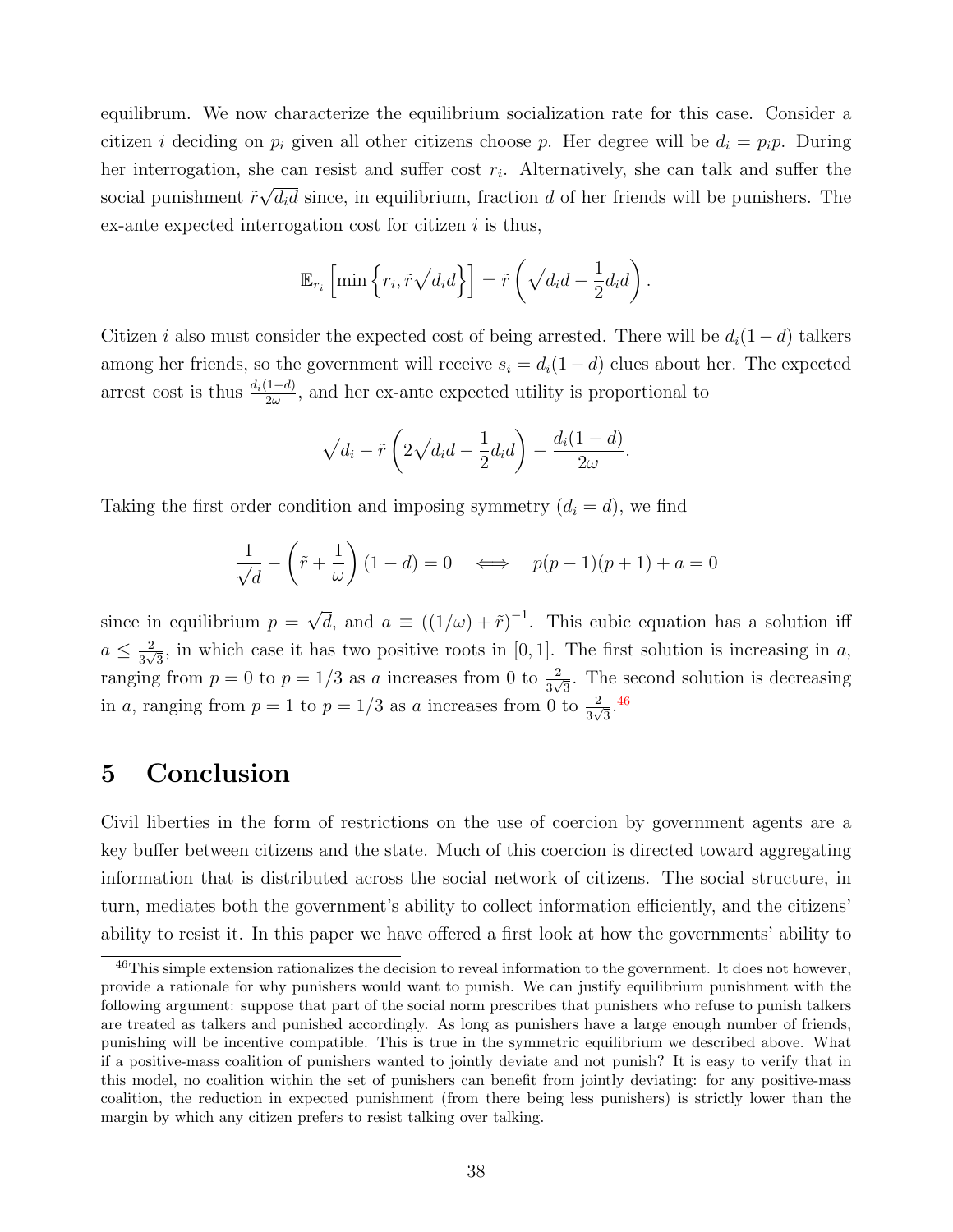collect information and citizens' socialization decisions are jointly determined.

We have argued here that when civil liberties are weak, governments attempting to exploit their coercive advantages will be ineffective at aggregating information because such efforts will erode the social network of citizens. This is because a cohesive social structure is necessary for information collection when information is distributed in the population. Iron Curtain governments were characterized by their unconstrained ability of to exercise coercion over their citizens, and concomitantly by mis-trustful societies with eroded social fabrics. The massive investments in intelligence agencies, secret police services, and prison camps of these governments may well have been a symptom of their ineffectiveness at aggregating information about their citizens. Thus, civil liberties that can be sustained in equilibrium not only protect citizens from the state; they also protect the government from itself.

Cohesive social structures facilitate information aggregation, but they also strengthen the ability of civil society to resist it. We have shown this opens the door to the possibility of unequal treatment, where the government treats ex-ante identical citizens differently. By making some citizens the targets of more interrogation, the government makes them unattractive partners for socialization. The government can thus provide incentives that fracture the social structure, weakening civil society's resistance, and leading to segregation. We showed here that unequal treatment is necessary for social segregation to arise, and segregation is necessary for unequal treatment to be justified. We also found these equilibria are robust when they exist, providing a novel rationale for segregation. These equilibria are reminiscent of the high levels of segregation along ethnic lines inside US prisons. An intriguing avenue for future research could explore whether ideas along the lines of our model can help understand inmates' socialization decisions and the corresponding behavior of guards and prison administrators.

Our model can be extended in several directions. It could be specialized, for example, to a setting where the underlying threat is an epidemic, so that socialization choices involve contagion externalities. Naturally, it also has many limitations. Throughout we took society's ability to engage in collective action as exogenous. In practice, civil liberties and the social structure likely shape some aspects of civic engagement. We also abstained from exploring the political economy shaping the government's information aggregation objective. Exploring these relationships would be a valuable avenue of future research.

### References

- <span id="page-39-0"></span>Acemoglu, Daron and James A. Robinson, "The Emergence of Weak, Despotic, and Inclusive States," August 2017. NBER Working paper no. 23657.
- <span id="page-39-1"></span> $, \ldots$ , and Thierry Verdier, "Kleptocracy and Divide-and-rule: A Model of Personal Rule," Journal of the European Economic Association, 2004, 2 (2-3), 162–192.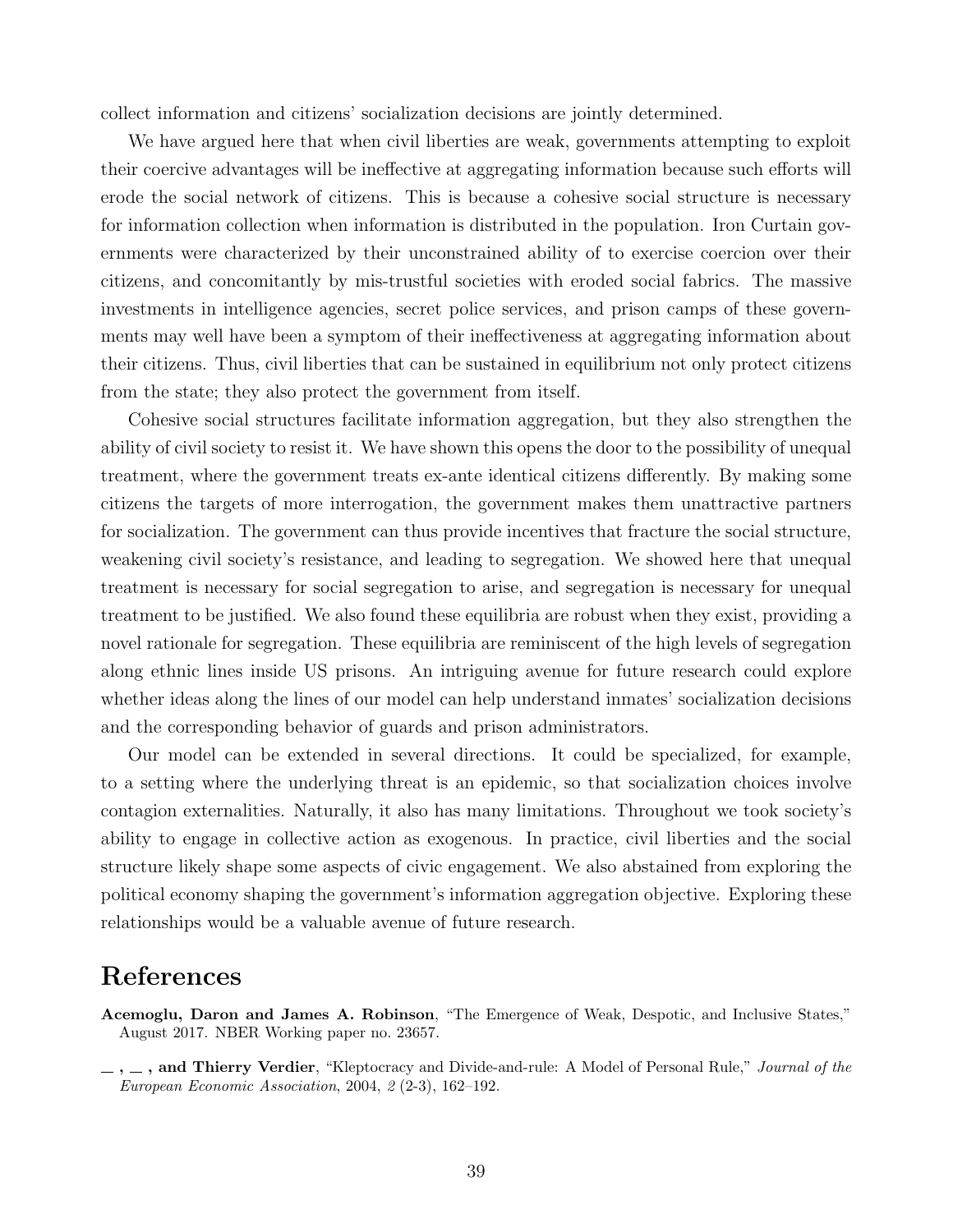- <span id="page-40-1"></span>**Akerlof, George**, "The Economics of Caste and of the Rat Race and Other Woeful Tales," *Quarterly Journal* of Economics, 1976, 90 (4), 599–617.
- <span id="page-40-2"></span>Alesina, Alberto and Eliana LaFerrara, "Participation in Heterogeneous Communities," Quarterly Journal of Economics, 2000, 115 (3), 847–904.
- <span id="page-40-7"></span>Badescu, Gabriel and Eric Uslaner, Social Capital and the Transition to Democracy, London, UK: Routledge, 2003.
- <span id="page-40-9"></span>Baliga, Sandeep and Jeffrey Ely, "Torture and the Commitment Problem," Review of Economic Studies, 2016, 83 (4), 1406–1439.
- <span id="page-40-11"></span>Banerjee, Abhijit, Lakshmi Iyer, and Rohini Somanathan, "Public Action for Public Goods," in T. Schultz and John Strauss, eds., Handbook of Development Economics, Vol. 4, North-Holland, 2008, chapter 49, pp. 3117–3154.
- <span id="page-40-6"></span>Banfield, Edward, The Moral Basis of a Backward Society, New York, NY: Free Press, 1958.
- <span id="page-40-16"></span>Bautista, Maria Angelica, "Social and Political Consequences of State-led Repression: The Chilean Case," November 2016. The Pearson Institute, University of Chicago.
- <span id="page-40-10"></span>Bernhard, Michael and Ekrem Karakoc, "Civil Society and the Legacies of Dictatorship," World Politics, 2007, 59, 539–567.
- <span id="page-40-15"></span>Besley, Timothy and Torsten Persson, "Democratic Values and Institutions," American Economic Review: Insights, 2019, 1 (1), 1–18.
- <span id="page-40-3"></span>Bisin, Alberto and Thierry Verdier, Handbook of Social Economics, Vol. 1A, North-Holland, 2011.
- <span id="page-40-4"></span>Briggs, Robin, Witches and Neighbors: The Social and Cultural Contex of European Witchcraft, New York, NY: Viking, 1996.
- <span id="page-40-14"></span>Bursztyn, Leonardo, Davide Cantoni, David Yang, Noam Yuchtman, and Jane Zhang, "Persistent Political Engagement: Social Interactions and the Dynamics of Protest Movements," June 2019. Unpublished.
- <span id="page-40-12"></span>Chay, Kenneth and Kaivan Munshi, "Black Networks after Emancipation: Evidence from Reconstruction and the Great Migration," December 2015.
- <span id="page-40-8"></span>Ciancio, Alberto and Camilo García-Jimeno, "The Political Economy of Immigration Enforcement: Conflict and Cooperation under Federalism," April 2020. Unpublished.
- <span id="page-40-5"></span>Coate, Stephen and Glenn Loury, "Will Affirmative-Action Policies Eliminate Negative Stereotypes?," American Economic Review, 1993, 83 (5), 1220–1240.
- <span id="page-40-19"></span>Cole, Harold, George Mailath, and Andrew Postlewaite, "Class Systems and the Enforcement of Social Norms," Journal of Public Economics, 1998, 70 (1), 5–35.
- <span id="page-40-17"></span>Davis, Donald, Jonathan Dingel, Joan Monras, and Eduardo Morales, "How Segregated is Urban Consumption?," Journal of Political Economy, 2019, 127 (4), 1684–1738.
- <span id="page-40-0"></span>**DeTocqueville, Alexis**, The Ancien Regime and the French Revolution, New York, NY: Cambridge University Press, 1856.
- <span id="page-40-13"></span>Dippel, Christian, "Forced Coexistence and Economic Development: Evidence from Native American Reservations," Econometrica, 2014, 82 (6), 2131–2165.
- <span id="page-40-18"></span>Echenique, Federico and Roland Fryer, "A Measure of Segregation Based on Social Interactions," Quarterly Journal of Economics, 2007, 122 (2), 441–485.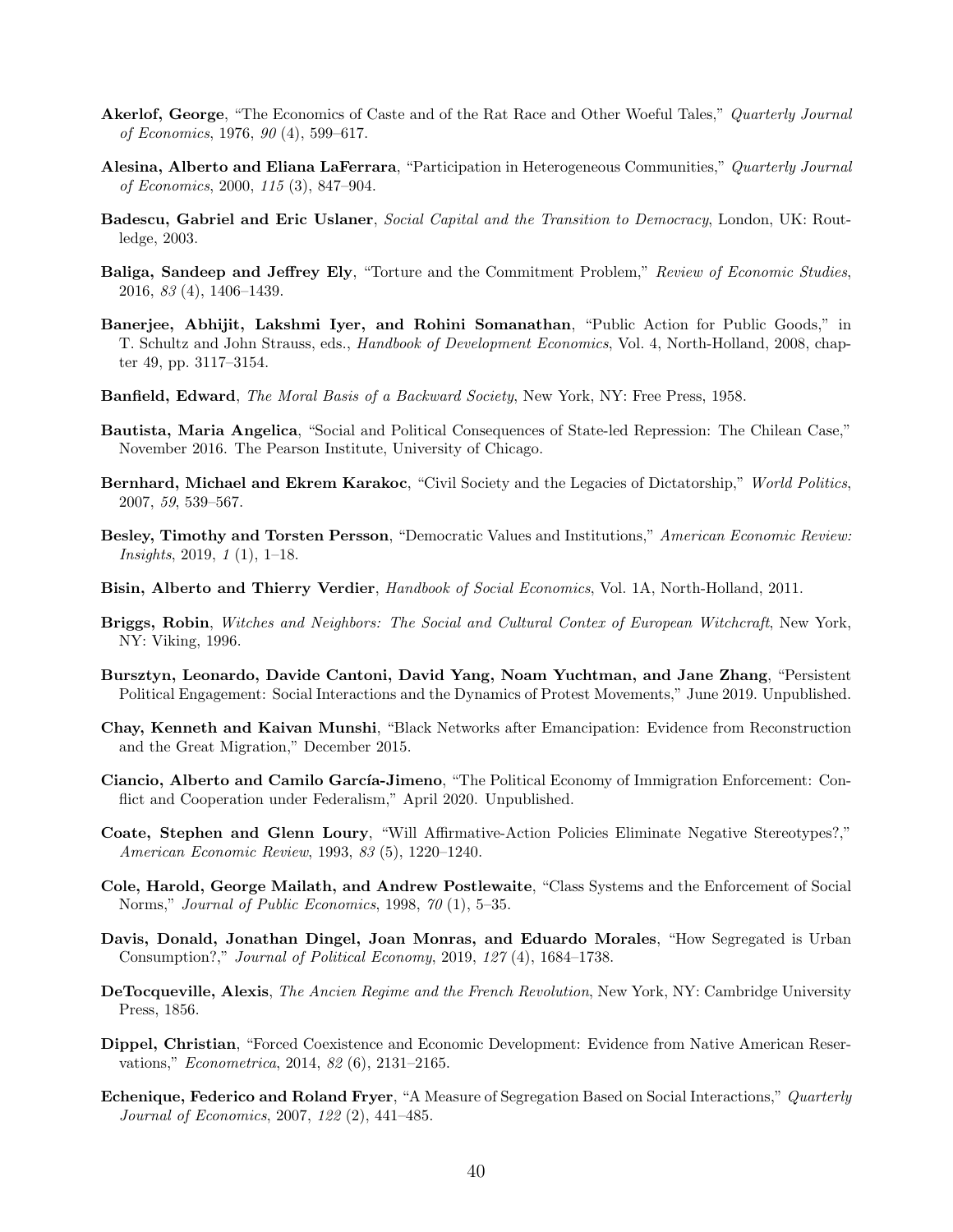<span id="page-41-15"></span>Erol, Selman, Francesca Parise, and Alexander Teytelboym, "Graphons and Contagion," 2020.

- <span id="page-41-19"></span>Esteban, Joan-Maria and Debraj Ray, "On the Measurement of Polarization," Econometrica, 1994, 62 (4), 819–851.
- <span id="page-41-1"></span>Fang, Hanming and Peter Norman, "Government-Mandated Discriminatory Policies: Theory and Evidence," International Economic Review, 2006, 47 (2), 361–389.
- <span id="page-41-9"></span>Foster, Dean and Rakesh Vohra, "An Economic Argument for Affirmative Action," Rationality and Society, 1992, 4 (2), 176–188.
- <span id="page-41-20"></span>Fryer, Roland, Handbook of Social Economics, Vol. 1B, Amsterdam: North-Holland, 2011.
- <span id="page-41-16"></span>García-Jimeno, Camilo, Angel Iglesias, and Pinar Yildirim, "Women, Rails, and Telegraphs: An Empirical Study of Information Diffusion and Collective Action," March 2018. Working paper.
- <span id="page-41-6"></span>Godbeer, Richard, The Salem Witch Hunt: A Brief History with Documents, Boston, MA: Bedford/St. Martins, 2011.
- <span id="page-41-14"></span>Golub, Benjamin and Yair Livne, "Strategic Random Networks and Tipping Points in Network Formation," November 2010.
- <span id="page-41-7"></span>Hassner, Ron, "The Cost of Torture: Evidence from the Spanish Inquisition," Securities Studies, 2020, Forthcoming.
- <span id="page-41-17"></span>Havel, Vaclav, The Power of the Powerless, Armonk, New York: Palach Press, 1985.
- <span id="page-41-21"></span>i Miquel, Gerard Padro, "The Control of Politicians in Divided Societies: The Politics of Fear," Review of Economic Studies, 2007, 74 (4), 1259–1274.
- <span id="page-41-12"></span>Johnson, Noel and Mark Koyama, "Taxes, Lawyers, and the Decline of Witch Trials in France," Journal of Law and Economics, 2014, 57 (1), 77–112.
- <span id="page-41-0"></span>Jowitt, Ken, New World Disorder, University of California Press, 1993.
- <span id="page-41-8"></span>Klingaman, William, *Encyclopedia of the McCarthy Era*, New York, NY: Facts on File, 1996.
- <span id="page-41-18"></span>Kuran, Timur, Private Truths, Public Lies, Cambridge, MA: Harvard University Press, 1995.
- <span id="page-41-4"></span>Lagunoff, Roger, "A Theory of Constitutional Standards and Civil Liberty," The Review of Economic Studies. 2001, 68 (1), 109–132.
- <span id="page-41-2"></span>Lang, Kevin, "A Language Theory of Discrimination," Quarterly Journal of Economics, 1986, 101 (2), 363– 382.
- <span id="page-41-5"></span> $\Delta$  and Ariella Khan-Lang, "Race Discrimination: An Economic Perspective," Journal of Economic Perspectives, 2020, 34 (2), 68–89.
- <span id="page-41-13"></span>Langbein, John, Torture and the Law of Proof: Europe and England in the Ancien Regime, Chicago, IL: U of Chicago Press, 1977.
- <span id="page-41-3"></span>Letki, Natalia, "Does Diversity Erode Social Cohesion? Social Capital and Race in British Neighborhoods," Political Studies, 2008, 56 (1), 99–126.
- <span id="page-41-10"></span>Mailath, George, Larry Samuelson, and Avner Shaked, "Endogenous Inequality in Integrated Labor Markets with Two-Sided Search," American Economic Review, 2000, 90 (1), 46–72.
- <span id="page-41-11"></span>Moro, Andrea and Peter Norman, "A General Equilibrium Model of Statistical Discrimination," Journal of Economic Theory, 2004, 114 (1), 1–30.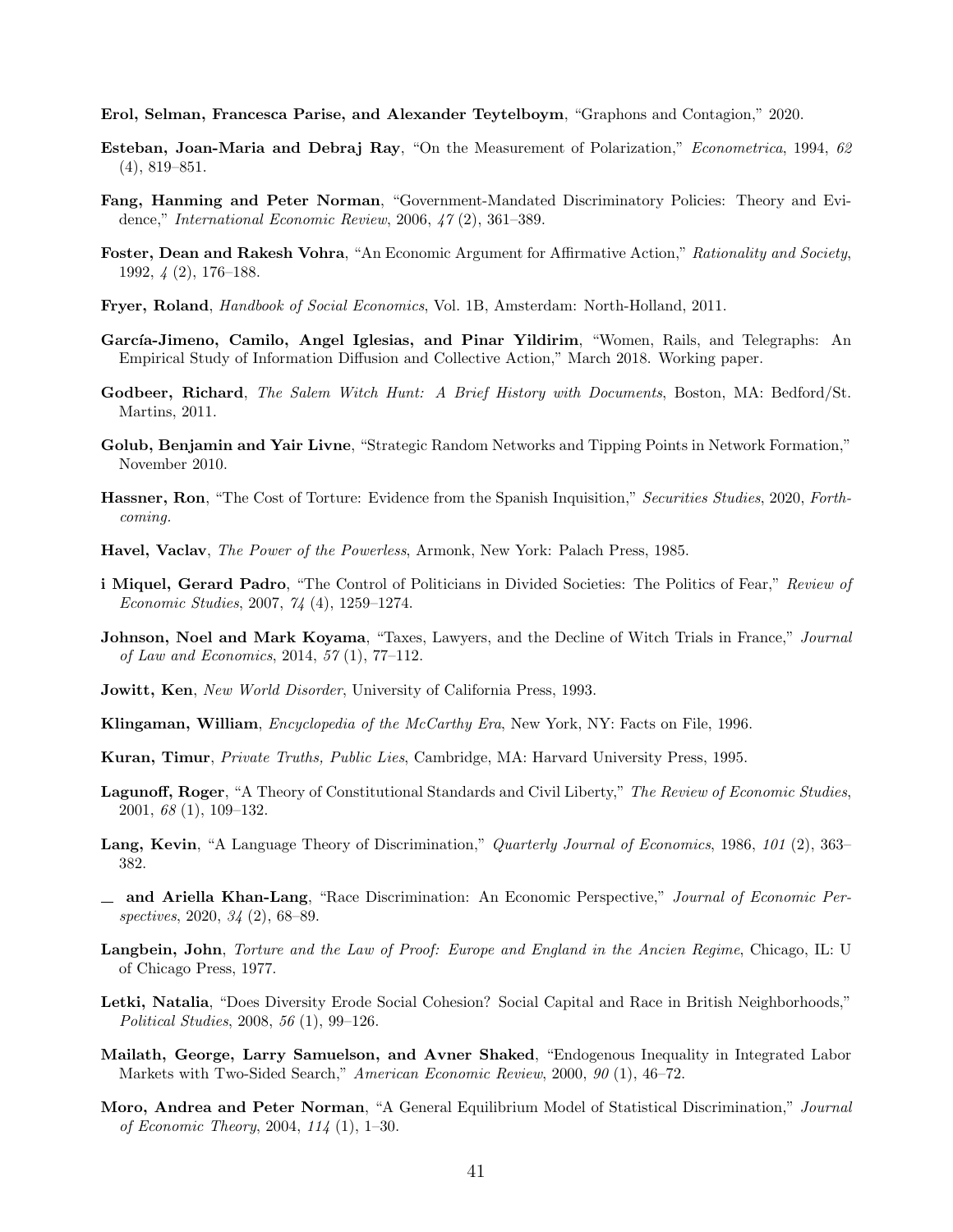<span id="page-42-9"></span>Morris, Stephen, "Contagion," Review of Economic Studies, 2000, 67 (1), 57–78.

- <span id="page-42-2"></span>Mukand, Sharun W. and Dani Rodrik, "The Political Economy of Liberal Democracy," The Economic Journal, 2020, 130 (627), 765–792.
- <span id="page-42-8"></span>Nunn, Nathan and Leonard Wantchekon, "The Slave Trade and the Origins of Mistrust in Africa," The American Economic Review, 2011, 101 (7), 3221–3252.
- <span id="page-42-10"></span>**Olson, Mancur**, The Logic of Collective Action: Public Goods and the Theory of Groups, Harvard University Press, 1971.
- <span id="page-42-3"></span>Oshinsky, David, A Conspiracy so Immense: The World of Joe McCarthy, New York: Free Press, 1983.
- <span id="page-42-1"></span>Putnam, Robert, "E Pluribus Unum: Diversity and Community in the Twenty-First Century," Scandinavian Political Studies, 2007, 30 (2), 137–174.
- <span id="page-42-5"></span>Roper, Lyndal, Witch Craze: Terror and Fantasy in Baroque Germany, New Haven: Yale U Press, 2004.
- <span id="page-42-0"></span>Schelling, Thomas, "Models of Segregation," American Economic Review, 1969, 59 (2), 488-493.
- <span id="page-42-6"></span>Servadio, Gaia, Mafioso. A History of the Mafia from its Origins to the Present Day, New York, NY: Delta Books, 1976.
- <span id="page-42-7"></span>Traps, Lenny, "Communism and Trust," Journal of Politics and International Affairs, 2009, 5, 63-76.
- <span id="page-42-4"></span>Weingast, Barry, "The Political Foundations of Democracy and the Rule of Law," The American Political Science Review, 1997, 91 (2), 245–263.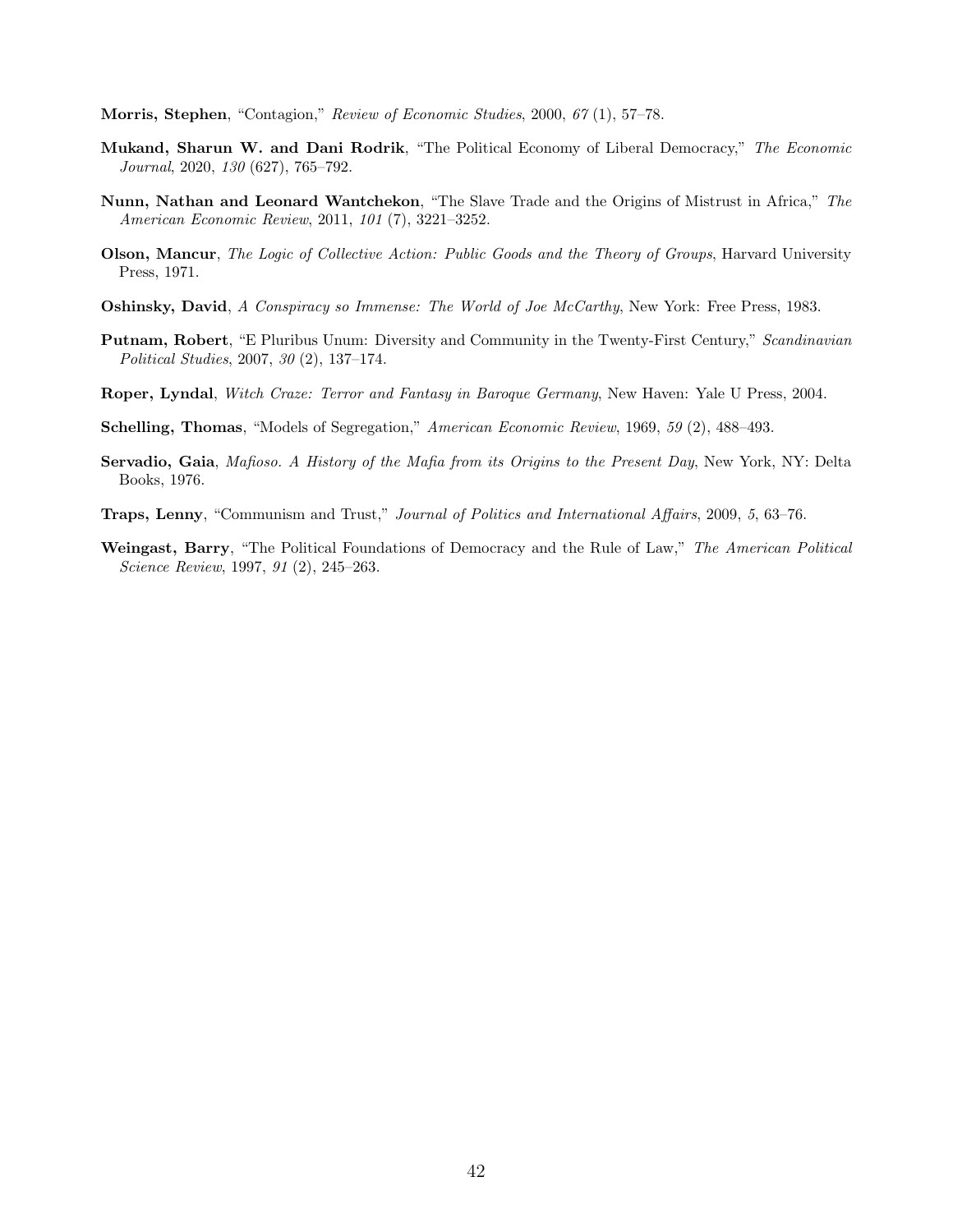## <span id="page-43-0"></span>A Appendix

### A.1 Discussion: some cross-country empirical patterns

In the model described in [section 2](#page-6-0) –under symmetric strategies–, as civil liberties worsen average socialization falls, and as civic engagement weakens, civil liberties worsen. The inelastic relationship between  $\tau$  and p implied by the form of the no-riot constraint further predicts that conditional on  $\psi$ , there should be no relationship between p and  $\tau$ . Measuring socialization, civil liberties, and civic engagement is difficult, and a cross-country comparison will be fraught with innumerable confounders. Despite these difficulties, we collected data from the World Values Survey (WVS) and the World Bank's World Development Indicators (WDI). We computed country-level proxies for p,  $\tau$ , and  $\psi$  based on these sources. As a measure of p, we rely on the WVS, and compute for each country the average share of respondents answering affirmatively that they participate in one of the following: a group sport, a labor union, or an arts, environmental, professional, charitable, consumer, or other organization.<sup>[47](#page-43-1)</sup> As a measure of (the negative of)  $\psi$  we similarly use the WVS, and compute for each country the average share of respondents answering affirmatively that they would participate in a demonstration or protest, or would sign a petition to the government. We see these responses as signaling people's willingness to engage in broad social interaction, and to participate in collective action. Finally, as a measure of (the negative of)  $\tau$ , we rely on the WDI, and compute for each country the average of the standardized indices measuring the prevalence of 'Rule of Law' and 'Voice and Accountability'.

<span id="page-43-2"></span>

|                  | $\tau$  |          | $\boldsymbol{p}$ |                   |         |              |
|------------------|---------|----------|------------------|-------------------|---------|--------------|
|                  | Ι.      | $^{'}2)$ | $\left(3\right)$ | $\left( 4\right)$ | (5)     | (6)          |
| $\tau$           |         |          | $-2.19$          | $-2.26$           | $-0.92$ | $-1.16$      |
|                  |         |          | (0.57)           | (0.71)            | (0.59)  | (0.71)       |
| $\psi$           | 0.03    | 0.01     |                  |                   | $-0.11$ | $-0.09$      |
|                  | (0.004) | (0.003)  |                  |                   | (0.02)  | (0.03)       |
| Income p.c       | No      | Yes      | No               | Yes               | No      | $_{\rm Yes}$ |
| No. of Countries | 94      | 90       | 92               | 88                | 88      | 84           |
| $\mathbf{R}^2$   | 0.35    | 0.70     | 0.21             | 0.29              | 0.30    | 0.38         |

Table 1: Cross-country relationships between  $p, \tau$ , and  $\psi$ . The table presents coefficients from crosscountry regressions. All models include year fixed effects. In columns controlling for income per capita, we include a third-degree polynomial on the log of income per capita at constant prices.  $\tau$  is measured as the negative of the average standardized indices of Rule of Law and Voice and Accountability from the World Development Indicators.  $\psi$  is measured as the negative of the average share of respondents answering affirmatively that they would participate in a demonstration from the World Values Survey. p is measured as the average share of respondents answering affirmatively that they participate in one of the following activities: a group sport, a labor union, or an arts, environmental, professional, charitable, consumer, or other type of organization from the World Values Survey. Standard errors (in parentheses) are robust to arbitrary heteroskedasticity and clustered at the country level.

In [Table 1](#page-43-2) we report the results from a series of cross-country regressions using our measures of  $p, \tau$ , and  $\psi$ . Our data sources allowed us to compute these measures for several years, so all the results we discuss here include year fixed effects. Unsurprisingly, participation in groups, institutional quality measures, and civic engagement are all strongly correlated with the level of income, so we further control flexibly for this variable with a third-degree polynomial on log income per capita. In the equilibrium of our model,  $\tau$  is proportional to  $\psi$ . Column 1 in the table reproduces the slope of this relationship. We estimate a highly statistically significant slope of 0.03. After flexibly controlling for income in column 2, the slope shrinks to 0.01, but it remains highly statistically significant (with a t-statistic above 3). The inclusion of the polynomial on income per capita raises the R squared from 0.35 to 0.7. We illustrate this relationship graphically in the bottom-left panel of [Figure 7.](#page-44-0) Controlling for income differences, countries with citizens who report being less willing to participate in collective action also are classified as having worse civil liberties protections.

Columns 3-6 then focus on our measure of socialization. In columns 3 and 4 we estimate a negative and statistically significant cross-country relationship between p and  $\tau$ . Its slope (–2.2) and significance are barely

<span id="page-43-1"></span><sup>&</sup>lt;sup>47</sup>See [Alesina and LaFerrara](#page-40-2) [\(2000\)](#page-40-2), who use responses to similar questions from the General Social Survey to study the relationship between group participation and racial heterogeneity in the US.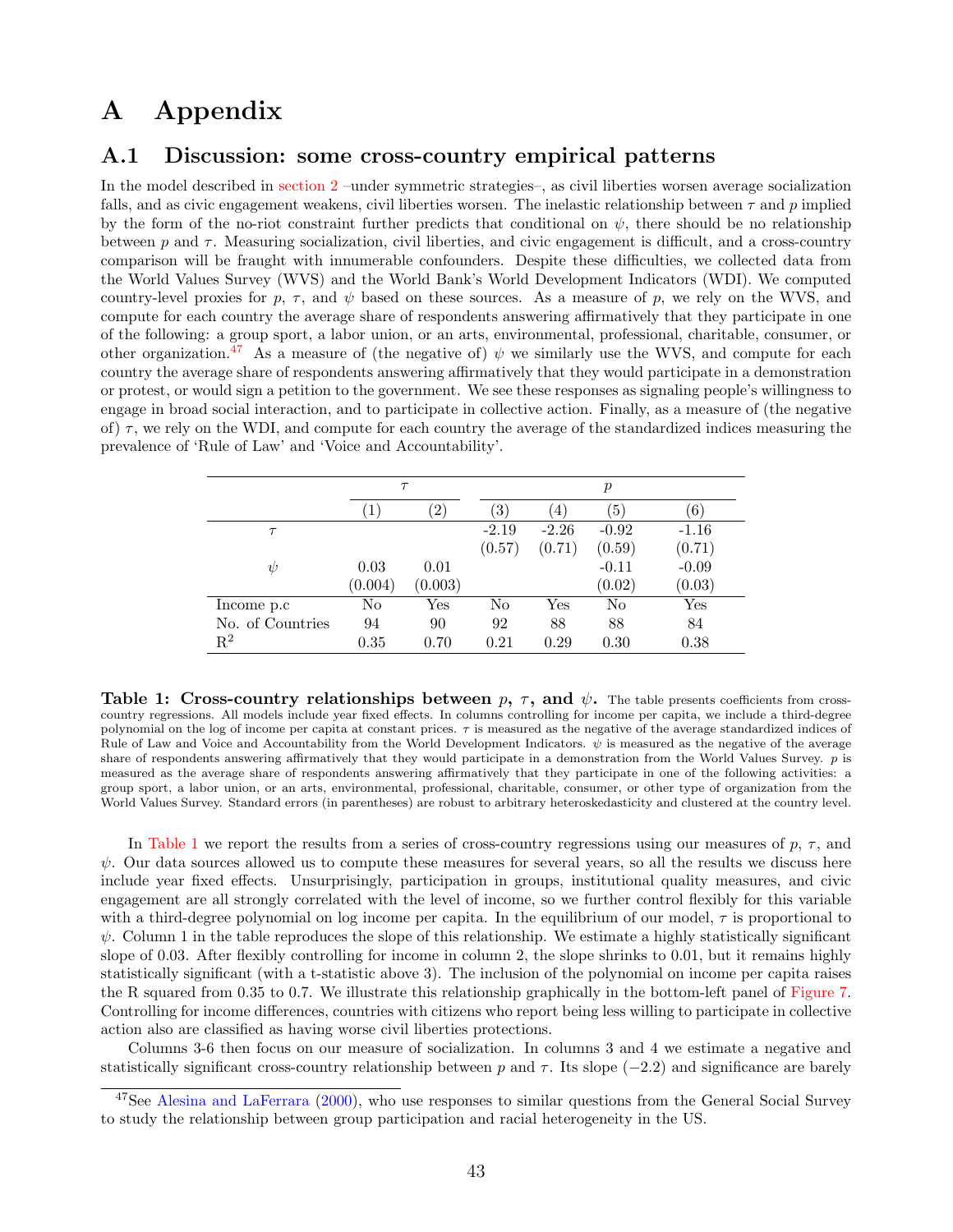<span id="page-44-0"></span>

**Figure 7:** Cross-country relationships between  $p, \tau$ , and  $\psi$ . The figure presents cross-country scatterplots of the following residualized bivariate relationships: In the top-left panel,  $p(\tau)$  from column (4) in [Table 1.](#page-43-2) In the bottom-left panel,  $\tau(\psi)$  from column (2) in [Table 1.](#page-43-2) In the right panel,  $p(\tau|\psi)$  from column (6) in Table 1. The blue line is the correponding slope of the regression line. The figures label a subset of countries.

altered when controlling for income in column 4. We present the scatterplot corresponding to this regression in the top-left panel of [Figure 7.](#page-44-0) The equilibrium of our model also predicts no relationship between p and  $\tau$ conditional on  $\psi$ . Thus, in columns 5 and 6 we additionally include our measure of  $\psi$  in the regression model. The slope on  $\tau$  falls to half its magnitude from columns 3 and 4, and is no longer statistically significant (tstatistic of 1.6 in column 6). In contrast, the coefficient on  $\psi$  is highly statistically significant (−0.09 with an associated t-statistic of 3). Its magnitude barely changes from columns 5 to 6 when additionally controlling for income. The right panel of [Figure 7](#page-44-0) illustrates the lack of a statistically significant relationship between our measures of p and  $\tau$  conditional on  $\psi$ . Controlling for income differences, countries with citizens who report being more willing to participate in collective action also report more engagement in socialization activities. Controlling for differences in civic engagement, differences in the strength of civil liberties across countries – which strongly predict collective action participation–, do not correlate with socialization efforts. We find the consistency of these cross-country empirical patterns with the predictions of our model intriguing at the very least, especially as they are robust to controlling for income differences, and we had to rely on highly imperfect measures of the relevant variables.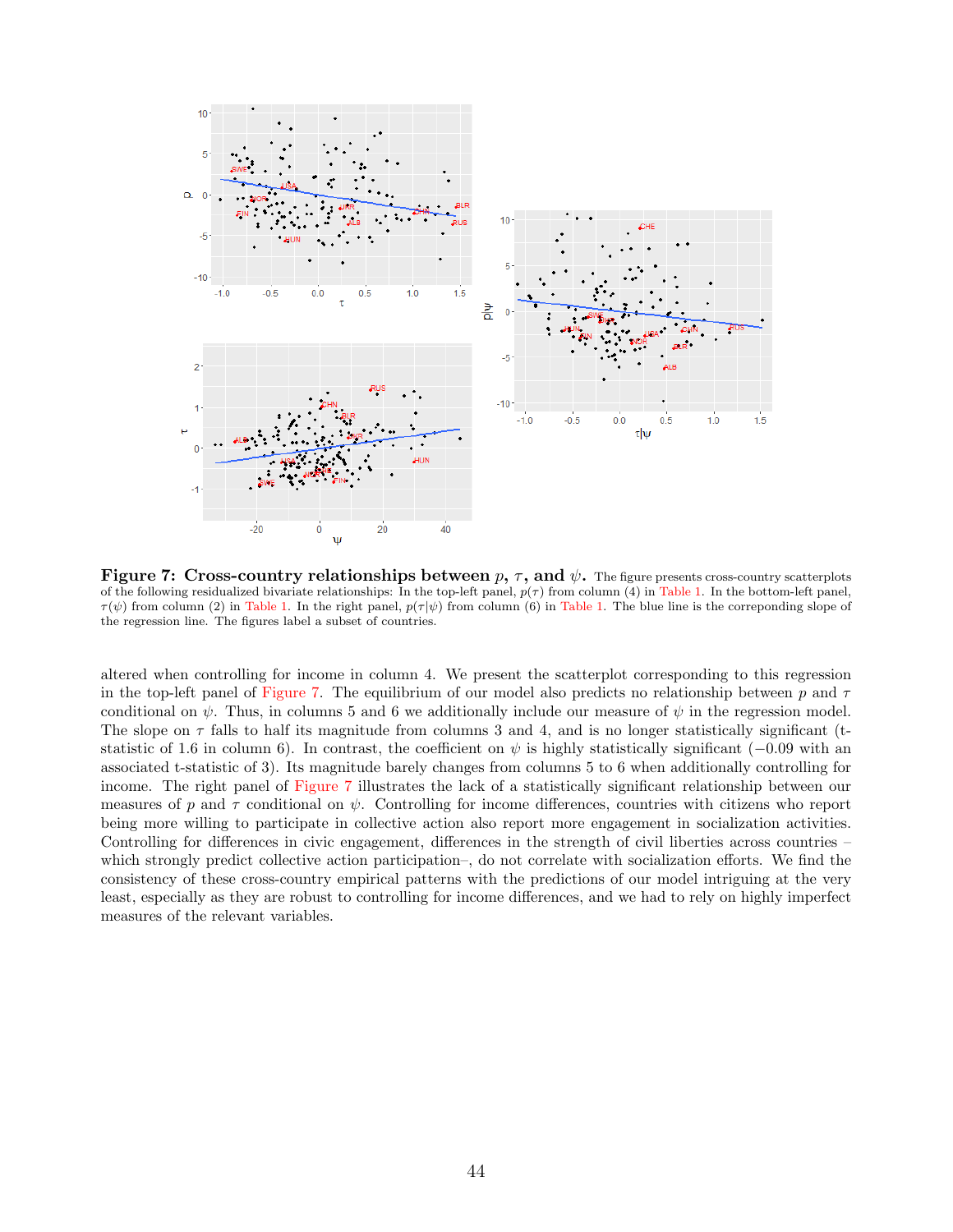### <span id="page-45-0"></span>B Appendix For Online Publication

### B.1 Proofs

### B.1.1 Proof of Lemma [1](#page-11-2)

Citizen *i* is arrested in the event that her posterior  $\chi_i > \chi$ , and signal  $\theta_i = 1$  is realized. Thus, the expected payoff to citizen  $i$  is

$$
\mathbb{E}_{\rho_i, \underline{\chi}}[u_i] = \mathbb{E}_{\rho_i, \underline{\chi}} \left[ \sqrt{d_i} - \mathbb{1}[\chi_i > \underline{\chi}](\chi \sigma_1(s_i) + (1 - \chi) \sigma_0(s_i))\kappa \right]
$$
\n
$$
= \mathbb{E}_{\rho_i} \left[ \sqrt{\rho_i p} - \frac{\chi_i - \underline{\chi}_L}{\underline{\chi}_H - \underline{\chi}_L} (\chi \sigma_1(s_i) + (1 - \chi) \sigma_0(s_i))\kappa \right]
$$
\n
$$
= \mathbb{E}_{\rho_i} \left[ \sqrt{\rho_i p} - \frac{\left( \chi(1 - \underline{\chi}_L)a_1 - \underline{\chi}_L(1 - \chi)a_0 \right) + \left( \chi(1 - \underline{\chi}_L)b_1 + \underline{\chi}_L(1 - \chi)b_0 \right) \rho_i pt}{\underline{\chi}_H - \underline{\chi}_L} \kappa \right]
$$
\n
$$
\propto \mathbb{E}_{\rho_i} \left[ \sqrt{\rho_i p} - \frac{\chi(1 - \underline{\chi}_L)b_1 + \underline{\chi}_L(1 - \chi)b_0}{\underline{\chi}_H - \underline{\chi}_L} \kappa t p \rho_i \right]
$$
\n
$$
= \mathbb{E}_{\rho_i} \left[ \sqrt{\rho_i p} - \frac{t}{2\omega} p \rho_i \right].
$$

#### B.1.2 Proof of Proposition [1](#page-13-2)

Denote by  $\chi_p$  the posterior belief for a citizen for whom the signal drawn was  $\theta_i = 1$ . When each citizen socializes at rate p, and the interrogation rate is t, each citizen's signal strength is  $s_i = p^2t$ . Thus, the government's interim expected payoff is

$$
\mathbb{E}_{\underline{\chi}}[V] = \mathbb{E}_{\underline{\chi}}[\mathbb{1}[\chi_p > \underline{\chi}](\chi \sigma_1(p^2 t) + (1 - \chi)\sigma_0(p^2 t))]
$$
  
= 
$$
\frac{\chi(1 - \underline{\chi}_L)(a_1 + b_1 p^2 t) - \underline{\chi}_L(1 - \chi)(a_0 - b_0 p^2 t)}{\underline{\chi}_H - \underline{\chi}_L}
$$
  
  $\propto p^2 t.$ 

The result now follows trivially from replacing  $p_i = p$  in the best reply [\(8\)](#page-12-2) and solving for p.

### B.1.3 Proof of Lemma [2](#page-19-2)

When citizens socialize at rates  $\mathbf{p} = (p_{AA}, p_{AB}, p_{BA}, p_{BB})$ , and the government interrogates at rates  $t_A$  and  $t_B$ , the measure of clues about citizen i from group  $g \in \{A, B\}$  received by the government is

$$
s_g = \sum_{h \in \{\mathcal{A}, \mathcal{B}\}} \lambda_h p_{gh} p_{hg} t_h.
$$

Denote by  $\chi_g$  the posterior belief for a citizen of group  $g \in \{\mathcal{A}, \mathcal{B}\}$  for whom the signal drawn was  $\theta_i = 1$ . The government's expected payoff corresponds to the mass of expected arrests: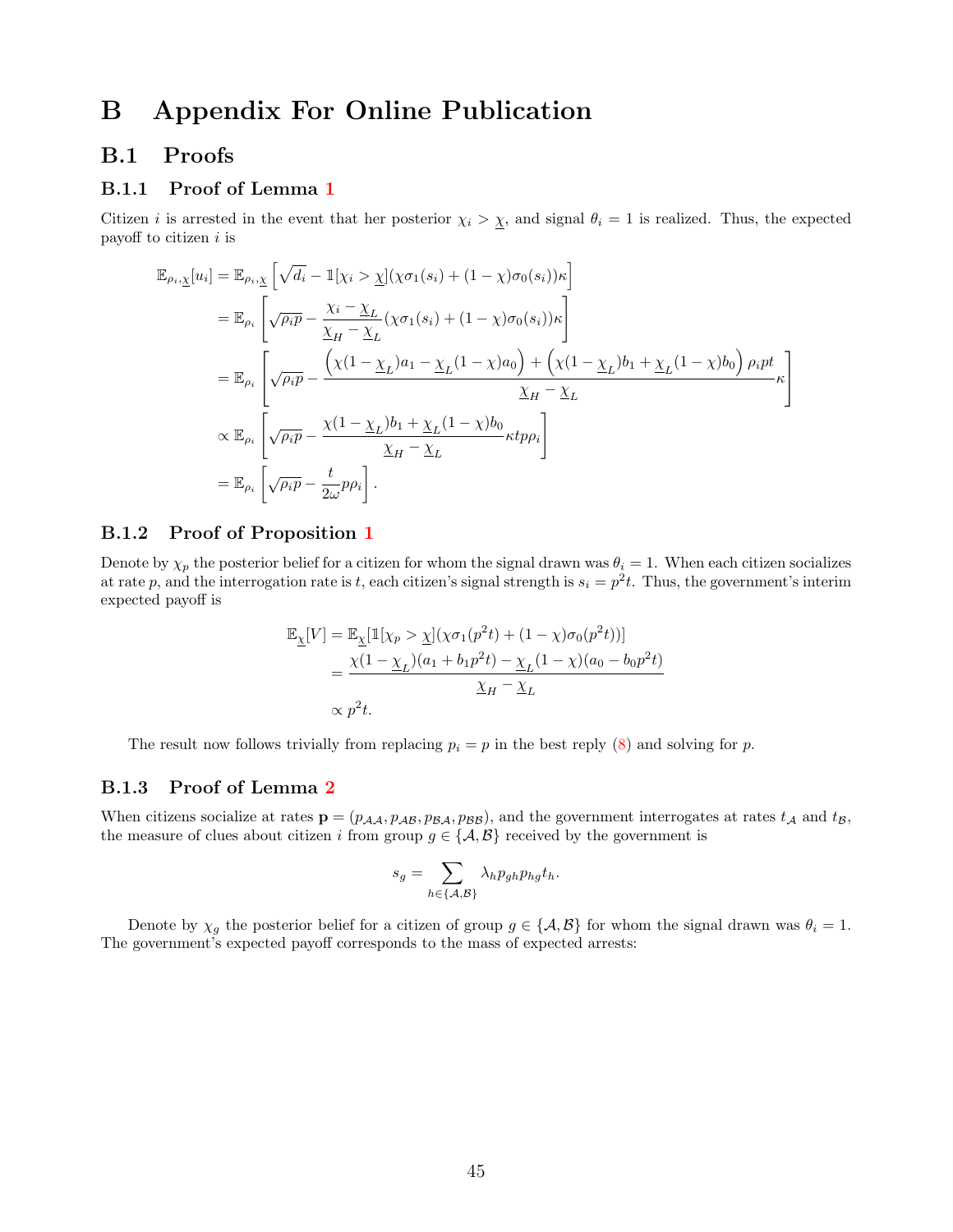$$
\mathbb{E}_{\underline{\chi}}[V] = \mathbb{E}_{\underline{\chi}}\left[\sum_{g \in \{A,B\}} \lambda_g \mathbb{1}[\chi_g > \underline{\chi}] \left(\chi \sigma_1(s_g) + (1-\chi) \sigma_0(s_g)\right)\right]
$$
\n
$$
= \sum_{g \in \{A,B\}} \lambda_g \frac{\chi_g - \underline{\chi}_L}{\underline{\chi}_H - \underline{\chi}_L} \left(\chi \sigma_1(s_g) + (1-\chi) \sigma_0(s_g)\right)
$$
\n
$$
= \sum_{g \in \{A,B\}} \lambda_g \frac{\chi(1-\underline{\chi}_L)(a_1 + b_1 s_g) - \underline{\chi}_L(1-\chi)(a_0 - b_0 s_g)}{\underline{\chi}_H - \underline{\chi}_L}
$$
\n
$$
\propto \sum_{g \in \{A,B\}} \lambda_g s_g = \sum_{g \in \{A,B\}} \sum_{h \in \{A,B\}} \lambda_h \lambda_g p_{gh} p_{hg} t_h
$$
\n
$$
= \left(\lambda_A^2 p_{AA}^2 + \lambda_A \lambda_B p_{AB} p_{BA}\right) t_A + \left(\lambda_B^2 p_{BB}^2 + \lambda_A \lambda_B p_{AB} p_{BA}\right) t_B.
$$

### B.1.4 Proof of Proposition [2](#page-23-0)

Case A:  $\tau_{A} < \tau_{B}$ .

Case A.1:  $p_{AB} = \rho$ . First,  $p_{AB} = \rho$  implies

$$
(\omega/\tau_{\mathcal{A}})^2 - p_{\mathcal{A}\mathcal{B}} p_{\mathcal{B}\mathcal{A}} \lambda_{\mathcal{B}} > 0.
$$

Together with the best reply of citizens from group  $A$  towards citizens of group  $A$ ,

$$
p_{\mathcal{A}\mathcal{A}} = min\left\{1, \sqrt{\frac{(\omega/\tau_{\mathcal{A}})^2 - \rho p_{\mathcal{B}\mathcal{A}}\lambda_{\mathcal{B}}}{\lambda_{\mathcal{A}}}}\right\}.
$$

Second, the best reply for citizens of group  $\beta$  towards citizens of group  $\beta$  similarly implies

$$
p_{\mathcal{B}\mathcal{B}} = min\left\{1, \sqrt{\frac{(\omega/\tau_{\mathcal{B}})^2 - \rho p_{\mathcal{B}\mathcal{A}}\lambda_{\mathcal{A}}}{\lambda_{\mathcal{B}}}}\right\}.
$$

Third,  $\tau_{A} < \tau_{B}$  implies

$$
(\omega/\tau_{\mathcal{A}})^2 - p_{\mathcal{B}\mathcal{B}}^2 \lambda_{\mathcal{B}} > (\omega/\tau_{\mathcal{A}})^2 - \frac{(\omega/\tau_{\mathcal{B}})^2 - \rho p_{\mathcal{B}\mathcal{A}} \lambda_{\mathcal{A}}}{\lambda_{\mathcal{B}}} \lambda_{\mathcal{B}} > (\omega/\tau_{\mathcal{A}})^2 - (\omega/\tau_{\mathcal{B}})^2 > 0.
$$

Then, the best reply for citizens of group  $\beta$  toward citizens of group  $\lambda$  implies that  $p_{\beta\lambda} > \rho$ . In particular,

$$
p_{\mathcal{BA}} = \min\left\{1, \frac{(\omega/\tau_{\mathcal{A}})^2 - p_{\mathcal{BB}}^2 \lambda_{\mathcal{B}}}{\underline{\rho}\lambda_{\mathcal{A}}}\right\} > \min\left\{1, \frac{(\omega/\tau_{\mathcal{A}})^2 - (\omega/\tau_{\mathcal{B}})^2}{\underline{\rho}\lambda_{\mathcal{A}}}\right\} = 1
$$

since  $\underline{\rho}$  is arbitrarily small. Collecting these results,

$$
p_{\mathcal{A}\mathcal{A}} = min \left\{ 1, \sqrt{\frac{(\omega/\tau_{\mathcal{A}})^2 - \rho \lambda_{\mathcal{B}}}{\lambda_{\mathcal{A}}}} \right\}, \quad p_{\mathcal{A}\mathcal{B}} = \underline{\rho}, \quad p_{\mathcal{B}\mathcal{A}} = 1, \quad p_{\mathcal{B}\mathcal{B}} = min \left\{ 1, \sqrt{\frac{(\omega/\tau_{\mathcal{B}})^2 - \rho \lambda_{\mathcal{A}}}{\lambda_{\mathcal{B}}}} \right\}.
$$

These necessary conditions are also sufficient if they satisfy the best replies in [\(14\)](#page-23-2). This entails making sure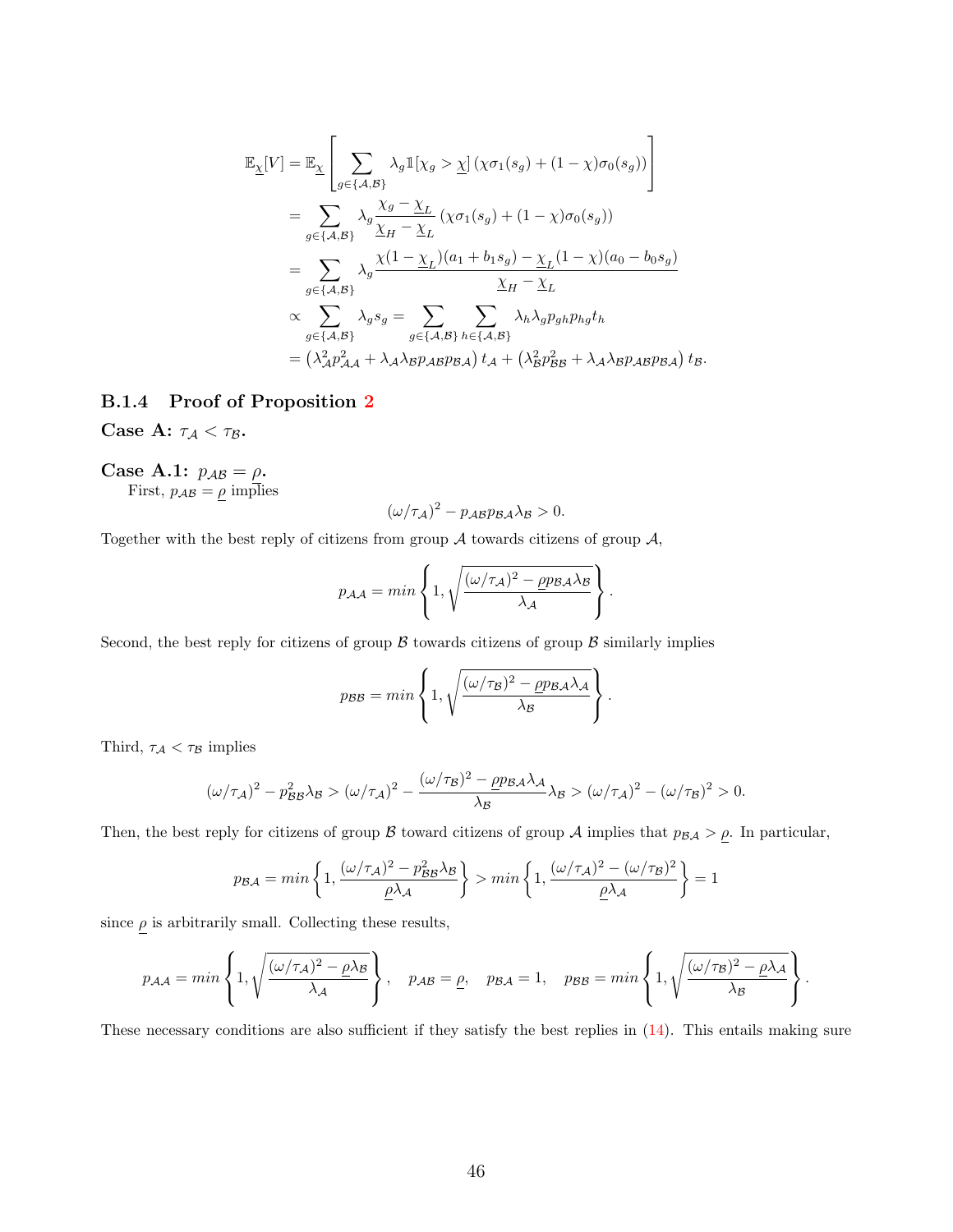the best reply for citizens of group  $A$  towards citizens of group  $B$  holds, which becomes

$$
(\omega/\tau_B)^2 < p_{AA}^2 \lambda_A + \underline{\rho} p_{BA} \lambda_B
$$
\n
$$
= \min \left\{ 1, \frac{(\omega/\tau_A)^2 - \underline{\rho} \lambda_B}{\lambda_A} \right\} \lambda_A + \underline{\rho} \lambda_B
$$
\n
$$
= \min \left\{ \lambda_A + \underline{\rho} \lambda_B, (\omega/\tau_A)^2 \right\}.
$$

Case A.2:  $p_{BA} = \rho$ .

Following a similar argument to the first and second points from Case A.1, we have that

$$
p_{\mathcal{A}\mathcal{A}} = min\left\{1, \sqrt{\frac{(\omega/\tau_{\mathcal{A}})^2 - \rho\lambda_{\mathcal{B}}}{\lambda_{\mathcal{A}}}}\right\} \quad \text{and} \quad p_{\mathcal{B}\mathcal{B}} = min\left\{1, \sqrt{\frac{(\omega/\tau_{\mathcal{B}})^2 - \rho\lambda_{\mathcal{A}}}{\lambda_{\mathcal{B}}}}\right\}.
$$

Then, the best reply of citizens from group  $\beta$  toward citizens of group  $\mathcal A$  implies

$$
(\omega/\tau_{\mathcal{A}})^{2} \leq \rho p_{\mathcal{A}\mathcal{B}}\lambda_{\mathcal{A}} + p_{\mathcal{B}\mathcal{B}}^{2}\lambda_{\mathcal{B}} = \rho p_{\mathcal{A}\mathcal{B}}\lambda_{\mathcal{A}} + \min\left\{1, \frac{(\omega/\tau_{\mathcal{B}})^{2} - \rho\lambda_{\mathcal{A}}}{\lambda_{\mathcal{B}}}\right\}\lambda_{\mathcal{B}} \leq \rho p_{\mathcal{A}\mathcal{B}}\lambda_{\mathcal{A}} + (\omega/\tau_{\mathcal{B}})^{2} - \rho\lambda_{\mathcal{A}}
$$

which is a contradiction for small  $\rho$  because  $\tau_A < \tau_B$ . Thus, this case is not possible.

Case A.3:  $p_{AB}, p_{BA} \neq \rho$ .

Since  $p_{AB} \neq \rho$ , the best reply for citizens from group A towards citizens from group B implies

$$
p_{\mathcal{A}\mathcal{B}} = \min\left\{1, \frac{(\omega/\tau_{\mathcal{B}})^2 - p_{\mathcal{A}\mathcal{A}}^2 \lambda_{\mathcal{A}}}{p_{\mathcal{B}\mathcal{A}} \lambda_{\mathcal{B}}}\right\},\,
$$

which implies

$$
\frac{(\omega/\tau_B)^2 - p_{\mathcal{A}\mathcal{A}}^2 \lambda_{\mathcal{A}}}{p_{\mathcal{B}\mathcal{A}} \lambda_{\mathcal{B}}} \ge p_{\mathcal{A}\mathcal{B}}.
$$

Then,

$$
(\omega/\tau_{\mathcal{B}})^2 - p_{\mathcal{A}\mathcal{B}} p_{\mathcal{B}\mathcal{A}} \lambda_{\mathcal{B}} \ge p_{\mathcal{A}\mathcal{A}}^2 \lambda_{\mathcal{A}}.
$$

Since  $\tau_{\mathcal{A}}<\tau_{\mathcal{B}},$  this implies

$$
(\omega/\tau_{\mathcal{A}})^2 - p_{\mathcal{A}\mathcal{B}} p_{\mathcal{B}\mathcal{A}} \lambda_{\mathcal{B}} > p_{\mathcal{A}\mathcal{A}}^2 \lambda_{\mathcal{A}}.
$$

Thus, the best reply for citizens from group A towards citizens from group A implies  $p_{\mathcal{A}\mathcal{A}} = 1$ .

### Case A.3.1:  $p_{\beta\beta} \neq \rho$ .

The best reply for citizens from group  $\beta$  towards citizens from group  $\beta$  implies that

$$
p_{\mathcal{B}\mathcal{B}} = \min \left\{ 1, \frac{(\omega/\tau_{\mathcal{B}})^2 - p_{\mathcal{A}\mathcal{B}}p_{\mathcal{B}\mathcal{A}}\lambda_{\mathcal{A}}}{p_{\mathcal{B}\mathcal{B}}\lambda_{\mathcal{B}}} \right\},\,
$$

which in turn implies

$$
\frac{(\omega/\tau_{\mathcal{B}})^2 - p_{\mathcal{A}\mathcal{B}} p_{\mathcal{B}\mathcal{A}} \lambda_{\mathcal{A}}}{p_{\mathcal{B}\mathcal{B}} \lambda_{\mathcal{B}}} \ge p_{\mathcal{B}\mathcal{B}}.
$$

Then,

$$
(\omega/\tau_{\mathcal{B}})^2 - p_{\mathcal{B}\mathcal{B}}^2 \lambda_{\mathcal{B}} \ge p_{\mathcal{A}\mathcal{B}} p_{\mathcal{B}\mathcal{A}} \lambda_{\mathcal{A}}.
$$

Because  $\tau_{\mathcal{A}} < \tau_{\mathcal{B}}$ , we obtain

$$
(\omega/\tau_{\mathcal{A}})^2 - p_{\mathcal{B}\mathcal{B}}^2 \lambda_{\mathcal{B}} > p_{\mathcal{A}\mathcal{B}} p_{\mathcal{B}\mathcal{A}} \lambda_{\mathcal{A}}.
$$

Then, the best reply for citizens of group B towards citizens of group A implies  $p_{AB} = 1$ . Collecting these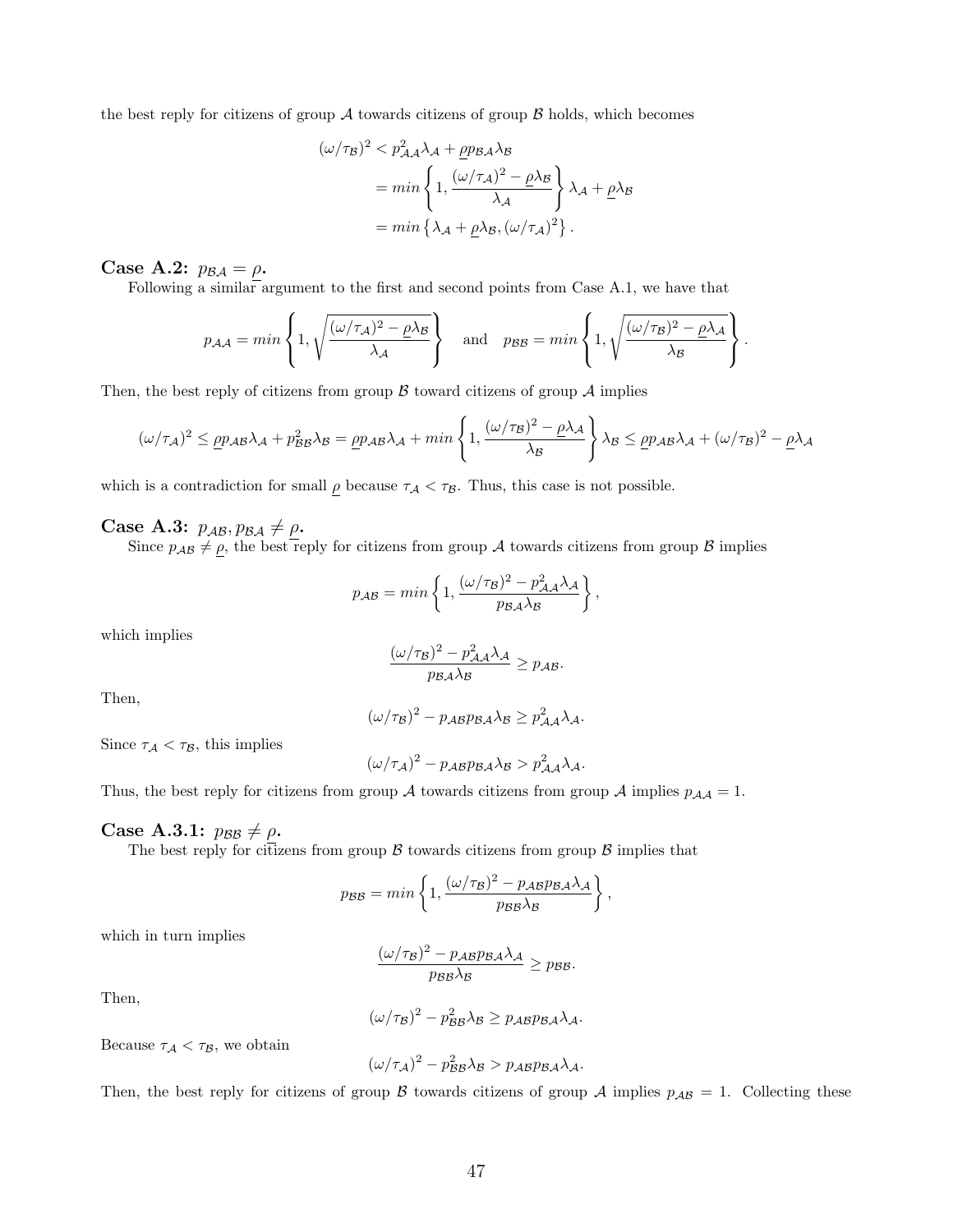results,

$$
p_{\mathcal{A}\mathcal{A}} = 1, \qquad p_{\mathcal{A}\mathcal{B}} = \min\left\{1, \frac{(\omega/\tau_{\mathcal{B}})^2 - \lambda_{\mathcal{A}}}{\lambda_{\mathcal{B}}}\right\}, \qquad p_{\mathcal{B}\mathcal{A}} = 1,
$$

$$
p_{\mathcal{B}\mathcal{B}} = \min\left\{1, \sqrt{\frac{(\omega/\tau_{\mathcal{B}})^2 - p_{\mathcal{A}\mathcal{B}}\lambda_{\mathcal{A}}}{\lambda_{\mathcal{B}}}}\right\} = \min\left\{1, \sqrt{\frac{(\omega/\tau_{\mathcal{B}})^2 - \min\left\{1, \frac{(\omega/\tau_{\mathcal{B}})^2 - \lambda_{\mathcal{A}}}{\lambda_{\mathcal{B}}}\right\}\lambda_{\mathcal{A}}}{\lambda_{\mathcal{B}}}}\right\}
$$

.

The necessary conditions are also sufficient if they satisfy the four best replies in  $(14)$ . This boils down tp making sure the best reply for citizens of group  $A$  towards citizens of group  $B$  holds, which becomes

$$
(\omega/\tau_{\mathcal{B}})^2 > \rho \lambda_{\mathcal{B}} + \lambda_{\mathcal{A}}.
$$

Case A.3.2:  $p_{BB} = \rho$ .

If  $p_{\mathcal{B}\mathcal{B}} = \rho$ , then the best reply from citizens from group B towards citizens from group B implies

$$
(\omega/\tau_{\mathcal{B}})^2 - p_{\mathcal{B}\mathcal{A}} p_{\mathcal{A}\mathcal{B}} \lambda_{\mathcal{A}} \leq \underline{\rho}^2 \lambda_{\mathcal{B}}
$$

Since  $p_{AB} \neq p$ , the best reply for citizens from group A towards citizens from group B implies

$$
(\omega/\tau_{\mathcal{B}})^2 - \lambda_{\mathcal{A}} > \underline{\rho} p_{\mathcal{B}\mathcal{A}} \lambda_{\mathcal{B}}
$$

Then,

$$
p_{\mathcal{B}\mathcal{A}}p_{\mathcal{A}\mathcal{B}}\lambda_{\mathcal{A}}+\underline{\rho}^2\lambda_{\mathcal{B}}>\lambda_{\mathcal{A}}+\underline{\rho}p_{\mathcal{A}\mathcal{B}}\lambda_{\mathcal{B}},
$$

which is a contradiction. This case is thus not possible.

Case B:  $\tau_A > \tau_B$ .

Just switch the labels for  $A$  and  $B$  from Case A.

Case C:  $\tau_A = \tau_B$ .

Let the common interrogation rate be  $\tau$ . Clearly, any solution  $p_{gh} \in [\rho, 1]$  to

$$
\lambda_{A} p_{A A}^{2} + \lambda_{B} p_{A B} p_{B A} = (\omega/\tau)^{2} = \lambda_{B} p_{B B}^{2} + \lambda_{A} p_{A B} p_{B A}
$$

solves the problem. There is a continuum of payoff-equivalent equilibria. We can select the symmetric equilibrium  $p_{gh} = \left[\frac{\omega}{\tau}\right]$ . For completeness, notice that for any  $p_{AB}, p_{BA} \in [\underline{\rho}, 1]$  such that

$$
p_{AB}p_{BA} \in \left[\frac{(\omega/\tau)^2 - \lambda_{A}}{\lambda_{B}}, \frac{(\omega/\tau)^2 - \rho^2 \lambda_{A}}{\lambda_{B}}\right] \cap \left[\frac{(\omega/\tau)^2 - \lambda_{B}}{\lambda_{A}}, \frac{(\omega/\tau)^2 - \rho^2 \lambda_{B}}{\lambda_{A}}\right],
$$

the following solves the problem:

$$
p_{\mathcal{A}\mathcal{A}} = \sqrt{\frac{(\omega/\tau)^2 - p_{\mathcal{A}\mathcal{B}}p_{\mathcal{B}\mathcal{A}}\lambda_{\mathcal{B}}}{\lambda_{\mathcal{A}}}}, \qquad p_{\mathcal{B}\mathcal{B}} = \sqrt{\frac{(\omega/\tau)^2 - p_{\mathcal{A}\mathcal{B}}p_{\mathcal{B}\mathcal{A}}\lambda_{\mathcal{A}}}{\lambda_{\mathcal{B}}}}.
$$

#### B.1.5 Proof of Theorem [1](#page-24-0)

Because citizens are infinitesimal, the partial equilibrium results from proposition [2](#page-23-0) give us the government's payoff from a given interrogations vector against a given socialization rates vector, citizens' payoffs from a given mutually consistent socialization rates vector against a given interrogations rate vector, and citizens best replies. Because the government can always choose  $(\tau_A, \tau_B)$  and avoid contagion, we can proceed by comparing the three candidate solutions to the government's problem:

1. Equal treatment:  $\tau_{\mathcal{A}} = \tau_{\mathcal{B}} = \psi$ ;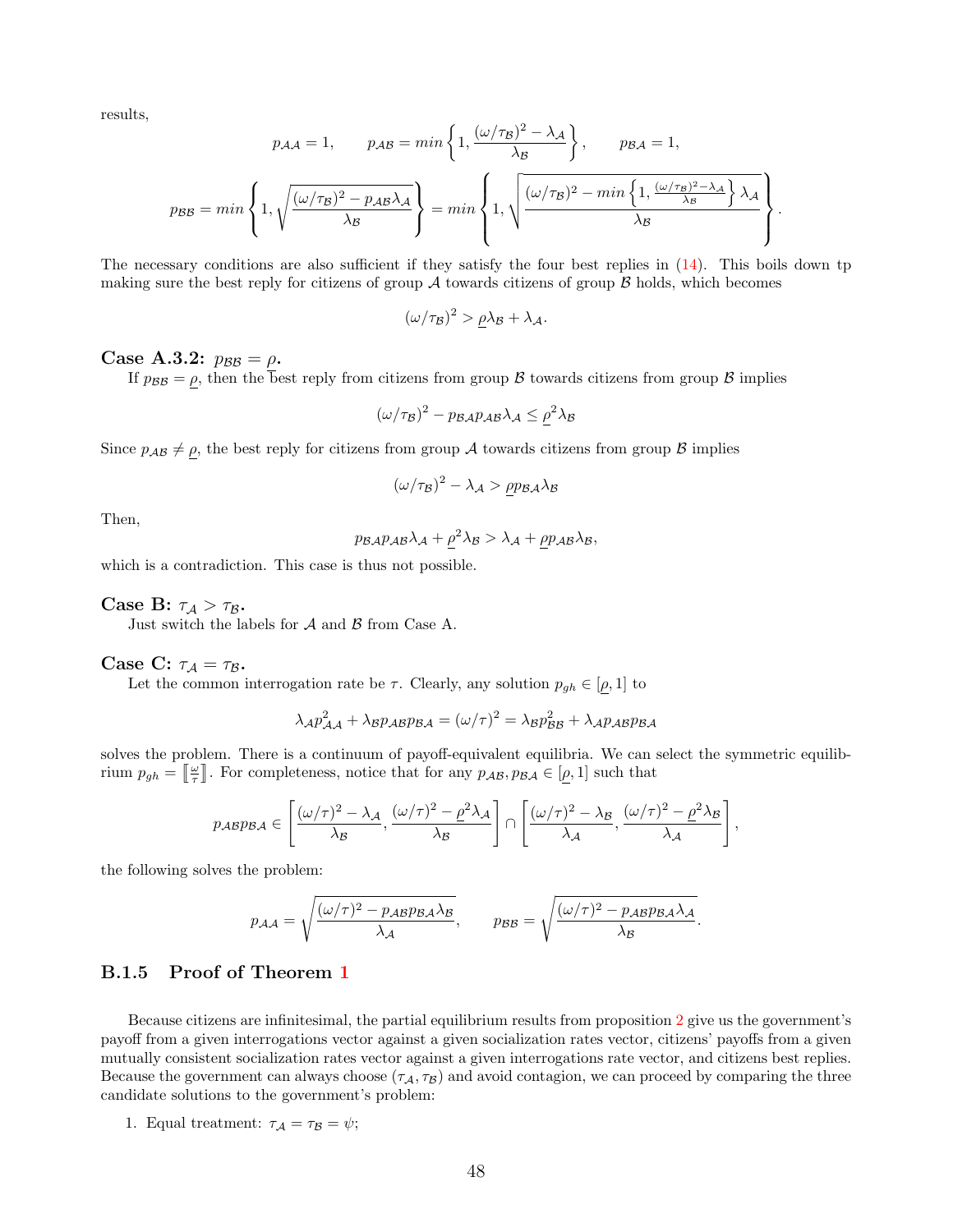- 2. Unequal treatment against group  $\mathcal{A}$ :  $\tau_{\mathcal{A}} = 1, \tau_{\mathcal{B}} = \psi (1 \psi) \frac{p_{AB}p_{BA}}{p_{BB}^2}$  $\frac{\lambda_{\mathcal{A}}}{\lambda_{\mathcal{B}}}.$
- 3. Unequal treatment against group  $\mathcal{B}$ :  $\tau_{\mathcal{B}} = 1, \tau_{\mathcal{A}} = \psi (1 \psi) \frac{p_{AB}p_{BA}}{p_{AA}^2}$  $\frac{\lambda_{\mathcal{B}}}{\lambda_{\mathcal{A}}};$

Henceforth we will refer to these as options 1, 2, and 3, and will write  $t_{Ai}, t_{Bi}, i = 1, 2, 3$  as the corresponding interrogation rates. Consider unequal treatment on group B, option 3. This is,  $\tau_B = 1$  and  $\tau_A = \psi - (1 \psi) \frac{p_{AB}p_{BA}}{p_{AA}^2}$  $\frac{\lambda_{\mathcal{B}}}{\lambda_{\mathcal{A}}}<1.$ 

**Case A:**  $\omega < \sqrt{\lambda_{\mathcal{A}}}$ . Then,

$$
(p_{\mathcal{A}\mathcal{A}}, p_{\mathcal{A}\mathcal{B}}, p_{\mathcal{B}\mathcal{A}}, p_{\mathcal{B}\mathcal{B}}) \simeq \left( \min \left\{ 1, \frac{\omega}{t_{\mathcal{A}} \sqrt{\lambda_{\mathcal{A}}}} \right\}, \underline{\rho}, 1, \min \left\{ 1, \frac{\omega}{t_{\mathcal{B}} \sqrt{\lambda_{\mathcal{B}}}} \right\} \right)
$$

and

$$
t_{\mathcal{A}} = \psi - (1 - \psi) \frac{\rho \lambda_{\mathcal{B}}}{\min \{ \lambda_{\mathcal{A}}, (\omega^2 / t_{\mathcal{A}}) \}} \simeq \psi.
$$

Thus, we can now compare

$$
(p_{\mathcal{A}\mathcal{A}}^2 \lambda_{\mathcal{A}}^2 + p_{\mathcal{A}\mathcal{B}} p_{\mathcal{B}\mathcal{A}} \lambda_{\mathcal{A}} \lambda_{\mathcal{B}}) t_{\mathcal{A}i} + (p_{\mathcal{B}\mathcal{B}}^2 \lambda_{\mathcal{B}}^2 + p_{\mathcal{A}\mathcal{B}} p_{\mathcal{B}\mathcal{A}} \lambda_{\mathcal{A}} \lambda_{\mathcal{B}}) t_{\mathcal{B}i}
$$

and show it is maximized at  $i = 3$ :

$$
\Delta_{32} \equiv \widetilde{V}_{3} - \widetilde{V}_{2} = (t_{A3} - t_{A2})(p_{A\mathcal{A}}^{2}\lambda_{A}^{2} + p_{AB}p_{BA}\lambda_{A}\lambda_{B}) + (t_{B3} - t_{B2})(p_{BB}^{2}\lambda_{B}^{2} + p_{AB}p_{BA}\lambda_{A}\lambda_{B})
$$
  
\n
$$
\propto (p_{BB}^{2}\lambda_{B}^{2} + p_{AB}p_{BA}\lambda_{A}\lambda_{B}) - (p_{A\mathcal{A}}^{2}\lambda_{A}^{2} + p_{AB}p_{BA}\lambda_{A}\lambda_{B})
$$
  
\n
$$
- \rho \left(\frac{1}{p_{A\mathcal{A}}^{2}}\frac{\lambda_{B}}{\lambda_{A}}(p_{A\mathcal{A}}^{2}\lambda_{A}^{2} + p_{AB}p_{BA}\lambda_{A}\lambda_{B}) - \frac{1}{p_{BB}^{2}}\frac{\lambda_{A}}{\lambda_{B}}(p_{BB}^{2}\lambda_{B}^{2} + p_{AB}p_{BA}\lambda_{A}\lambda_{B})\right)
$$
  
\n
$$
= (p_{BB}^{2}\lambda_{B}^{2} - p_{A\mathcal{A}}^{2}\lambda_{A}^{2})\left(1 - \frac{\rho^{2}}{p_{A\mathcal{A}}^{2}p_{BB}^{2}}\right)
$$
  
\n
$$
\propto \min\left\{\lambda_{B}, \omega^{2} - \rho\lambda_{A}\right\}\lambda_{B} - \min\left\{\lambda_{A}, \frac{\omega^{2}}{\psi^{2}} - \rho\lambda_{B}\right\}\lambda_{A}
$$
  
\n
$$
\simeq \min\left\{\lambda_{B}, \omega^{2}\right\}\lambda_{B} - \min\left\{\lambda_{A}, \frac{\omega^{2}}{\psi^{2}}\right\}\lambda_{A} \equiv \widetilde{\Delta}_{32}.
$$

Note that  $\Delta_{32} = 0$  or  $\tilde{\Delta}_{32} = 0$  is strongly non-generic. For any one of the parameters  $\lambda_{\mathcal{A}}$  and  $\omega^2$ ,  $\Delta_{32} = 0$  or  $\Delta_{32} = 0$  is non-generic keeping the remaining parameters fixed at any value. So we focus on the case of  $\Delta_{32} \neq 0$ and  $\tilde{\Delta}_{32} \neq 0$ . Then, for small  $\rho$ , the signs of  $\Delta_{32}$  and  $\tilde{\Delta}_{32}$  are the same. Thus, generically, if  $\tilde{\Delta}_{32} > 0$  then the best option for the government is  $i = 3$ , and if  $\tilde{\Delta}_{32} < 0$  then the best option for the government is  $i = 2$ . Without loss of generality, we focus on the generic case where  $\omega^2 \neq \lambda_{\mathcal{B}} \neq \lambda_{\mathcal{A}} \psi^2 \neq \omega^2$ .

Case A.1:  $\omega^2 < \lambda_{\mathcal{B}}, \lambda_{\mathcal{A}} \psi^2, \lambda_{\mathcal{A}}$ .

In this case, the condition amounts to  $\omega^2 \lambda_{\mathcal{B}} > \frac{\omega^2}{\psi^2} \lambda_{\mathcal{A}} \iff \psi^2 \lambda_{\mathcal{B}} > \lambda_{\mathcal{A}}$ . Thus, option  $i = 3$  is preferred by the government if

$$
\lambda_{\mathcal{A}} < \psi^2 \lambda_{\mathcal{B}}
$$
 and  $\omega^2 < \lambda_{\mathcal{A}} \psi^2$ .

Case A.2:  $\lambda_{\mathcal{B}} < \omega^2 < \lambda_{\mathcal{A}} \psi^2, \lambda_{\mathcal{A}}$ .

In this case, the condition amounts to  $\lambda_B^2 > \frac{\omega^2}{\psi^2} \lambda_{\mathcal{A}} \Longleftrightarrow \omega^2 < \frac{\lambda_B^2 \psi^2}{\lambda_{\mathcal{A}}}$  $\frac{a^2 \psi^2}{\lambda_A}$ . But this implies  $\lambda_B < \omega^2 < \frac{\lambda_B^2 \psi^2}{\lambda_A}$  $\frac{\mathcal{B}}{\lambda_{\mathcal{A}}}^{\psi}$  and  $\lambda_{\mathcal{B}} < \lambda_{\mathcal{A}} \psi^2$ , which implies  $\psi > 1$ , a contradiction.

Case A.3:  $\lambda_{\mathcal{A}}\psi^2 < \omega^2 < \lambda_{\mathcal{B}}$ 

In this case, the condition amounts to  $\omega^2 \lambda_{\mathcal{B}} > \lambda_{\mathcal{A}}^2$ . Thus, option  $i = 3$  is best if

$$
\max\left\{\frac{\lambda_{\mathcal{A}}^2}{\lambda_{\mathcal{B}}},\psi^2\lambda_{\mathcal{A}}\right\} < \omega^2 < \lambda_{\mathcal{A}}.
$$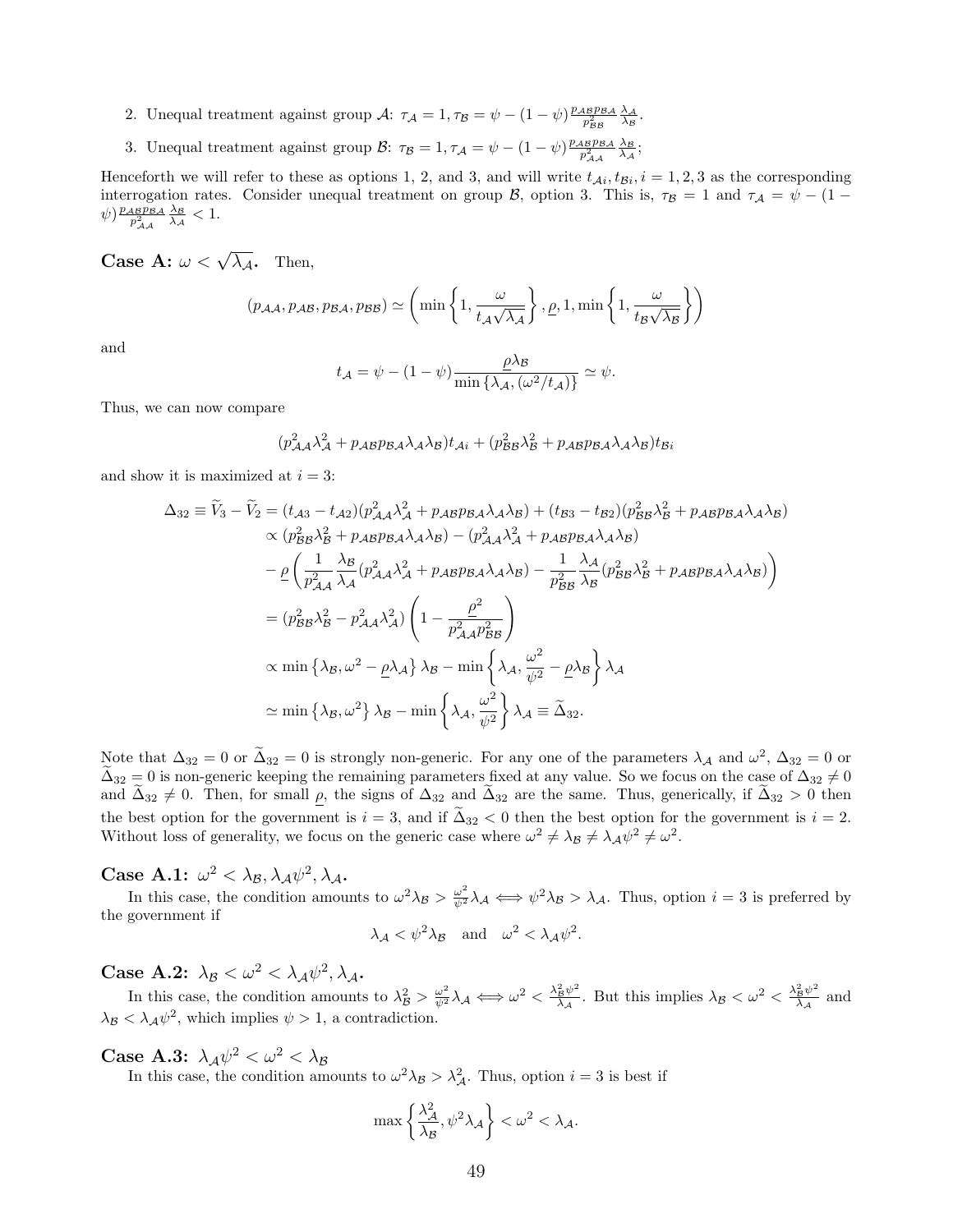Case A.4:  $\lambda_{\mathcal{B}}, \lambda_{\mathcal{A}} \psi^2 < \omega^2 < \lambda_{\mathcal{A}}$ .

In this case, the condition amounts to  $\lambda_B > \lambda_A$ , which is a contradiction.

Combining cases A.1 to A.4, there is unequal treatment against group  $\mathcal B$  under  $\omega^2 < \lambda_{\mathcal A}$  if and only if

$$
\omega^2 < \lambda_{\mathcal{A}} < \lambda_{\mathcal{B}} \psi^2 \quad \text{or} \quad \lambda_{\mathcal{A}} \psi^2 < \frac{\lambda_{\mathcal{A}}^2}{\lambda_{\mathcal{B}}} < \omega^2 < \lambda_{\mathcal{A}},
$$

with corresponding equilibrium interrogation rates

$$
(\tau_{\mathcal{A}}^*,\tau_{\mathcal{B}}^*)\simeq (\psi,1)
$$

and equilibrium socialization rates

$$
(p_{\mathcal{A}\mathcal{A}}^*, p_{\mathcal{A}\mathcal{B}}^*, p_{\mathcal{B}\mathcal{A}}^*, p_{\mathcal{B}\mathcal{B}}^*) \simeq \left(\min\left\{1, \frac{\omega}{\psi\sqrt{\lambda_{\mathcal{A}}}}\right\}, 0, 1, \min\left\{1, \frac{\omega}{\sqrt{\lambda_{\mathcal{B}}}}\right\}\right).
$$

Notice this is a strict equilibrium.

Case B:  $\omega > \sqrt{\lambda_{\mathcal{A}}}$ . Then,

$$
(p_{\mathcal{A}\mathcal{A}}, p_{\mathcal{A}\mathcal{B}}, p_{\mathcal{B}\mathcal{A}}, p_{\mathcal{B}\mathcal{B}}) \simeq \left(1, \min\left\{1, \frac{(\omega/t_{\mathcal{B}})^2 - \lambda_{\mathcal{A}}}{\lambda_{\mathcal{B}}}\right\}, 1, \min\left\{1, \sqrt{\frac{(\omega/t_{\mathcal{B}})^2 - p_{\mathcal{A}\mathcal{B}}\lambda_{\mathcal{A}}}{\lambda_{\mathcal{B}}}}\right\}\right)
$$

and

<span id="page-50-0"></span>
$$
t_{\mathcal{A}} = \psi - (1 - \psi) p_{\mathcal{A}\mathcal{B}} \frac{\lambda_{\mathcal{B}}}{\lambda_{\mathcal{A}}}.
$$

Recall this expression must be non-negative, or a riot will be triggered. Thus, we must have

$$
\psi - (1 - \psi) p_{\mathcal{A}\mathcal{B}} \frac{\lambda_{\mathcal{B}}}{\lambda_{\mathcal{A}}} \ge 0 \Longleftrightarrow \frac{\lambda_{\mathcal{A}}}{1 - \psi} \ge \min\left\{1, \omega^2\right\} \tag{B.1}
$$

Without loss of generality we focus on the generic case  $1 \neq \frac{\lambda_A}{1-\psi} \neq \omega^2 \neq 1$ . We begin comparing the government's payoff under options  $i = 1$  and  $i = 3$ :

$$
\Delta_{13} \equiv \widetilde{V}_3 - \widetilde{V}_1 = (t_{A3} - t_{A1})(\lambda^2 + p_{AB}\lambda_A\lambda_B) + (t_{B3} - t_{B1})(p_{BB}^2\lambda_B^2 + p_{AB}\lambda_A\lambda_B)
$$
  
= -(1 -  $\psi$ )p<sub>AB</sub> $\frac{\lambda_B}{\lambda_A}(\lambda_A^2 + p_{AB}\lambda_A\lambda_B) + (1 - \psi)(p_{BB}^2\lambda_B^2 + p_{AB}\lambda_A\lambda_B)$   
 $\propto -p_{AB}^2\lambda_B^2 + p_{BB}^2\lambda_B^2$   
 $\propto p_{BB}^2 - p_{AB}^2$ .

Notice that  $p_{AB} = 1$  iff  $\omega^2 > 1$ . In this case,  $p_{BB} = 1$ . Also, if  $p_{AB} < 1$ , then  $p_{AB} < p_{BB}$ . This is,  $p_{AB} \le p_{BB}$ and  $p_{AB} = p_{BB}$  iff

$$
\omega^2 > 1
$$
 and  $p_{AB} = p_{BA} = 1$ .

Thus, the government prefers option  $i = 3$  to option  $i = 1$ . It is weakly preferred if  $\omega^2 > 1$ , and strictly preferred if  $\omega^2 < 1$ .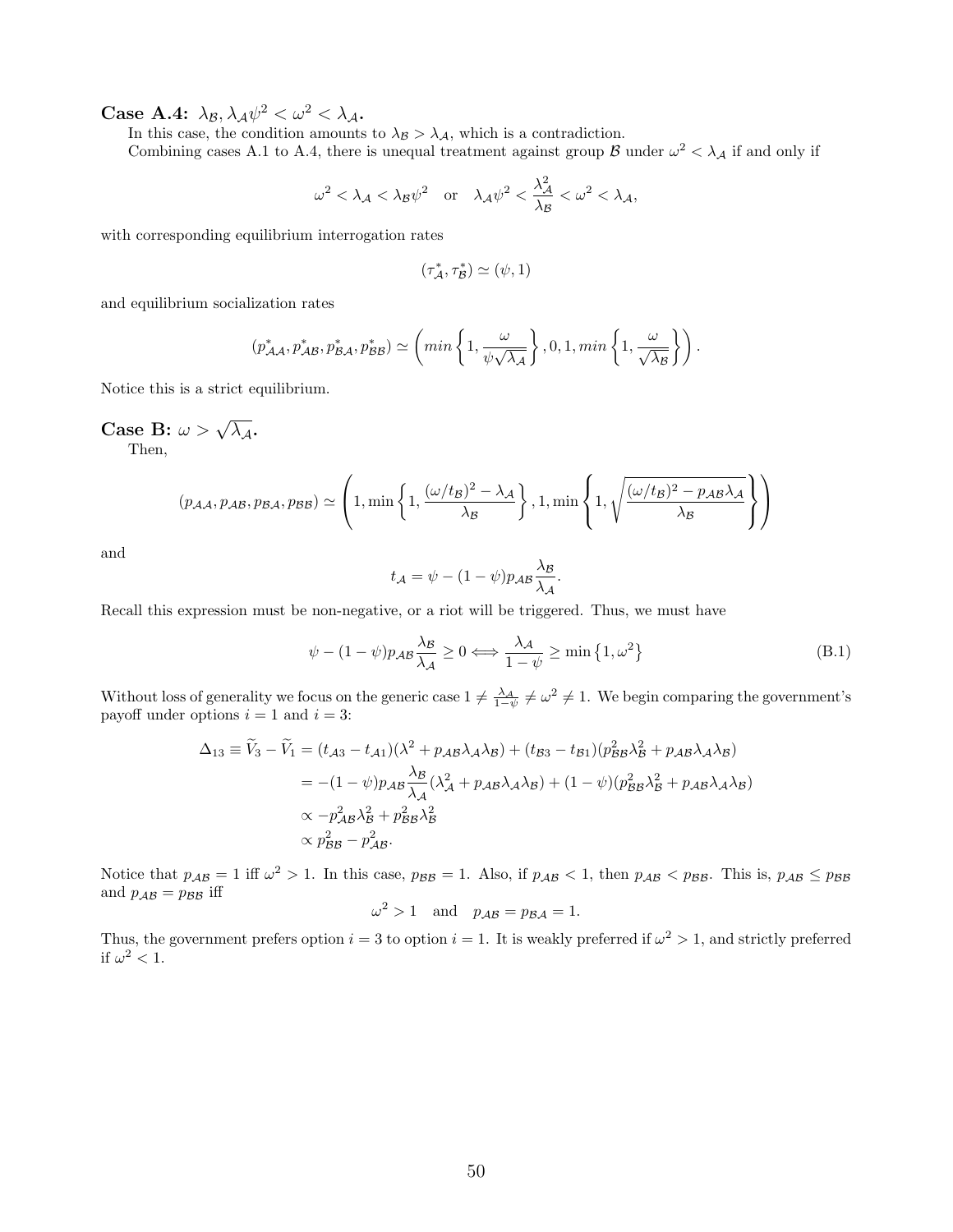We can now compare the government's payoff under options  $i = 2$  and  $i = 3$ :

$$
\Delta_{23} = (t_{A3} - t_{A2})(\lambda_A^2 + p_{AB}\lambda_A\lambda_B) + (t_{B3} - t_{B2})(p_{BB}^2\lambda_B^2 + p_{AB}\lambda_A\lambda_B)
$$
  
\n
$$
\propto -\left(1 + p_{AB}\frac{\lambda_B}{\lambda_A}\right)(\lambda_A^2 + p_{AB}\lambda_A\lambda_B) + \left(1 + \frac{p_{AB}}{p_{BB}^2}\frac{\lambda_A}{\lambda_B}\right)(p_{BB}^2\lambda_B^2 + p_{AB}\lambda_A\lambda_B)
$$
  
\n
$$
= -\lambda_A^2 - p_{AB}^2\lambda_B^2 + p_{BB}^2\lambda_B^2 + \frac{p_{AB}^2}{p_{BB}^2}\lambda_A^2
$$
  
\n
$$
= (p_{BB}^2 - p_{AB}^2)\left(\lambda_B^2 - \frac{\lambda_A^2}{p_{BB}^2}\right).
$$

We have already established that if  $\omega^2 < 1$ , then  $p_{BB} > p_{AB}$ . Thus, under  $\lambda_A < \omega^2 < 1$ , option  $i = 3$  is better than option  $i = 1$  iff

$$
0 \le p_{BB}^2 \lambda_B^2 - \lambda_A^2 = \min\left\{1, \frac{\omega^2 - p_{AB}\lambda_A}{\lambda_B}\right\} \lambda_B^2 - \lambda_A^2
$$

$$
= \min\left\{1, \frac{\omega^2 - \frac{\omega^2 - \lambda_A}{\lambda_B}\lambda_A}{\lambda_B}\right\} \lambda_B^2 - \lambda_A^2
$$

$$
= \min\left\{\lambda_B - \lambda_A, \omega^2(\lambda_B - \lambda_A)\right\}
$$

$$
\iff \lambda_A \le \lambda_B.
$$

Since  $\lambda_{\mathcal{A}} \neq \lambda_{\mathcal{B}}$ , option  $i = 3$  is better for the government iff  $\lambda_{\mathcal{A}} < \lambda_{\mathcal{B}}$ , and it is strictly better in this case. Combining this with [\(B.1\)](#page-50-0), there is an unequal treatment equilibrium against  $\mathcal B$  under  $\lambda_{\mathcal A} < \omega^2 < 1$  iff

$$
\lambda_{\mathcal{A}} < \omega^2 < \min\left\{1, \frac{\lambda_{\mathcal{A}}}{1 - \psi}\right\}
$$
 and  $\lambda_{\mathcal{A}} < \lambda_{\mathcal{B}}$ ,

with corresponding equilibrium interrogation rates

$$
(\tau_{\mathcal{A}}^*, \tau_{\mathcal{B}}^*) \simeq \left(\psi - (1 - \psi) \frac{\omega^2 - \lambda_{\mathcal{A}}}{\lambda_{\mathcal{A}}}, 1\right)
$$

and equilibrium socialization rates

$$
(p_{\mathcal{A}\mathcal{A}}^*, p_{\mathcal{A}\mathcal{B}}^*, p_{\mathcal{B}\mathcal{A}}^*, p_{\mathcal{B}\mathcal{B}}^*) \simeq \left(1, \frac{\omega^2 - \lambda_{\mathcal{A}}}{\lambda_{\mathcal{B}}}, 1, \frac{\sqrt{\omega^2(\lambda_{\mathcal{B}} - \lambda_{\mathcal{A}}) + \lambda_{\mathcal{A}}^2}}{\lambda_{\mathcal{B}}}\right).
$$

Notice this is a strict equilibrium.

#### B.1.6 Proof of Proposition [3](#page-30-2)

We begin by comparing the government's ex-ante payoffs under an ETE and under an UTE1. Fix an economy  $(\psi, \omega, \lambda_{\mathcal{A}})$  such that an UTE1 exists. Thus,

$$
\omega^2 < \lambda_{\mathcal{A}} < \lambda_{\mathcal{B}} \psi^2 \quad \text{or} \quad \lambda_{\mathcal{A}} \psi^2 < \frac{\lambda_{\mathcal{A}}^2}{\lambda_{\mathcal{B}}} < \omega^2 < \lambda_{\mathcal{A}}.
$$

Case UTE1-A:  $\omega^2 < \psi^2 \lambda_A$ .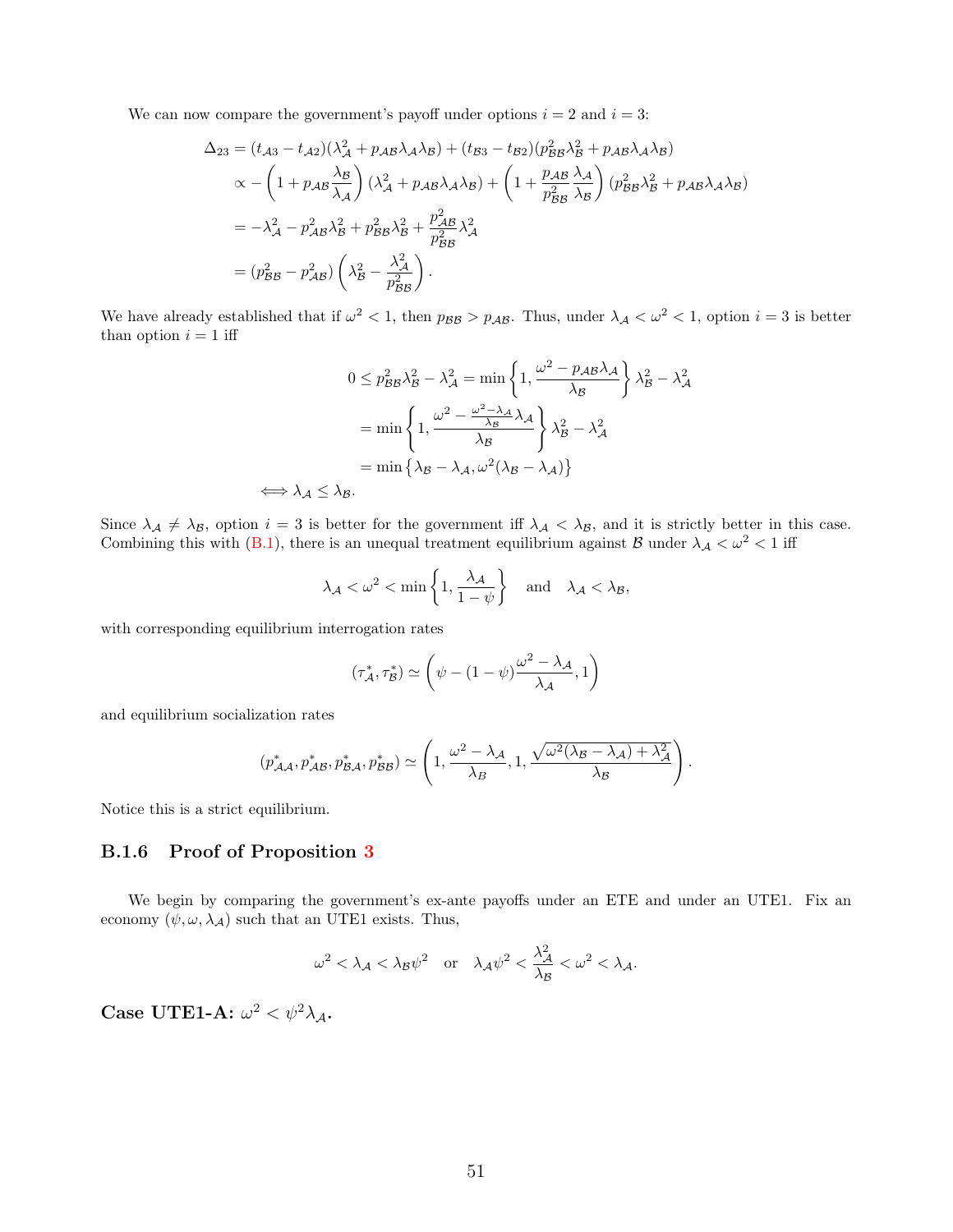In this case,

$$
V^{UTE1} - V^{ETE} = \psi \left( \min \left\{ 1, \frac{\omega^2}{\psi^2 \lambda_A} \right\} \lambda_A^2 \right) + \omega^2 \lambda_B - \min \left\{ 1, \frac{\omega^2}{\psi^2} \right\} \psi
$$

$$
= \frac{1}{\psi} \omega^2 \lambda_A + \omega^2 \lambda_B - \frac{\omega^2}{\psi} < 0.
$$

The government is worse off under the UTE1 than under the corresponding ETE.

Case UTE1-B:  $\psi^2 \lambda_A < \omega^2 < \psi^2$ .

Notice that  $\lambda_A \psi^2 < \frac{\lambda_A^2}{\lambda_B} < \omega^2 < \lambda_A$  implies  $\frac{\lambda_A^2}{\lambda_B} < \psi^2$ . This implies in turn that  $\lambda_A < \psi \sqrt{\lambda_B} < \psi^2 \lambda_B$ , and consequently, that  $\psi^2 \lambda_A > \frac{\lambda_A^2}{\lambda_B}$ , which is a contradiction. Thus, we must be in the case  $\omega^2 < \lambda_A < \lambda_B \psi^2$ , which implies  $\psi^2 \lambda_{\mathcal{A}} < \omega^2 < \lambda_{\mathcal{A}} < \lambda_{\mathcal{B}} \psi^2$ . In this case,

$$
V^{UTE1} - V^{ETE} = \psi \left( \min \left\{ 1, \frac{\omega^2}{\psi^2 \lambda_A} \right\} \lambda_A^2 \right) + \omega^2 \lambda_B - \min \left\{ 1, \frac{\omega^2}{\psi^2} \right\}
$$

$$
= \psi \lambda_A^2 + \omega^2 \lambda_B - \omega^2 \frac{1}{\psi}
$$

$$
< \psi \lambda_A^2 - \psi^2 \lambda_A \left( \frac{1}{\psi} - \lambda_B \right)
$$

$$
= \psi \lambda_A \left( \lambda_A + \psi \lambda_B - 1 \right) < 0.
$$

The government is worse off under the UTE1 than under the corresponding ETE.

**Case UTE1-C:**  $\psi < \omega$ . In this case we cannot have  $\omega^2 < \lambda_{\mathcal{A}} < \lambda_{\mathcal{B}}\psi^2$ . Instead, it must be that  $\psi^2 \lambda_{\mathcal{A}} < \frac{\lambda_{\mathcal{A}}^2}{\lambda_{\mathcal{B}}} < \omega^2 < \lambda_{\mathcal{A}},$  together with  $\psi^2 < \omega^2$ .

$$
V^{UTE1} - V^{ETE} = \psi \left( \min \left\{ 1, \frac{\omega^2}{\psi^2 \lambda_A} \right\} \lambda_A^2 \right) + \omega^2 \lambda_B - \min \left\{ 1, \frac{\omega^2}{\psi^2} \right\} \psi
$$
  
=  $\lambda_B (\omega^2 - \psi (1 + \lambda_A)).$ 

Note that the government's payoff is higher under the UTE1 iff  $\omega^2 > \psi(1 + \lambda_{\mathcal{A}})$ . Note also that  $\psi(1 + \lambda_{\mathcal{A}}) > \psi^2$ , so  $\omega > \psi$  whenever  $\omega^2 > \psi(1 + \lambda_{\mathcal{A}})$  holds. Thus, in this case ETE entails  $p_{gh} = 1$  for all  $g, h \in {\{\mathcal{A}, \mathcal{B}\}}$ .

Now we compare the government's ex-ante payoffs under an ETE and under an UTE2. Fix an economy  $(\psi, \omega, \lambda_{\mathcal{A}})$  such that an UTE2 exists. Thus,

$$
\lambda_{\mathcal{A}} < \omega^2 < \min\left\{1, \frac{\lambda_{\mathcal{A}}}{1 - \psi}\right\} \quad \text{and} \quad \lambda_{\mathcal{A}} < \lambda_{\mathcal{B}}.
$$

Case UTE2-A:  $\omega < \psi$ .

In this case,

$$
V^{UTE2} - V^{ETE} = (\omega^2 - (1 - \psi)\omega^4) - \min\left\{1, \frac{\omega^2}{\psi^2}\right\}\psi
$$

$$
= \omega^2 - (1 - \psi)\omega^4 - \frac{\omega^2}{\psi} < 0.
$$

The government is worse off under the UTE2 than under the corresponding ETE.

Case UTE2-B:  $\omega > \psi$ .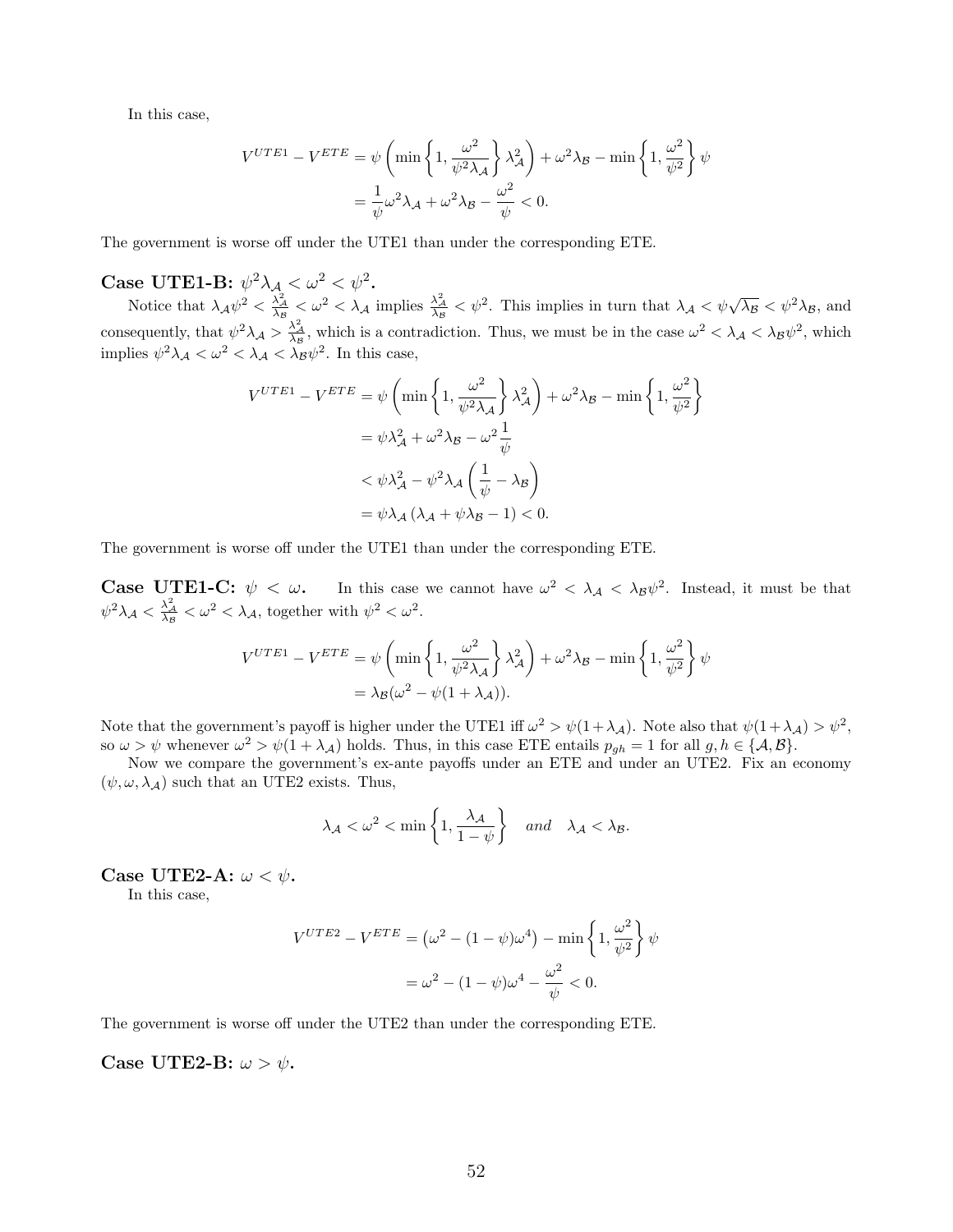In this case,

$$
V^{UTE2} - V^{ETE} = (\omega^2 - (1 - \psi)\omega^4) - \min\left\{1, \frac{\omega^2}{\psi^2}\right\}\psi
$$
  
=  $\omega^2 - (1 - \psi)\omega^4 - \psi$   
=  $(1 - \omega^2) (\omega^2(1 - \psi) - \psi).$ 

Note that the government's payoff is higher under the UTE2 iff  $\omega^2 > \frac{\psi}{1-\psi}$ . Note also that  $\psi^2 < \frac{\psi}{1-\psi}$ , so when  $\omega > \psi$  whenever  $\omega^2 > \frac{\psi}{1-\psi}$  holds. Thus, in this case ETE entails  $p_{gh} = 1$  for all  $g, h \in \{\mathcal{A}, \mathcal{B}\}.$ 

### B.1.7 Proof of Lemma [4](#page-31-1)

We consider the same cases as those from the proof of Proposition [3](#page-30-2) above.

Case UTE1-A:  $\omega^2 < \psi^2 \lambda_A$ .

Consider first the payoffs for citizens from group  $A$ . In this case,

$$
u^{A,UTE1} - u^{A,ETE} = \left(\sqrt{\min\left\{1, \frac{\omega^2}{\psi^2 \lambda_A}\right\} \lambda_A} - \frac{1}{2\omega} \min\left\{1, \frac{\omega^2}{\psi^2 \lambda_A}\right\} \lambda_A \psi\right) - \left(\min\left\{1, \frac{\omega}{\psi}\right\} - \frac{1}{2\omega} \min\left\{1, \frac{\omega^2}{\psi^2}\right\} \psi\right)
$$

$$
= \left(\sqrt{\frac{\omega^2}{\psi^2} - \frac{1}{2\omega} \frac{\omega^2}{\psi}}\right) - \left(\frac{\sqrt{\omega^2}}{\psi} - \frac{1}{2\omega} \frac{\omega^2}{\psi}\right) = 0.
$$

Group A citizens are indifferent between UTE1 and ETE.

Now consider the payoffs for citizens from group  $\beta$ . In this case,

$$
u^{B,UTE1} - u^{B,ETE} = \left(\omega - \frac{1}{2\omega}\omega^2\right) - \left(\min\left\{1, \frac{\omega}{\psi}\right\} - \frac{1}{2\omega}\min\left\{1, \frac{\omega^2}{\psi^2}\right\}\psi\right)
$$

$$
= \left(\omega - \frac{1}{2\omega}\omega\right) - \left(\frac{\sqrt{\omega^2}}{\psi} - \frac{1}{2\omega}\frac{\omega^2}{\psi}\right) < 0.
$$

Group  $\beta$  citizens are worse off under UTE1 than under the corresponding ETE.

Case UTE1-B:  $\psi^2 \lambda_{\mathcal{A}} < \omega^2 < \psi^2$ Consider first the payoffs for citizens from group  $A$ . In this case,

$$
u^{A,UTE1} - u^{A,ETE} = \left(\sqrt{\min\left\{1, \frac{\omega^2}{\psi^2 \lambda_A}\right\} \lambda_A} - \frac{1}{2\omega} \min\left\{1, \frac{\omega^2}{\psi^2 \lambda_A}\right\} \lambda_A \psi\right) - \left(\min\left\{1, \frac{\sqrt{\omega^2}}{\psi}\right\} - \frac{1}{2\omega} \min\left\{1, \frac{\omega^2}{\psi^2}\right\} \psi\right)
$$

$$
= -\left(\sqrt{\lambda_A} - \frac{\sqrt{\omega^2}}{\psi}\right)^2 \frac{1}{2} \frac{\psi}{\sqrt{\omega^2}} < 0.
$$

Group A citizens are worse off under UTE1 than under the corresponding ETE.

Now consider the payoffs for citizens from group  $\beta$ . In this case,

$$
u^{B,UTE1} - u^{B,ETE} = \left(\sqrt{\omega^2} - \frac{1}{2\omega}\omega^2\right) - \left(\min\left\{1, \frac{\sqrt{\omega^2}}{\psi}\right\} - \frac{1}{2\omega}\min\left\{1, \frac{\omega^2}{\psi^2}\right\}\psi\right)
$$

$$
= \left(\sqrt{\omega^2} - \frac{1}{2\omega}\omega^2\right) - \frac{1}{\psi}\left(\sqrt{\omega^2} - \frac{1}{2\omega}\omega^2\right) < 0.
$$

Group  $\beta$  citizens are worse off under UTE1 than under the corresponding ETE.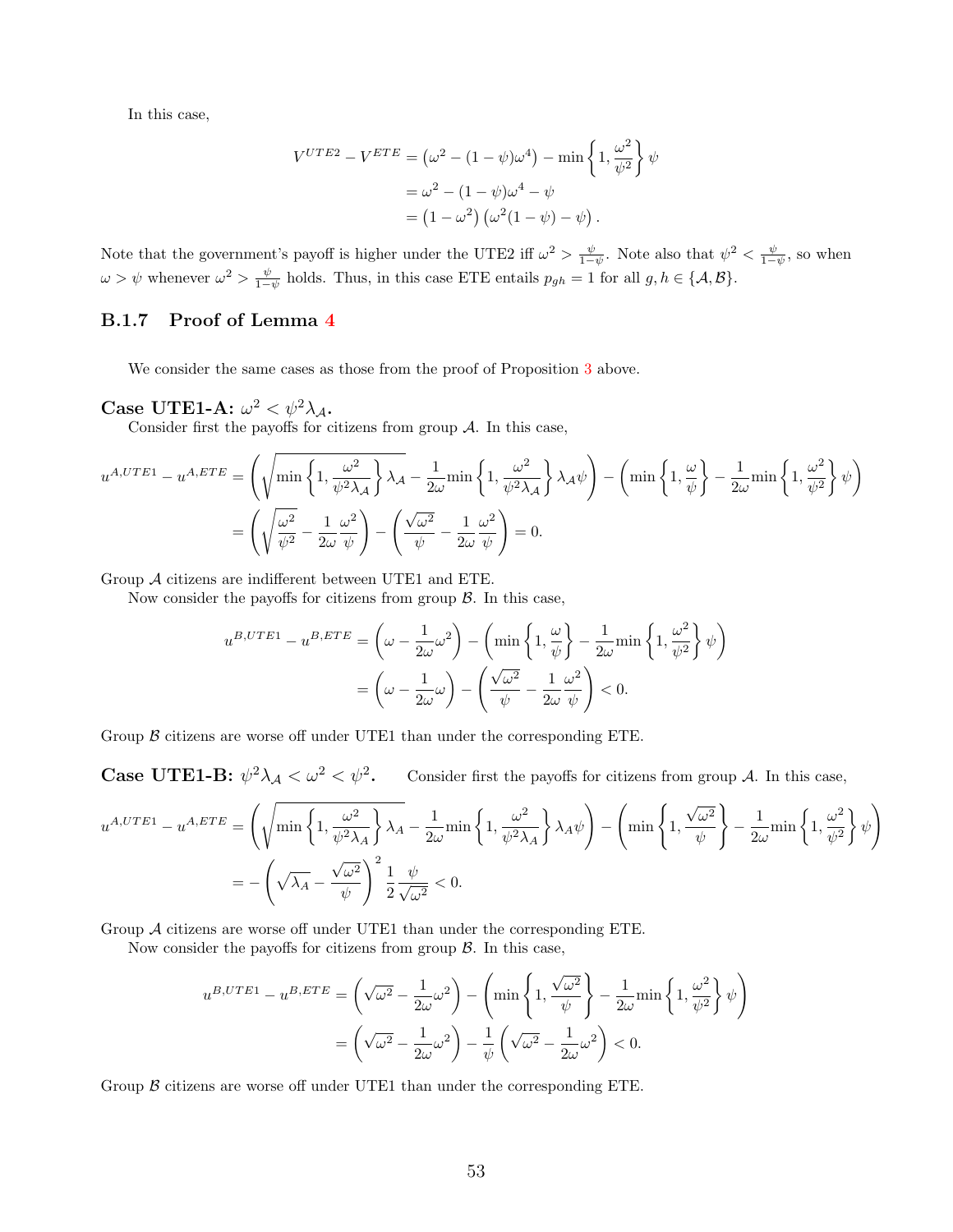**Case UTE1-C:**  $\psi < \omega$ . Consider first the payoffs for citizens from group A. In this case,

$$
u^{A,UTE1} - u^{A,ETE} = \left(\sqrt{\min\left\{1, \frac{\omega^2}{\psi^2 \lambda_A}\right\} \lambda_A} - \frac{1}{2\omega} \min\left\{1, \frac{\omega^2}{\psi^2 \lambda_A}\right\} \lambda_A \psi\right) - \left(\min\left\{1, \frac{\sqrt{\omega^2}}{\psi}\right\} - \frac{1}{2\omega} \min\left\{1, \frac{\omega^2}{\psi^2}\right\} \psi\right)
$$

$$
= \left(1 - \sqrt{\lambda_A}\right) \left(\frac{1}{2\sqrt{\omega^2}} \psi \left(1 + \sqrt{\lambda_A}\right) - 1\right)
$$

$$
< \left(1 - \sqrt{\lambda_A}\right) \left(\frac{1}{2} \left(1 + \sqrt{\lambda_A}\right) - 1\right) < 0.
$$

Group A citizens are worse off under UTE1 than under the corresponding ETE.

Now consider the payoffs for citizens from group  $\beta$ . In this case,

$$
u^{B,UTE1} - u^{B,ETE} = \left(\sqrt{\omega^2 - \frac{1}{2\omega}}\omega^2\right) - \left(\min\left\{1, \frac{\sqrt{\omega^2}}{\psi}\right\} - \frac{1}{2\omega}\min\left\{1, \frac{\omega^2}{\psi^2}\right\}\psi\right)
$$

$$
= \frac{\omega}{2} + \frac{\psi}{2\omega} - 1 < \frac{1}{2} + \frac{1}{2} - 1 = 0.
$$

Group  $\beta$  citizens are worse off under UTE1 than under the corresponding ETE.

**Case UTE2-A:**  $\omega < \psi$ . Consider first the payoffs for citizens from group A. In this case,

$$
u^{A,UTE2} - u^{A,ETE} = \left(\sqrt{\omega^2} - \frac{1}{2\omega}\psi\omega^2\right) - \left(\min\left\{1, \frac{\sqrt{\omega^2}}{\psi}\right\} - \frac{1}{2\omega}\min\left\{1, \frac{\omega^2}{\psi^2}\right\}\psi\right)
$$

$$
= \omega\left(1 - \frac{1}{2}\left(\psi + \frac{1}{\psi}\right)\right)
$$

$$
< \omega\left(1 - \frac{1}{2}2\right) = 0.
$$

Group A citizens are worse off under UTE2 than under the corresponding ETE.

Now consider the payoffs for citizens from group  $\beta$ . It suffices to note that  $u^{B,UTE2} < u^{A,UTE2}$ , and  $u^{B,ETE} = u^{A,ETE}$ . Thus, group  $\beta$  citizens are worse off under UTE2 than under the corresponding ETE.

**Case UTE2-B:**  $\omega > \psi$ . Consider first the payoffs for citizens from group A. In this case,

$$
u^{A,UTE2} - u^{A,ETE} = \left(\sqrt{\omega^2} - \frac{1}{2\omega}\psi\omega^2\right) - \left(\min\left\{1, \frac{\sqrt{\omega^2}}{\psi}\right\} - \frac{1}{2\omega}\min\left\{1, \frac{\omega^2}{\psi^2}\right\}\psi\right)
$$

$$
= (1 - \omega)\left(\frac{\psi}{2}\left(\frac{1 + \omega}{\omega}\right) - 1\right)
$$

$$
< (1 - \omega)\left(\frac{\omega}{2}\left(\frac{1 + \omega}{\omega}\right) - 1\right) = (1 - \omega)\left(\frac{1 + \omega}{2} - 1\right) < 0.
$$

Group A citizens are worse off under UTE2 than under the corresponding ETE.

Now consider the payoffs for citizens from group  $\beta$ . It suffices to note that  $u^{B,UTE2} < u^{A,UTE2}$ , and  $u^{B,ETE} = u^{A,ETE}$ . Thus, group  $\beta$  citizens are worse off under UTE2 than under the corresponding ETE.

### B.1.8 Proof of Lemma [5](#page-36-1)

As in the benchmark case, the government's optimal choice conditional on avoiding all contagion is  $(\tau_A, \tau_B)$  =  $(\psi, \psi)$ . Because in the case we are considering  $\nu > \psi$ , this constitutes a (non-strict) ETE. If instead one of the interrogation rates triggers contagion within group  $g$ , a before, it will be optimal for the government to choose